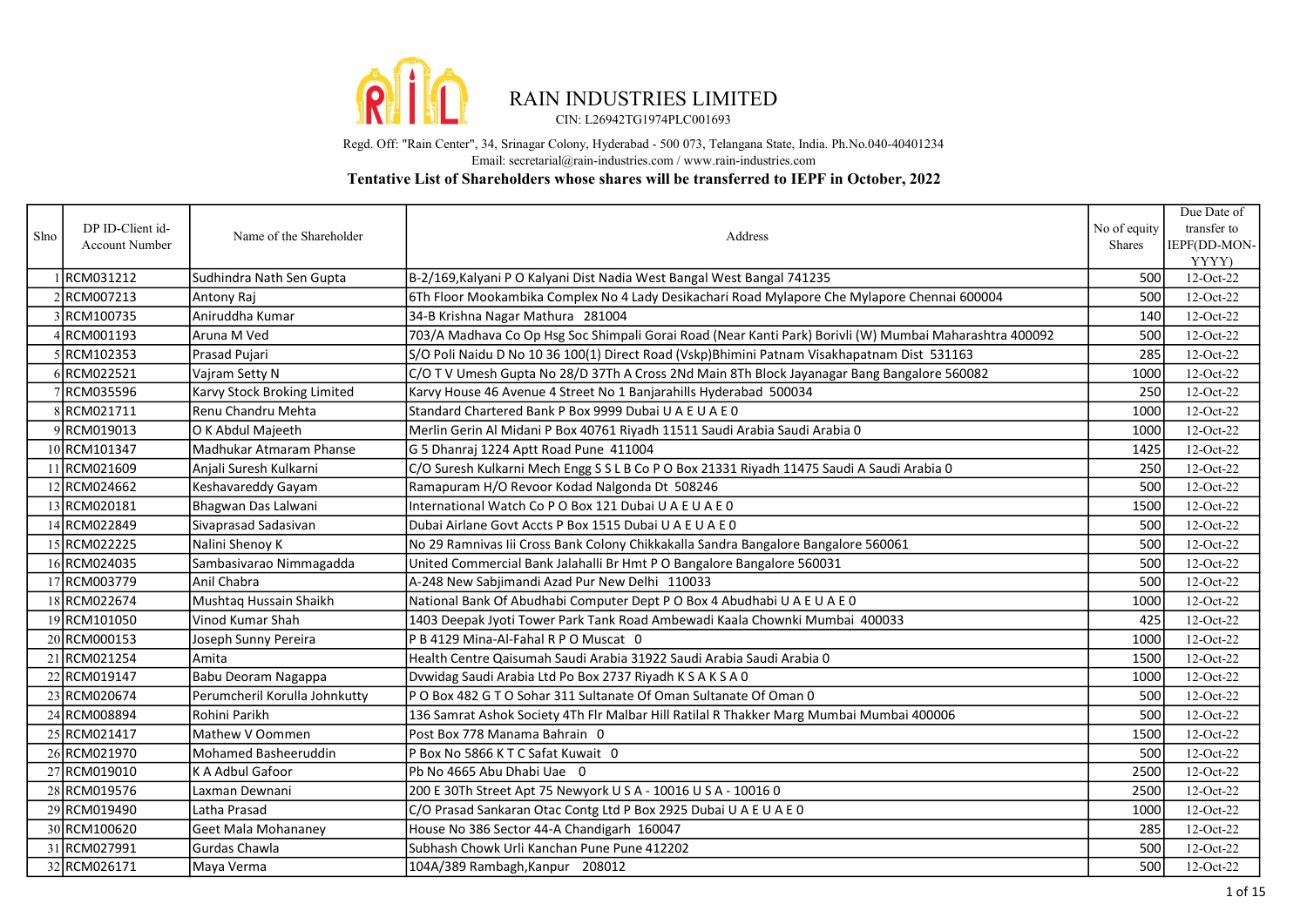|      |                       |                               |                                                                                         |               | Due Date of        |
|------|-----------------------|-------------------------------|-----------------------------------------------------------------------------------------|---------------|--------------------|
| Slno | DP ID-Client id-      | Name of the Shareholder       | Address                                                                                 | No of equity  | transfer to        |
|      | <b>Account Number</b> |                               |                                                                                         | <b>Shares</b> | IEPF(DD-MON-       |
|      | 33 RCM019034          | Fadhel Khalid Al Abdul Razzaq | P O Box 149 Shasb House 1 Block 2 Shara Istikala Kuwait Kuwait 0                        | 2000          | YYYY)<br>12-Oct-22 |
|      | 34 RCM021988          | Aruketty Kunhan Ranganathan   | Bank Of Oman Ltd P O Box 2111 Deira Dubai U A E U A E 0                                 | 1500          | 12-Oct-22          |
|      | 35 RCM020533          | Ahsanulla Khan                | P B No 1148 Doha Qatar 0                                                                | 1000          | 12-Oct-22          |
|      | 36 RCM028733          | Neeraj Gupta                  | Chemico H-45 Connaught Place New Delhi New Delhi 110001                                 | 500           | 12-Oct-22          |
|      | 37 RCM028460          | Rajesh Kumar Gandhi           | Charan Dass Ram Prakash Kichha Mandi Nainital U P U P 263148                            | 500           | 12-Oct-22          |
|      | 38 RCM019243          | Koodarappillil Enasi Cleetus  | K E Cleetus P O Box 456 Abudhabi Uae 0                                                  | 1000          | 12-Oct-22          |
|      | 39 RCM020298          | Prabhakar Date                | Sirhud Hosing Society 9/1B/1A Erendvane Near Mehendale Garage Pune Pune 411004          | 500           | 12-Oct-22          |
|      | 40 RCM022590          | Sylvia Nelly D Souza          | Gray Mckenzie Marine Sers E C P Box 26841 Bahrain 0                                     | 1000          | 12-Oct-22          |
|      | 41 RCM020700          | Sardarilal Lamba              | Zmwila Street P Box 80622 Kabwe Zambia Zambia 0                                         | 1000          | 12-Oct-22          |
|      | 42 RCM019257          | Ebrahim Fidahueasen Sabuwala  | P O Box 20997 Safat Kuwait Kuwait 0                                                     | 2500          | 12-Oct-22          |
|      | 43 RCM000082          | Chidambaram N                 | Ramalakshmi Joshua Street Nagarcoil 629001                                              | 500           | 12-Oct-22          |
|      | 44 RCM031617          | Shivdhani Ramsaran Chauhan    | Maruti Chawl, Rno.2 Opp Hotel Guru Krupa Devi Borivili East Mumbai Mumbai 400066        | 500           | 12-Oct-22          |
|      | 45 RCM029399          | V Madhusudan Rao              | H No 12-2-717/1/10/1 Sapthagiri Nagar Nanal Nagar Hyderabad Hyderabad 500028            | 500           | 12-Oct-22          |
|      | 46 RCM022944          | Syed Nasir Raza Kazmi         | 3 Goodwood Raod Singapore 512 0                                                         | 5000          | 12-Oct-22          |
|      | 47 RCM022975          | Prasun Mondal                 | 404 Santi Apartments 31 A S P Mukherjee Road Calcutta Calcutta 700025                   | 2000          | 12-Oct-22          |
|      | 48 RCM100327          | Pramod Tarneja                | C/O Mr Surender Ahuja Ahuja Suri & Tarneja Z-16 (Ff) Hauz Khas New Delhi 110016         | 1425          | 12-Oct-22          |
|      | 49 RCM101710          | R S Lakshman                  | Plot No 12 6-1-229/1B Padma Rao Nagar Secundrabad 500025                                | 425           | 12-Oct-22          |
|      | 50 RCM029600          | Vinay Ramesh Desai            | C/O M M Desai 101 Vogi Amrut, Alkapuri 24 Nutan Bharat Society Baroda Baroda 390005     | 500           | 12-Oct-22          |
|      | 51 RCM101331          | <b>Collette Menezes</b>       | B/17 Sanket Apts Ambadi Road Vasai West Vasai 410202                                    | 285           | 12-Oct-22          |
|      | 52 RCM019629          | George Manoel D Souza         | C/O Suhail Saud Bahwan P O Box 169 Muscat Sultanate Of Oman Sultanate Of Oman 0         | 1000          | 12-Oct-22          |
|      | 53 RCM030707          | Ravinder Prakash              | Shivaji Bhawan Mohalla Kanhyalal Ghaziabad Ghaziabad 201001                             | 250           | 12-Oct-22          |
|      | 54 RCM019437          | Indira Rajendran              | W/O Venugopal Rajendran Afco Ammonia Ummsaid Qatar Qatar 0                              | 1000          | 12-Oct-22          |
|      | 55 RCM019965          | Salam Abdul Abdul             | Pb No 3458 Sharjah U A E 0                                                              | 500           | 12-Oct-22          |
|      | 56 RCM020698          | Neeradi Anantha Rao           | National Bank Of Bahrain P Box 106 Manama Bahrain Bahrain 0                             | 750           | 12-Oct-22          |
|      | 57 RCM101413          |                               | Snehlata Haribhau Mane Deshamukh Ekatpure Building Mahavir Path Akluj Dt Solapur 413101 | 710           | 12-Oct-22          |
|      | 58 RCM101865          | V Kalyan Chakravarthy         | G2 Plot 35 Ramakrishna Tower Bhagya Nagar Colony Hyderabad 500072                       | 570           | 12-Oct-22          |
|      | 59 RCM006087          | Kalyana Sundaram T            | 61/3, Officers Colony Iv Street Nehru Nagar Chennai Chennai 600029                      | 500           | 12-Oct-22          |
|      | 60 RCM021585          | Koshy Kurian                  | Post Box No 472 Dhahran 31932 K S A K S A 0                                             | 1000          | 12-Oct-22          |
|      | 61 RCM004976          | K R Raghava Prabhu            | Xxviii/2894 Swathi Kadavathara Chilavanoor Road Kochi Kochi 682020                      | 500           | 12-Oct-22          |
|      | 62 RCM001694          | Dayaldas Pokardas Mulchandani | B Block 29, Room No 14, Pimpri Colony, Poona 411017                                     | 1000          | 12-Oct-22          |
|      | 63 RCM020844          | Gulzar Khan                   | P B 5658 Jeddah Pin 21432 Mekkah Rd Kilo4 Amri Bldg Saudi Arabia 0                      | 5000          | 12-Oct-22          |
|      | 64 RCM019183          | S Jayaraman                   | D-103C Sowbhagya Colony K K Nagar Chennai Chennai 600078                                | 500           | 12-Oct-22          |
|      | 65 RCM022813          | Suryuakant A Patel            | M F Kent&Co P O Box 47184 Fahaheel Kuwait 0                                             | 1000          | 12-Oct-22          |
|      | 66 RCM001576          | C R Kalavathi                 | 715 lii Block 42Nd Cross Rajajinagar Bangalore Karnataka State Karnataka State 560010   | 250           | 12-Oct-22          |
|      | 67 RCM100712          | Ravindra Singh Rawat          | Vill & Po Mohabewala Dehradun 248001                                                    | 140           | 12-Oct-22          |
|      | 68 RCM005405          | Ajit C Patel                  | C/O Keshav Enterprises 3 Limda Lane Jamnagar Jamnagar 361001                            | 500           | 12-Oct-22          |
|      | 69 RCM019045          | Walter John D Souza           | Y B E Po Box 5431 Manama State Of Mbahrain 0                                            | 2500          | 12-Oct-22          |
|      | 70 RCM004941          | Amita Sahni                   | D-916 New Friends Colony New Delhi New Delhi 110065                                     | 500           | 12-Oct-22          |
|      | 71 RCM020618          | Govindan Gopinathan           | Al-Ittihad News P B 791 Abu-Dhabi U A E U A E 0                                         | 1000          | 12-Oct-22          |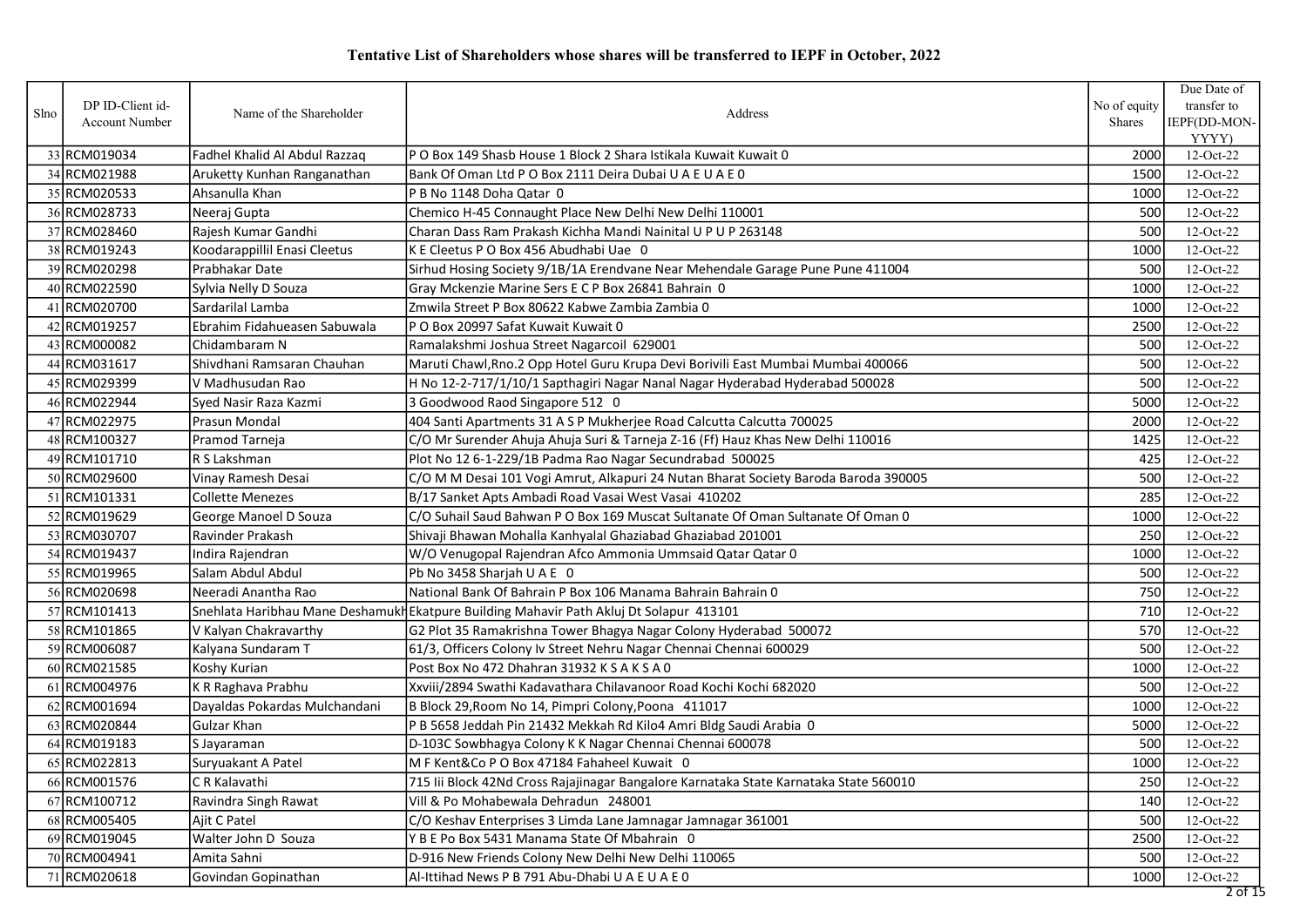|      |                       |                                |                                                                                        |               | Due Date of        |
|------|-----------------------|--------------------------------|----------------------------------------------------------------------------------------|---------------|--------------------|
| Slno | DP ID-Client id-      | Name of the Shareholder        | Address                                                                                | No of equity  | transfer to        |
|      | <b>Account Number</b> |                                |                                                                                        | <b>Shares</b> | IEPF(DD-MON-       |
|      | 72 RCM020661          | Gowalker Hussain M Sharif      | Radio Station P Box 154 Al Qurayat Saudi Arabia Saudi Arabia 0                         | 1000          | YYYY)<br>12-Oct-22 |
|      | 73 RCM028985          | Suman Singh                    | C/O J D Singh Indian Bank Rly Road V Po Hapur Dist Ghaziabad Dist Ghaziabad 245101     | 500           | 12-Oct-22          |
|      | 74 RCM013458          | Sanyukta Gupta                 | 7 Juhu Apsara Co-Op Soc Kishore Kumar Lane Juhu Tara Mumbai Mumbai 400049              | 250           | 12-Oct-22          |
|      | 75 RCM020439          | Gope Nihalani                  | 115 Cairnfield Ave London Nw2 7Ph Nw2 7Ph 0                                            | 5000          | 12-Oct-22          |
|      | 76 RCM001748          | Jayalakshmi Padmanabhan        | 177 Mandakini Enclave Alaknanda New Delhi New Delhi 110019                             | 500           | 12-Oct-22          |
|      | 77 RCM023450          | Mushtaq Ahmed K B              | No.118 Gundopanth Street Bangalore Karnataka 560002                                    | 500           | 12-Oct-22          |
|      | 78 RCM020598          | Durga Rao                      | 15826 Spring Crest Gr Tampa Florida 33624 U S A U S A 0                                | 2500          | 12-Oct-22          |
|      | 79 RCM007122          | Abhay Annasaheb Patil          | Flat-10 Kalyani Apartment Near Ganesh Mandir Neminath Nagar Sangli Sangli 416416       | 500           | 12-Oct-22          |
|      | 80 RCM019812          | Hamsa Rao Marani               | 3212-10-261 Saethafadrands Secunderabad Secunderabad 500361                            | 500           | 12-Oct-22          |
|      | 81 RCM020427          | Agnelo John Colaco             | Benson Complex - C 3Rd Floor Naika Vaddo Calangute Goa Goa 403516                      | 1000          | 12-Oct-22          |
|      | 82 RCM020802          | Bimla Gambhir                  | P O Box 21932 179 Central Street Kitwe Zambia Zambia 0                                 | 2500          | 12-Oct-22          |
|      | 83 RCM020155          | Chandrika Anilkumar Macwan     | Al Ahmadia Contracting Tg P O Box 2596 Dubai U A E U A E 0                             | 2500          | 12-Oct-22          |
|      | 84 RCM021308          | Prasad George Thomas           | Technip Geoproduction P O Box 7657 Abudhabi U A E U A E 0                              | 2500          | 12-Oct-22          |
|      | 85 RCM022726          | Surendra Prasad Mahapatra      | Area Precess Engineer Dubai Aluminium CO P O Box 3627 Dubai 0                          | 2500          | 12-Oct-22          |
|      | 86 RCM028338          | Rajaram Ramchandra Patil       | R No 6, Anandnath Soc Opp Bainani Edulji Road, Tembhi Naka Thane(W) 400601             | 500           | 12-Oct-22          |
|      | 87 RCM004698          | Anita Kumari Rawat             | 87A/16 Tulsi Nagar Bhopal Madhya Pradesh Madhya Pradesh 462003                         | 1000          | 12-Oct-22          |
|      | 88 RCM019043          | R Ayyanmani                    | Civil Engineer Saudi Ascon Limited P Box 12965 Jeddah 21483 Saudi Ara Saudi Arabia 0   | 500           | 12-Oct-22          |
|      | 89 RCM025558          | Kodandaramaiah Krishnappa Suda | Januperpet Anekal Town Bangalore Dt Karnataka Karnataka 562106                         | 1000          | 12-Oct-22          |
|      | 90 RCM022459          | Mohinder Singh Karla           | C-45 Lu 50 Apartments Warwick Road Kowloon Honkong 0                                   | 5000          | 12-Oct-22          |
|      | 91 RCM022178          | Mohammed Imtiaz Uddin          | Fast Contracting Company P Box 6014 Jeddah Saudi Arabia - 21442 Saudi Arabia - 21442 0 | 500           | 12-Oct-22          |
|      | 92 RCM005982          | Avnish Gupta                   | 7 Juhu Apsara Co-Op Soc Kishore Kumar Lane Juhu Tara Mumbai Mumbai 400049              | 250           | 12-Oct-22          |
|      | 93 RCM027858          | Madhu Mehra                    | 43 Vivekanand Road Calcutta 700007                                                     | 500           | 12-Oct-22          |
|      | 94 RCM000440          | Sunil Asthana                  | Ministry Of Finance Central Stores P Box 5325 Bahrain Bahrain 0                        | 1000          | 12-Oct-22          |
|      | 95 RCM020219          | Abraham Joseph Mannamplackel   | Eng Dept Area A Adma Opco Das Island Abudhabi U A E U A E 0                            | 500           | 12-Oct-22          |
|      | 96 RCM021152          | Maria Virginia L Dias Menezes  | Kuwait Petroleum Corp Sales Admin Salhia Complx P Box 26565 Safat Kuwait Kuwait 0      | 1000          | 12-Oct-22          |
|      | 97 RCM025313          | Lalitha Subramanian            | 11 Laxmi Colony Off North Crescent Rd T Nagar Chennai Chennai 600017                   | 1000          | 12-Oct-22          |
|      | 98 RCM101915          | Venkata Indira Aripirala       | Plot No 43 O U T Colony Sainikpuri Hyderabad 500094                                    | 710           | 12-Oct-22          |
|      | 99 RCM024578          | Trun Paul                      | Vill Po Amapur Via Tarakeswar Burdwan Dist (Wb) Burdwan Dist (Wb) 712410               | 500           | 12-Oct-22          |
|      | 100 RCM023443         | Rajesh Lalwani                 | 27 Sindhu Nagar Jain Patka Nagpur Nagpur 440014                                        | 500           | 12-Oct-22          |
|      | 101 RCM021838         | Kuldeep Suri                   | Mafrag Hospital P Box 2951 Abudhabi U A E U A E 0                                      | 250           | 12-Oct-22          |
|      | 102 RCM022323         | Kumar G                        | P Box 6711 Jan-De-Nul Abudhabi U A E U A E 0                                           | 1000          | 12-Oct-22          |
|      | 103 RCM024237         | Prabhavati Shah                | 445/46, Manohar Villa, Block No 5, 2Nd Floor, Near Jain Temple, Mumbai Mumbai 400071   | 500           | 12-Oct-22          |
|      | 104 RCM022441         | Stephen Mark Fernandes         | Jgc Corporation P Box 9746 Ahmadi Kuwait Kuwait 0                                      | 1000          | 12-Oct-22          |
|      | 105 RCM021320         | Prasad Sankaran                | Otac Contracting Limited P Box 2925 Dubai U A E U A E 0                                | 1000          | 12-Oct-22          |
|      | 106 RCM029009         | Nirmala G                      | 4-2-815 Ramkote Hyderabad Hyderabad 500001                                             | 500           | 12-Oct-22          |
|      | 107 RCM007010         | Mittakolu Laxminarayana        | H No 9-11-56 Kaman Bazar Khammam Khammam 507001                                        | 500           | 12-Oct-22          |
|      | 108 RCM031566         | Prasada Rao Bhamidipati        | Principal Andhra Polytechnic Kakinada Kakinada 533002                                  | 500           | 12-Oct-22          |
|      | 109 RCM022168         | Shyamalendu Jajodia            | 3Rd Floor Oman House P O Box 3641 Ruwi Sultanate Of Oman 0                             | 1000          | 12-Oct-22          |
|      | 110 RCM022348         | Sreehari Rao Gudipalley        | Li E Products Factoru P Box 1018 Shuaba Kuwait Kuwait 0                                | 500           | 12-Oct-22          |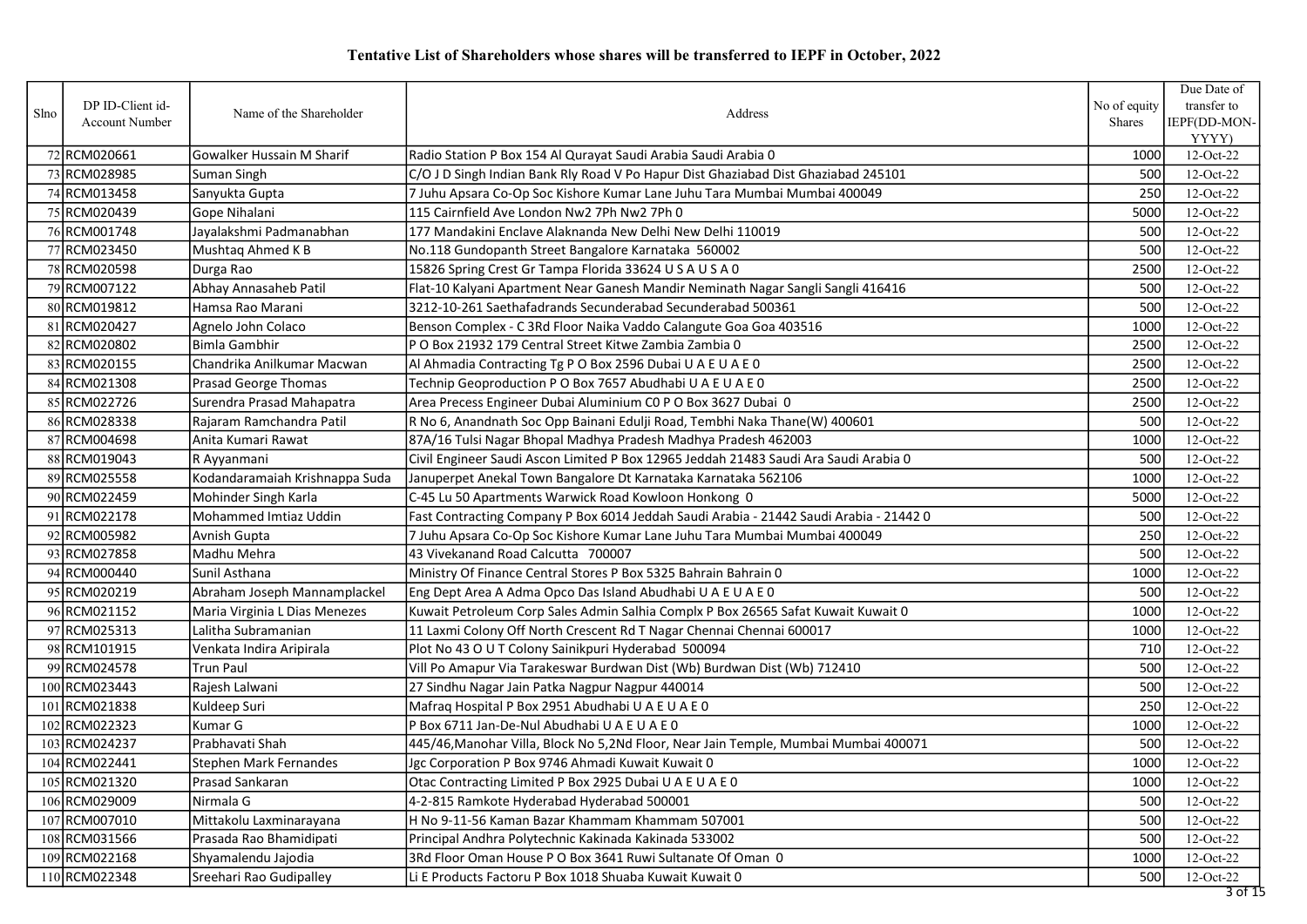|      |                       |                                |                                                                                                   |               | Due Date of           |
|------|-----------------------|--------------------------------|---------------------------------------------------------------------------------------------------|---------------|-----------------------|
| Slno | DP ID-Client id-      | Name of the Shareholder        | Address                                                                                           | No of equity  | transfer to           |
|      | <b>Account Number</b> |                                |                                                                                                   | <b>Shares</b> | IEPF(DD-MON-<br>YYYY) |
|      | 111 RCM005970         | Ashok Dhole                    | 53 Dhole Building H G Road Gamdevi Mumbai Mumbai 400007                                           | 250           | 12-Oct-22             |
|      | 112RCM102014          | R Nagi Reddy                   | J Venkatampalli Raidurga Taloo Anantapur Dist A P 515801                                          | 285           | 12-Oct-22             |
|      | 113 RCM026544         | Jagdish Vaswani                | Indra Darshan Off New Link Road Oshiwara Andheri (West) Mumbai Mumbai 400053                      | 3500          | 12-Oct-22             |
|      | 114 RCM022304         | Opal Singhal                   | C/O Mr Amit Akhouri 4D Sambhav Apartment Dam Side Road No 2 Gandhi Nagar Kanke Road Ranchi 834008 | 1000          | 12-Oct-22             |
|      | 115 RCM020630         | Ak Ramadasan                   | P B No 30425 Doha Qatar Qatar Qatar 0                                                             | 2500          | 12-Oct-22             |
|      | 116 RCM020196         | Hilary Hubert D Souza          | A D O C (Spinneys) P Box 630 Abidhabi U A E U A E 0                                               | 1000          | 12-Oct-22             |
|      | 117 RCM027388         | Ramesh S                       | Da 111E Rajouri Garden G8 Area Harinagar New Delhi 110064                                         | 500           | 12-Oct-22             |
|      | 118 RCM023648         | L Lakmishanke Upadhyaya        | M/S Laxmi S Devshankar Khatriwad, Rajkot. 360001                                                  | 500           | 12-Oct-22             |
|      | 119 RCM019584         | TV Srinivasamurthy             | 25 Tsv Naidu No 105/6 2Nd Cross liird Block Tata Silk Form Bangalore Bangalore 560004             | 6000          | 12-Oct-22             |
|      | 120 RCM020446         | Ganesmull G                    | 119 Alangayam Road Tirupattur (Vlr Dist) Tamil Nadu Tamil Nadu 635601                             | 500           | 12-Oct-22             |
|      | 121 RCM031246         | Malkan UD                      | 10 Jaya Gagan Liberty Garden Road No 3, Malad West Mumbai Mumbai 400064                           | 250           | 12-Oct-22             |
|      | 122 RCM100284         | Avtar Singh                    | W Z 6/1 S P Mukerjee Park Po Tilak Nagar New Delhi 110018                                         | 285           | 12-Oct-22             |
|      | 123 RCM031878         | Sanjay Kumar                   | C/O Singhvi Engineers 46-A Panchwati Udaipur Rajastan Rajastan 313001                             | 500           | 12-Oct-22             |
|      | 124 RCM021603         | Shaik Ahmed Sahib Abdul Razzak | P Box No 90 Safat Kuwait 0                                                                        | 1000          | 12-Oct-22             |
|      | 125 RCM000823         | Digamber Singh Nei             | Qtr No 118/9 J K Colony Jaimow Kanpur 208010                                                      | 500           | 12-Oct-22             |
|      | 126 RCM020281         | Raikumar Naraindas Bhatia      | C/O Sushil N Gandhi P Box 1812 Manama Bahrain Bahrain 0                                           | 1500          | 12-Oct-22             |
|      | 127 RCM030195         | Kamala M Vayani                | PO Box No 7562 Dubai U A E Dubai U A E 0                                                          | 1000          | 12-Oct-22             |
|      | 128 RCM004321         | Rajinder Pal Jaidka            | 5852 Modern Housing Complex Manimajra Chandigarh 160101                                           | 500           | 12-Oct-22             |
|      | 129 RCM021877         | Kumari Radhakrishnan           | 7 Bursdon Cls Glenfiled Leicester Le36Pg U K U K 0                                                | 3500          | 12-Oct-22             |
|      | 130 RCM019355         | M Magbool Pasha                | Maysaloon Furniture Po Box 3366 Doha Qatar 0                                                      | 500           | 12-Oct-22             |
|      | 131 RCM022660         | Sunil Kumar Samtani            | Alfairuz Trad Cont Llc Po Box 330 Muscat Oman 0                                                   | 1000          | 12-Oct-22             |
|      | 132 RCM029474         | M H Karambelkar                | 1589 Bhote Block Makers Tilak Road Sadashivpeth Pune Pune 411030                                  | 250           | 12-Oct-22             |
|      | 133 RCM021581         | Anilkumar Sadgum Macwan        | Al Ahmadiah Congr Trading P O Box 2596 Dubai U A E U A E 0                                        | 2500          | 12-Oct-22             |
|      | 134 RCM021685         | Pushpa Kanayala Motwani        | No1 High Street 3Rd Floor G P O Box 1564 Hongkong Hongkong 0                                      | 2500          | 12-Oct-22             |
|      | 135 RCM031925         | Sandeep Chandran               | 6 Mayur Prabhat Colony Santacruz East Mumbai 400055                                               | 500           | 12-Oct-22             |
|      | 136 RCM019680         | Nalin Z Shah                   | 132 Carryuille Lane P O Box 94243 Schaaumburh Usa 0                                               | 2500          | 12-Oct-22             |
|      | 137 RCM000629         | Didar Singh Jolly              | Sr Manager Punjab & Sind Bank Jampath New Delhi 110018                                            | 500           | 12-Oct-22             |
|      | 138 RCM021637         | Shaik Sayeed Bin Mohd          | X-Ray Department Jubail Hospital Al Jubail 31951 Saudi Arabia Saudi Arabia 0                      | 500           | 12-Oct-22             |
|      | 139 RCM014183         | Suseela Veeramachaneni         | 9-91 Durga Poultry Sbi Colony Kothapet Hyderabad Hyderabad 500035                                 | 500           | 12-Oct-22             |
|      | 140 RCM020401         | Kamlesh Jayantilal Gandhi      | Post Box No 6730 Sharjah U A E U A E 0                                                            | 1000          | 12-Oct-22             |
|      | 141 RCM007043         | Mariappan K                    | C C Mr Polytechnic Ramapuram Post Tanjore Tanjore 613003                                          | 500           | 12-Oct-22             |
|      | 142 RCM019971         | Abdul Wahith Abdul Wahab       | P O Box 30218 Doha Qatar Arabian Gulf Arabian Gulf 0                                              | 1000          | 12-Oct-22             |
|      | 143 RCM000062         | Firoz Mazerhusen Yeolawala     | Dalal Estate R Block 3Rd Floor Flat No 8 Bombay Central Mumbai Mumbai 400008                      | 500           | 12-Oct-22             |
|      | 144 RCM019208         | TP Shashidharan                | Zubair Automotive Llc Pb No 6157 Ruwi Sultanate Of Oman 0                                         | 1000          | 12-Oct-22             |
|      | 145 RCM101151         | Sakharam Kalambate             | Gulabbhai Chawl R No 5 Natwar Nagar No 1 Jogeshwari-E Mumbai 400060                               | 140           | 12-Oct-22             |
|      | 146 RCM021826         | Kul Bhushan                    | Instrument Techician C/O Techani P O Box 46850 Fahaheel Kuwait 0                                  | 1000          | 12-Oct-22             |
|      | 147 RCM024187         | Tushit S Shah                  | A/601 Bhakti Complex Link Road Kandarpada Dahisar (West) Mumbai Mumbai 400068                     | 250           | 12-Oct-22             |
|      | 148 RCM020340         | Narian Jethwani                | PO Box 1440 Dubai Uae 0                                                                           | 1000          | 12-Oct-22             |
|      | 149 RCM144794         | Uma Shanker Sharma             | T-303 Tirupati Balaji Apartment Bharat Takies Rd Shindi Ke Chawani Gwalior M P 474001             | 500           | 12-Oct-22             |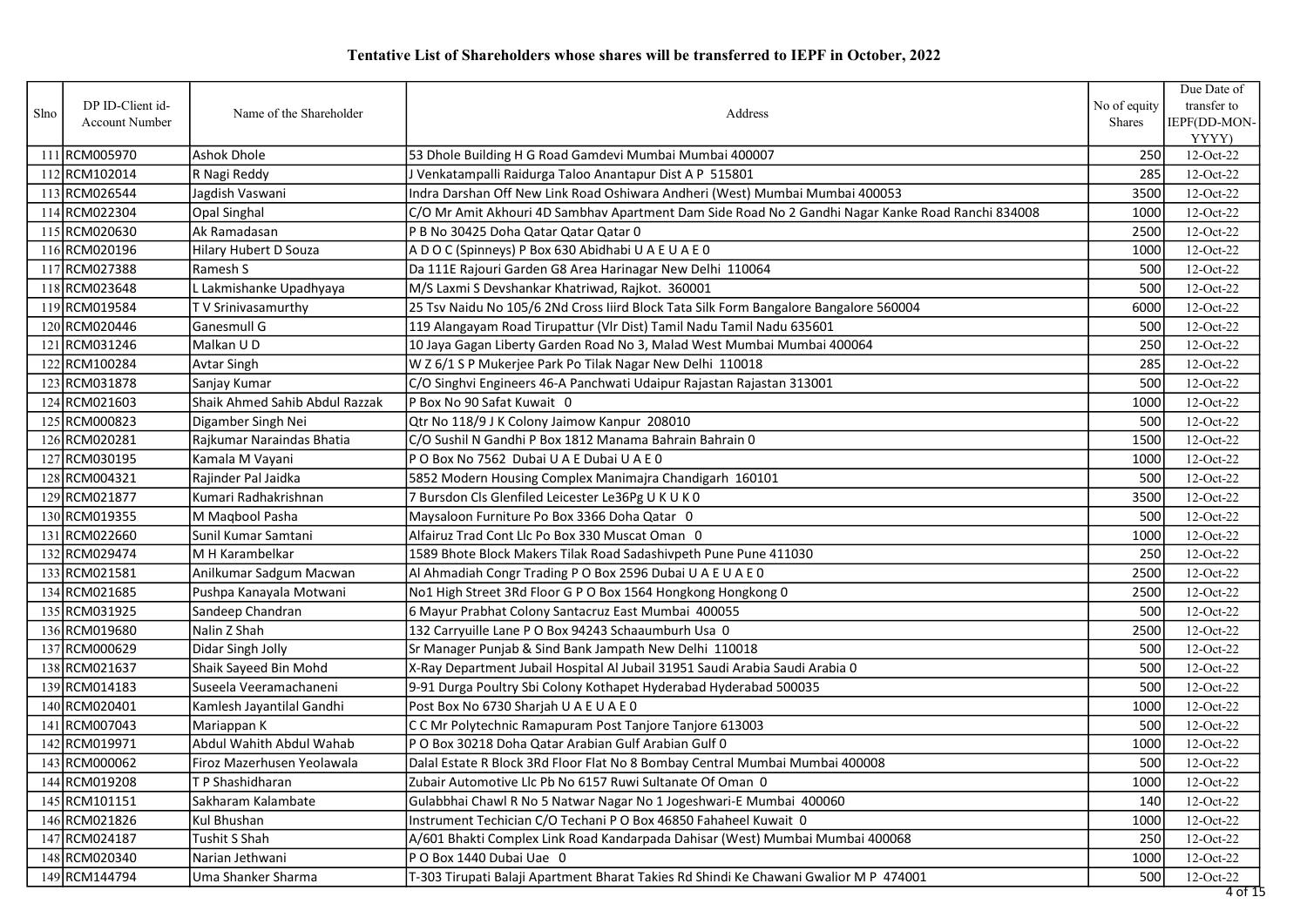| Slno<br>Name of the Shareholder<br>Address<br><b>Account Number</b><br>Shares<br>IEPF(DD-MON-<br>YYYY)<br>150RCM002479<br>Kum Kum Sen Gupta<br>B-2/169, Kalyani P O Kalyani Dist Nadia West Bangal West Bangal 741235<br>500<br>12-Oct-22<br>151 RCM002040<br>Anil Kumar Nigam<br>104/400 Prem Nagar Kanpur 208012<br>500<br>12-Oct-22<br>152 RCM027151<br>Vishnu Mahadev Gangurde<br>B/18, Shivsrushti Uday Mitra Coop Hsg Soc Kurla East Mumbai Mumbai 400024<br>500<br>12-Oct-22<br>500<br>153 RCM007846<br>Rekha A K<br>301 Pooja Pride 75 Srinagar Colony Hyderabad Hyderabad 500073<br>$12-Oct-22$<br>154 RCM020000<br>Rajan Raman Nambiar<br>Western Geophysiclco P O Box 2377 Dhahran Saudi Arabia 0<br>1500<br>$12-Oct-22$<br>155 RCM026504<br>Jaswinder Singh A<br>104 Urban Estate Phase - Ii Jalandhar Punjab Punjab 0<br>500<br>12-Oct-22<br>156 RCM000908<br>Chandrashekar Devadiga<br>108, Shakuntala Pestom Sagar Chembur Mumbai Mumbai 400089<br>1000<br>12-Oct-22<br>157 RCM020512<br>Chitra Lekha Shetty<br>P O Box 19153 Sebha University Sebha Libya Libya 0<br>2500<br>12-Oct-22<br>158 RCM019421<br>Aramco P Box 3967 Al-Munirah Dhahran 31311 Saudi Arabia Saudi Arabia 0<br>K K Varughese<br>1000<br>12-Oct-22<br>159 RCM020890<br>Niranjan L Shettigar<br>Al Tohid Trading And Contracting P B 3597 Ruwi S O Oman 0<br>2500<br>12-Oct-22<br>160 RCM021828<br>Robert Vincent D Souza<br>National Bank Of Oman Ltd S A O P Box 916 Muscat Oman Oman 0<br>500<br>12-Oct-22<br>161 RCM002614<br>Kc-36 Kavi Nagar Gaziabad Uttar Pradesh Uttar Pradesh 201001<br>Radhey Mohan Mittal<br>500<br>12-Oct-22<br>162 RCM026473<br>Sylva Condor Flat No 9 3Rd Floor Plot No 11 St Paul S Road Bandra (West) Mumbai Mumbai 400050<br>Joan Anne D Souza<br>1000<br>12-Oct-22<br>163 RCM020934<br>C/O.Kpc.Pobox.23158 Safat Kuwait Kuwait 0<br>Vimala Harish Dhutia<br>1000<br>12-Oct-22<br>Bahrain Petroleum Co P Box 25563 Awali Bahrain Bahrain 0<br>164 RCM021578<br>Pulliyil Cherian Varghese<br>500<br>12-Oct-22<br>Santosh Hashmatrai Shahani<br>165 RCM020587<br>Al Yousuf Est P O Box No 55182 Riyad - 11534 Saudi Arabia Saudi Arabia 0<br>2500<br>12-Oct-22<br>166 RCM019715<br>70 Armstrong Crt Apt 305 B Halifax Ns B3 44 P7 Canada Canada 0<br>2500<br>12-Oct-22<br>Deepak Rewachand Kripalani<br>167 RCM030180<br>C/O The Vysya Bank Ltd 147 Arcot Road Valasaragakkam Chennai Chennai 600087<br>K V Rajendran<br>500<br>12-Oct-22<br>168 RCM021027<br>M S Brothers P Box 1252 Dubai U A E U A E 0<br>Mansukhlal Odhvji Soni<br>1500<br>12-Oct-22<br>169 RCM028207<br>Bharti C Sethia<br>500<br>201/2 Chanchal Tower B Wing A 2Nd Floor Near Vartak School Vasai (W) Thane Vasai (W) Thane 401202<br>12-Oct-22<br>170 RCM019053<br>Mohd Zahur Abdul Gafoor<br>Post Box No 4857 Safai Kuwait A G Kuwait A G 0<br>1000<br>12-Oct-22<br>171 RCM003082<br>Jayaprada Devi T<br>H No 1-4-879/62/B Gandhinagar Bank Colony Hyderabad Hyderabad 500380<br>1000<br>12-Oct-22<br>172 RCM010593<br>70 State Bank Colony 2Nd Street Virugambakkam Chennai Chennai 600092<br>1000<br>Rajam Ramanujam<br>12-Oct-22<br>173 RCM019133<br>Aramco Box 10289 Dhahran Saudi Arabia 0<br>1000<br>S Christooher Justin<br>$12-Oct-22$<br>174 RCM101809<br>Mantha Ramesh<br>Shyam 123 Rajeev Nagar Hyderabad 500045<br>140<br>12-Oct-22<br>175 RCM022905<br>1000<br>Syed Imranul Haque<br>P Box 2252 Jeddah 21451 Saudi Arabia 0<br>12-Oct-22<br>176 RCM020777<br>Johnson Nesamma Simon<br>500<br>Thermnogear Ltd P Box 1227 Y A Y Seeb Airport Sultanate Of Oman Sultanate Of Oman 0<br>12-Oct-22<br>177 RCM100639<br>285<br>Venkataram K<br>li C/30 Aasheerwaad Vaishaali Saihbabad Up 201010<br>$12-Oct-22$<br>178 RCM019007<br>Post Box 7675 Dubai U A E 0<br>1000<br>G Manoharan<br>$12-Oct-22$<br>179 RCM021811<br>Robert Coelho<br>Pragati Apts Flat No 206 J B Nagar Andheri East Mumbai 0<br>1500<br>$12-Oct-22$<br>180 RCM025116<br>Nirmala Yashawant Dalavi<br>Ashirwad Opp Water Supply Office At Post Kulgaon At Post Kulgaon 421503<br>500<br>12-Oct-22<br>181 RCM020478<br>Kondal Rao Mendu<br>543-6-288/4 Hyderaguda Hyderabad 500029<br>1500<br>12-Oct-22<br>182 RCM028333<br>Prashanta Itc Limited IItd Campus G T Road Nagaram Palem Guntur Guntur 522004<br>2500<br>Gayathri Srireddy<br>12-Oct-22<br>183 RCM020186<br>Parambil Moideen Kutty<br>P Box 4017 Abudhabi U A E 0<br>12-Oct-22<br>1000<br>184 RCM020970<br>2000<br>Nirmala Narendra Kapadia<br>PT Godrej Jalan Raya Puncak 8Km Ciawi Bogor Indonesia Indonesia 0<br>12-Oct-22<br>185 RCM000753<br>6/1 Dr Suresh Sarker Rd Purlashree Samalaya Abasa Block-A, Flat-15 Calcutta Calcutta 700014<br>Ishita Das Gupta<br>1500<br>12-Oct-22<br>186 RCM020523<br>Dominic Joseph Agnelo Pereira<br>P O Box 50068 Ummsaid Qatar Arabian Gulf Arabian Gulf 0<br>1500<br>12-Oct-22<br>187 RCM028361<br>K-7/33 Lala Sur Lane Varanasi 221001<br>Shrilal Ladha<br>500<br>12-Oct-22<br>188 RCM101752<br>Ashok Reddy Peddamail<br>H No 1-101 Ramachandra Puram B H E L Hyderabad 500032<br>710<br>$12-Oct-22$<br>$5$ of 15 |                  |  |              | Due Date of |
|-------------------------------------------------------------------------------------------------------------------------------------------------------------------------------------------------------------------------------------------------------------------------------------------------------------------------------------------------------------------------------------------------------------------------------------------------------------------------------------------------------------------------------------------------------------------------------------------------------------------------------------------------------------------------------------------------------------------------------------------------------------------------------------------------------------------------------------------------------------------------------------------------------------------------------------------------------------------------------------------------------------------------------------------------------------------------------------------------------------------------------------------------------------------------------------------------------------------------------------------------------------------------------------------------------------------------------------------------------------------------------------------------------------------------------------------------------------------------------------------------------------------------------------------------------------------------------------------------------------------------------------------------------------------------------------------------------------------------------------------------------------------------------------------------------------------------------------------------------------------------------------------------------------------------------------------------------------------------------------------------------------------------------------------------------------------------------------------------------------------------------------------------------------------------------------------------------------------------------------------------------------------------------------------------------------------------------------------------------------------------------------------------------------------------------------------------------------------------------------------------------------------------------------------------------------------------------------------------------------------------------------------------------------------------------------------------------------------------------------------------------------------------------------------------------------------------------------------------------------------------------------------------------------------------------------------------------------------------------------------------------------------------------------------------------------------------------------------------------------------------------------------------------------------------------------------------------------------------------------------------------------------------------------------------------------------------------------------------------------------------------------------------------------------------------------------------------------------------------------------------------------------------------------------------------------------------------------------------------------------------------------------------------------------------------------------------------------------------------------------------------------------------------------------------------------------------------------------------------------------------------------------------------------------------------------------------------------------------------------------------------------------------------------------------------------------------------------------------------------------------------------------------------------------------------------------------------------------------------------------------------------------------------------------------------------------------------------------------------------------------------------------------------------------------------------------------------------------------------------------------------------------------------------------------------------------------------------------------------------------------------------------------------------------------------------------------------------------------------------------------------------------------------------------------------------------------------------------------------------------------------------------------------------------------------------------------------------------------------------------------------------------------------------------------------------------------------------------------|------------------|--|--------------|-------------|
|                                                                                                                                                                                                                                                                                                                                                                                                                                                                                                                                                                                                                                                                                                                                                                                                                                                                                                                                                                                                                                                                                                                                                                                                                                                                                                                                                                                                                                                                                                                                                                                                                                                                                                                                                                                                                                                                                                                                                                                                                                                                                                                                                                                                                                                                                                                                                                                                                                                                                                                                                                                                                                                                                                                                                                                                                                                                                                                                                                                                                                                                                                                                                                                                                                                                                                                                                                                                                                                                                                                                                                                                                                                                                                                                                                                                                                                                                                                                                                                                                                                                                                                                                                                                                                                                                                                                                                                                                                                                                                                                                                                                                                                                                                                                                                                                                                                                                                                                                                                                                                                                                                 | DP ID-Client id- |  | No of equity | transfer to |
|                                                                                                                                                                                                                                                                                                                                                                                                                                                                                                                                                                                                                                                                                                                                                                                                                                                                                                                                                                                                                                                                                                                                                                                                                                                                                                                                                                                                                                                                                                                                                                                                                                                                                                                                                                                                                                                                                                                                                                                                                                                                                                                                                                                                                                                                                                                                                                                                                                                                                                                                                                                                                                                                                                                                                                                                                                                                                                                                                                                                                                                                                                                                                                                                                                                                                                                                                                                                                                                                                                                                                                                                                                                                                                                                                                                                                                                                                                                                                                                                                                                                                                                                                                                                                                                                                                                                                                                                                                                                                                                                                                                                                                                                                                                                                                                                                                                                                                                                                                                                                                                                                                 |                  |  |              |             |
|                                                                                                                                                                                                                                                                                                                                                                                                                                                                                                                                                                                                                                                                                                                                                                                                                                                                                                                                                                                                                                                                                                                                                                                                                                                                                                                                                                                                                                                                                                                                                                                                                                                                                                                                                                                                                                                                                                                                                                                                                                                                                                                                                                                                                                                                                                                                                                                                                                                                                                                                                                                                                                                                                                                                                                                                                                                                                                                                                                                                                                                                                                                                                                                                                                                                                                                                                                                                                                                                                                                                                                                                                                                                                                                                                                                                                                                                                                                                                                                                                                                                                                                                                                                                                                                                                                                                                                                                                                                                                                                                                                                                                                                                                                                                                                                                                                                                                                                                                                                                                                                                                                 |                  |  |              |             |
|                                                                                                                                                                                                                                                                                                                                                                                                                                                                                                                                                                                                                                                                                                                                                                                                                                                                                                                                                                                                                                                                                                                                                                                                                                                                                                                                                                                                                                                                                                                                                                                                                                                                                                                                                                                                                                                                                                                                                                                                                                                                                                                                                                                                                                                                                                                                                                                                                                                                                                                                                                                                                                                                                                                                                                                                                                                                                                                                                                                                                                                                                                                                                                                                                                                                                                                                                                                                                                                                                                                                                                                                                                                                                                                                                                                                                                                                                                                                                                                                                                                                                                                                                                                                                                                                                                                                                                                                                                                                                                                                                                                                                                                                                                                                                                                                                                                                                                                                                                                                                                                                                                 |                  |  |              |             |
|                                                                                                                                                                                                                                                                                                                                                                                                                                                                                                                                                                                                                                                                                                                                                                                                                                                                                                                                                                                                                                                                                                                                                                                                                                                                                                                                                                                                                                                                                                                                                                                                                                                                                                                                                                                                                                                                                                                                                                                                                                                                                                                                                                                                                                                                                                                                                                                                                                                                                                                                                                                                                                                                                                                                                                                                                                                                                                                                                                                                                                                                                                                                                                                                                                                                                                                                                                                                                                                                                                                                                                                                                                                                                                                                                                                                                                                                                                                                                                                                                                                                                                                                                                                                                                                                                                                                                                                                                                                                                                                                                                                                                                                                                                                                                                                                                                                                                                                                                                                                                                                                                                 |                  |  |              |             |
|                                                                                                                                                                                                                                                                                                                                                                                                                                                                                                                                                                                                                                                                                                                                                                                                                                                                                                                                                                                                                                                                                                                                                                                                                                                                                                                                                                                                                                                                                                                                                                                                                                                                                                                                                                                                                                                                                                                                                                                                                                                                                                                                                                                                                                                                                                                                                                                                                                                                                                                                                                                                                                                                                                                                                                                                                                                                                                                                                                                                                                                                                                                                                                                                                                                                                                                                                                                                                                                                                                                                                                                                                                                                                                                                                                                                                                                                                                                                                                                                                                                                                                                                                                                                                                                                                                                                                                                                                                                                                                                                                                                                                                                                                                                                                                                                                                                                                                                                                                                                                                                                                                 |                  |  |              |             |
|                                                                                                                                                                                                                                                                                                                                                                                                                                                                                                                                                                                                                                                                                                                                                                                                                                                                                                                                                                                                                                                                                                                                                                                                                                                                                                                                                                                                                                                                                                                                                                                                                                                                                                                                                                                                                                                                                                                                                                                                                                                                                                                                                                                                                                                                                                                                                                                                                                                                                                                                                                                                                                                                                                                                                                                                                                                                                                                                                                                                                                                                                                                                                                                                                                                                                                                                                                                                                                                                                                                                                                                                                                                                                                                                                                                                                                                                                                                                                                                                                                                                                                                                                                                                                                                                                                                                                                                                                                                                                                                                                                                                                                                                                                                                                                                                                                                                                                                                                                                                                                                                                                 |                  |  |              |             |
|                                                                                                                                                                                                                                                                                                                                                                                                                                                                                                                                                                                                                                                                                                                                                                                                                                                                                                                                                                                                                                                                                                                                                                                                                                                                                                                                                                                                                                                                                                                                                                                                                                                                                                                                                                                                                                                                                                                                                                                                                                                                                                                                                                                                                                                                                                                                                                                                                                                                                                                                                                                                                                                                                                                                                                                                                                                                                                                                                                                                                                                                                                                                                                                                                                                                                                                                                                                                                                                                                                                                                                                                                                                                                                                                                                                                                                                                                                                                                                                                                                                                                                                                                                                                                                                                                                                                                                                                                                                                                                                                                                                                                                                                                                                                                                                                                                                                                                                                                                                                                                                                                                 |                  |  |              |             |
|                                                                                                                                                                                                                                                                                                                                                                                                                                                                                                                                                                                                                                                                                                                                                                                                                                                                                                                                                                                                                                                                                                                                                                                                                                                                                                                                                                                                                                                                                                                                                                                                                                                                                                                                                                                                                                                                                                                                                                                                                                                                                                                                                                                                                                                                                                                                                                                                                                                                                                                                                                                                                                                                                                                                                                                                                                                                                                                                                                                                                                                                                                                                                                                                                                                                                                                                                                                                                                                                                                                                                                                                                                                                                                                                                                                                                                                                                                                                                                                                                                                                                                                                                                                                                                                                                                                                                                                                                                                                                                                                                                                                                                                                                                                                                                                                                                                                                                                                                                                                                                                                                                 |                  |  |              |             |
|                                                                                                                                                                                                                                                                                                                                                                                                                                                                                                                                                                                                                                                                                                                                                                                                                                                                                                                                                                                                                                                                                                                                                                                                                                                                                                                                                                                                                                                                                                                                                                                                                                                                                                                                                                                                                                                                                                                                                                                                                                                                                                                                                                                                                                                                                                                                                                                                                                                                                                                                                                                                                                                                                                                                                                                                                                                                                                                                                                                                                                                                                                                                                                                                                                                                                                                                                                                                                                                                                                                                                                                                                                                                                                                                                                                                                                                                                                                                                                                                                                                                                                                                                                                                                                                                                                                                                                                                                                                                                                                                                                                                                                                                                                                                                                                                                                                                                                                                                                                                                                                                                                 |                  |  |              |             |
|                                                                                                                                                                                                                                                                                                                                                                                                                                                                                                                                                                                                                                                                                                                                                                                                                                                                                                                                                                                                                                                                                                                                                                                                                                                                                                                                                                                                                                                                                                                                                                                                                                                                                                                                                                                                                                                                                                                                                                                                                                                                                                                                                                                                                                                                                                                                                                                                                                                                                                                                                                                                                                                                                                                                                                                                                                                                                                                                                                                                                                                                                                                                                                                                                                                                                                                                                                                                                                                                                                                                                                                                                                                                                                                                                                                                                                                                                                                                                                                                                                                                                                                                                                                                                                                                                                                                                                                                                                                                                                                                                                                                                                                                                                                                                                                                                                                                                                                                                                                                                                                                                                 |                  |  |              |             |
|                                                                                                                                                                                                                                                                                                                                                                                                                                                                                                                                                                                                                                                                                                                                                                                                                                                                                                                                                                                                                                                                                                                                                                                                                                                                                                                                                                                                                                                                                                                                                                                                                                                                                                                                                                                                                                                                                                                                                                                                                                                                                                                                                                                                                                                                                                                                                                                                                                                                                                                                                                                                                                                                                                                                                                                                                                                                                                                                                                                                                                                                                                                                                                                                                                                                                                                                                                                                                                                                                                                                                                                                                                                                                                                                                                                                                                                                                                                                                                                                                                                                                                                                                                                                                                                                                                                                                                                                                                                                                                                                                                                                                                                                                                                                                                                                                                                                                                                                                                                                                                                                                                 |                  |  |              |             |
|                                                                                                                                                                                                                                                                                                                                                                                                                                                                                                                                                                                                                                                                                                                                                                                                                                                                                                                                                                                                                                                                                                                                                                                                                                                                                                                                                                                                                                                                                                                                                                                                                                                                                                                                                                                                                                                                                                                                                                                                                                                                                                                                                                                                                                                                                                                                                                                                                                                                                                                                                                                                                                                                                                                                                                                                                                                                                                                                                                                                                                                                                                                                                                                                                                                                                                                                                                                                                                                                                                                                                                                                                                                                                                                                                                                                                                                                                                                                                                                                                                                                                                                                                                                                                                                                                                                                                                                                                                                                                                                                                                                                                                                                                                                                                                                                                                                                                                                                                                                                                                                                                                 |                  |  |              |             |
|                                                                                                                                                                                                                                                                                                                                                                                                                                                                                                                                                                                                                                                                                                                                                                                                                                                                                                                                                                                                                                                                                                                                                                                                                                                                                                                                                                                                                                                                                                                                                                                                                                                                                                                                                                                                                                                                                                                                                                                                                                                                                                                                                                                                                                                                                                                                                                                                                                                                                                                                                                                                                                                                                                                                                                                                                                                                                                                                                                                                                                                                                                                                                                                                                                                                                                                                                                                                                                                                                                                                                                                                                                                                                                                                                                                                                                                                                                                                                                                                                                                                                                                                                                                                                                                                                                                                                                                                                                                                                                                                                                                                                                                                                                                                                                                                                                                                                                                                                                                                                                                                                                 |                  |  |              |             |
|                                                                                                                                                                                                                                                                                                                                                                                                                                                                                                                                                                                                                                                                                                                                                                                                                                                                                                                                                                                                                                                                                                                                                                                                                                                                                                                                                                                                                                                                                                                                                                                                                                                                                                                                                                                                                                                                                                                                                                                                                                                                                                                                                                                                                                                                                                                                                                                                                                                                                                                                                                                                                                                                                                                                                                                                                                                                                                                                                                                                                                                                                                                                                                                                                                                                                                                                                                                                                                                                                                                                                                                                                                                                                                                                                                                                                                                                                                                                                                                                                                                                                                                                                                                                                                                                                                                                                                                                                                                                                                                                                                                                                                                                                                                                                                                                                                                                                                                                                                                                                                                                                                 |                  |  |              |             |
|                                                                                                                                                                                                                                                                                                                                                                                                                                                                                                                                                                                                                                                                                                                                                                                                                                                                                                                                                                                                                                                                                                                                                                                                                                                                                                                                                                                                                                                                                                                                                                                                                                                                                                                                                                                                                                                                                                                                                                                                                                                                                                                                                                                                                                                                                                                                                                                                                                                                                                                                                                                                                                                                                                                                                                                                                                                                                                                                                                                                                                                                                                                                                                                                                                                                                                                                                                                                                                                                                                                                                                                                                                                                                                                                                                                                                                                                                                                                                                                                                                                                                                                                                                                                                                                                                                                                                                                                                                                                                                                                                                                                                                                                                                                                                                                                                                                                                                                                                                                                                                                                                                 |                  |  |              |             |
|                                                                                                                                                                                                                                                                                                                                                                                                                                                                                                                                                                                                                                                                                                                                                                                                                                                                                                                                                                                                                                                                                                                                                                                                                                                                                                                                                                                                                                                                                                                                                                                                                                                                                                                                                                                                                                                                                                                                                                                                                                                                                                                                                                                                                                                                                                                                                                                                                                                                                                                                                                                                                                                                                                                                                                                                                                                                                                                                                                                                                                                                                                                                                                                                                                                                                                                                                                                                                                                                                                                                                                                                                                                                                                                                                                                                                                                                                                                                                                                                                                                                                                                                                                                                                                                                                                                                                                                                                                                                                                                                                                                                                                                                                                                                                                                                                                                                                                                                                                                                                                                                                                 |                  |  |              |             |
|                                                                                                                                                                                                                                                                                                                                                                                                                                                                                                                                                                                                                                                                                                                                                                                                                                                                                                                                                                                                                                                                                                                                                                                                                                                                                                                                                                                                                                                                                                                                                                                                                                                                                                                                                                                                                                                                                                                                                                                                                                                                                                                                                                                                                                                                                                                                                                                                                                                                                                                                                                                                                                                                                                                                                                                                                                                                                                                                                                                                                                                                                                                                                                                                                                                                                                                                                                                                                                                                                                                                                                                                                                                                                                                                                                                                                                                                                                                                                                                                                                                                                                                                                                                                                                                                                                                                                                                                                                                                                                                                                                                                                                                                                                                                                                                                                                                                                                                                                                                                                                                                                                 |                  |  |              |             |
|                                                                                                                                                                                                                                                                                                                                                                                                                                                                                                                                                                                                                                                                                                                                                                                                                                                                                                                                                                                                                                                                                                                                                                                                                                                                                                                                                                                                                                                                                                                                                                                                                                                                                                                                                                                                                                                                                                                                                                                                                                                                                                                                                                                                                                                                                                                                                                                                                                                                                                                                                                                                                                                                                                                                                                                                                                                                                                                                                                                                                                                                                                                                                                                                                                                                                                                                                                                                                                                                                                                                                                                                                                                                                                                                                                                                                                                                                                                                                                                                                                                                                                                                                                                                                                                                                                                                                                                                                                                                                                                                                                                                                                                                                                                                                                                                                                                                                                                                                                                                                                                                                                 |                  |  |              |             |
|                                                                                                                                                                                                                                                                                                                                                                                                                                                                                                                                                                                                                                                                                                                                                                                                                                                                                                                                                                                                                                                                                                                                                                                                                                                                                                                                                                                                                                                                                                                                                                                                                                                                                                                                                                                                                                                                                                                                                                                                                                                                                                                                                                                                                                                                                                                                                                                                                                                                                                                                                                                                                                                                                                                                                                                                                                                                                                                                                                                                                                                                                                                                                                                                                                                                                                                                                                                                                                                                                                                                                                                                                                                                                                                                                                                                                                                                                                                                                                                                                                                                                                                                                                                                                                                                                                                                                                                                                                                                                                                                                                                                                                                                                                                                                                                                                                                                                                                                                                                                                                                                                                 |                  |  |              |             |
|                                                                                                                                                                                                                                                                                                                                                                                                                                                                                                                                                                                                                                                                                                                                                                                                                                                                                                                                                                                                                                                                                                                                                                                                                                                                                                                                                                                                                                                                                                                                                                                                                                                                                                                                                                                                                                                                                                                                                                                                                                                                                                                                                                                                                                                                                                                                                                                                                                                                                                                                                                                                                                                                                                                                                                                                                                                                                                                                                                                                                                                                                                                                                                                                                                                                                                                                                                                                                                                                                                                                                                                                                                                                                                                                                                                                                                                                                                                                                                                                                                                                                                                                                                                                                                                                                                                                                                                                                                                                                                                                                                                                                                                                                                                                                                                                                                                                                                                                                                                                                                                                                                 |                  |  |              |             |
|                                                                                                                                                                                                                                                                                                                                                                                                                                                                                                                                                                                                                                                                                                                                                                                                                                                                                                                                                                                                                                                                                                                                                                                                                                                                                                                                                                                                                                                                                                                                                                                                                                                                                                                                                                                                                                                                                                                                                                                                                                                                                                                                                                                                                                                                                                                                                                                                                                                                                                                                                                                                                                                                                                                                                                                                                                                                                                                                                                                                                                                                                                                                                                                                                                                                                                                                                                                                                                                                                                                                                                                                                                                                                                                                                                                                                                                                                                                                                                                                                                                                                                                                                                                                                                                                                                                                                                                                                                                                                                                                                                                                                                                                                                                                                                                                                                                                                                                                                                                                                                                                                                 |                  |  |              |             |
|                                                                                                                                                                                                                                                                                                                                                                                                                                                                                                                                                                                                                                                                                                                                                                                                                                                                                                                                                                                                                                                                                                                                                                                                                                                                                                                                                                                                                                                                                                                                                                                                                                                                                                                                                                                                                                                                                                                                                                                                                                                                                                                                                                                                                                                                                                                                                                                                                                                                                                                                                                                                                                                                                                                                                                                                                                                                                                                                                                                                                                                                                                                                                                                                                                                                                                                                                                                                                                                                                                                                                                                                                                                                                                                                                                                                                                                                                                                                                                                                                                                                                                                                                                                                                                                                                                                                                                                                                                                                                                                                                                                                                                                                                                                                                                                                                                                                                                                                                                                                                                                                                                 |                  |  |              |             |
|                                                                                                                                                                                                                                                                                                                                                                                                                                                                                                                                                                                                                                                                                                                                                                                                                                                                                                                                                                                                                                                                                                                                                                                                                                                                                                                                                                                                                                                                                                                                                                                                                                                                                                                                                                                                                                                                                                                                                                                                                                                                                                                                                                                                                                                                                                                                                                                                                                                                                                                                                                                                                                                                                                                                                                                                                                                                                                                                                                                                                                                                                                                                                                                                                                                                                                                                                                                                                                                                                                                                                                                                                                                                                                                                                                                                                                                                                                                                                                                                                                                                                                                                                                                                                                                                                                                                                                                                                                                                                                                                                                                                                                                                                                                                                                                                                                                                                                                                                                                                                                                                                                 |                  |  |              |             |
|                                                                                                                                                                                                                                                                                                                                                                                                                                                                                                                                                                                                                                                                                                                                                                                                                                                                                                                                                                                                                                                                                                                                                                                                                                                                                                                                                                                                                                                                                                                                                                                                                                                                                                                                                                                                                                                                                                                                                                                                                                                                                                                                                                                                                                                                                                                                                                                                                                                                                                                                                                                                                                                                                                                                                                                                                                                                                                                                                                                                                                                                                                                                                                                                                                                                                                                                                                                                                                                                                                                                                                                                                                                                                                                                                                                                                                                                                                                                                                                                                                                                                                                                                                                                                                                                                                                                                                                                                                                                                                                                                                                                                                                                                                                                                                                                                                                                                                                                                                                                                                                                                                 |                  |  |              |             |
|                                                                                                                                                                                                                                                                                                                                                                                                                                                                                                                                                                                                                                                                                                                                                                                                                                                                                                                                                                                                                                                                                                                                                                                                                                                                                                                                                                                                                                                                                                                                                                                                                                                                                                                                                                                                                                                                                                                                                                                                                                                                                                                                                                                                                                                                                                                                                                                                                                                                                                                                                                                                                                                                                                                                                                                                                                                                                                                                                                                                                                                                                                                                                                                                                                                                                                                                                                                                                                                                                                                                                                                                                                                                                                                                                                                                                                                                                                                                                                                                                                                                                                                                                                                                                                                                                                                                                                                                                                                                                                                                                                                                                                                                                                                                                                                                                                                                                                                                                                                                                                                                                                 |                  |  |              |             |
|                                                                                                                                                                                                                                                                                                                                                                                                                                                                                                                                                                                                                                                                                                                                                                                                                                                                                                                                                                                                                                                                                                                                                                                                                                                                                                                                                                                                                                                                                                                                                                                                                                                                                                                                                                                                                                                                                                                                                                                                                                                                                                                                                                                                                                                                                                                                                                                                                                                                                                                                                                                                                                                                                                                                                                                                                                                                                                                                                                                                                                                                                                                                                                                                                                                                                                                                                                                                                                                                                                                                                                                                                                                                                                                                                                                                                                                                                                                                                                                                                                                                                                                                                                                                                                                                                                                                                                                                                                                                                                                                                                                                                                                                                                                                                                                                                                                                                                                                                                                                                                                                                                 |                  |  |              |             |
|                                                                                                                                                                                                                                                                                                                                                                                                                                                                                                                                                                                                                                                                                                                                                                                                                                                                                                                                                                                                                                                                                                                                                                                                                                                                                                                                                                                                                                                                                                                                                                                                                                                                                                                                                                                                                                                                                                                                                                                                                                                                                                                                                                                                                                                                                                                                                                                                                                                                                                                                                                                                                                                                                                                                                                                                                                                                                                                                                                                                                                                                                                                                                                                                                                                                                                                                                                                                                                                                                                                                                                                                                                                                                                                                                                                                                                                                                                                                                                                                                                                                                                                                                                                                                                                                                                                                                                                                                                                                                                                                                                                                                                                                                                                                                                                                                                                                                                                                                                                                                                                                                                 |                  |  |              |             |
|                                                                                                                                                                                                                                                                                                                                                                                                                                                                                                                                                                                                                                                                                                                                                                                                                                                                                                                                                                                                                                                                                                                                                                                                                                                                                                                                                                                                                                                                                                                                                                                                                                                                                                                                                                                                                                                                                                                                                                                                                                                                                                                                                                                                                                                                                                                                                                                                                                                                                                                                                                                                                                                                                                                                                                                                                                                                                                                                                                                                                                                                                                                                                                                                                                                                                                                                                                                                                                                                                                                                                                                                                                                                                                                                                                                                                                                                                                                                                                                                                                                                                                                                                                                                                                                                                                                                                                                                                                                                                                                                                                                                                                                                                                                                                                                                                                                                                                                                                                                                                                                                                                 |                  |  |              |             |
|                                                                                                                                                                                                                                                                                                                                                                                                                                                                                                                                                                                                                                                                                                                                                                                                                                                                                                                                                                                                                                                                                                                                                                                                                                                                                                                                                                                                                                                                                                                                                                                                                                                                                                                                                                                                                                                                                                                                                                                                                                                                                                                                                                                                                                                                                                                                                                                                                                                                                                                                                                                                                                                                                                                                                                                                                                                                                                                                                                                                                                                                                                                                                                                                                                                                                                                                                                                                                                                                                                                                                                                                                                                                                                                                                                                                                                                                                                                                                                                                                                                                                                                                                                                                                                                                                                                                                                                                                                                                                                                                                                                                                                                                                                                                                                                                                                                                                                                                                                                                                                                                                                 |                  |  |              |             |
|                                                                                                                                                                                                                                                                                                                                                                                                                                                                                                                                                                                                                                                                                                                                                                                                                                                                                                                                                                                                                                                                                                                                                                                                                                                                                                                                                                                                                                                                                                                                                                                                                                                                                                                                                                                                                                                                                                                                                                                                                                                                                                                                                                                                                                                                                                                                                                                                                                                                                                                                                                                                                                                                                                                                                                                                                                                                                                                                                                                                                                                                                                                                                                                                                                                                                                                                                                                                                                                                                                                                                                                                                                                                                                                                                                                                                                                                                                                                                                                                                                                                                                                                                                                                                                                                                                                                                                                                                                                                                                                                                                                                                                                                                                                                                                                                                                                                                                                                                                                                                                                                                                 |                  |  |              |             |
|                                                                                                                                                                                                                                                                                                                                                                                                                                                                                                                                                                                                                                                                                                                                                                                                                                                                                                                                                                                                                                                                                                                                                                                                                                                                                                                                                                                                                                                                                                                                                                                                                                                                                                                                                                                                                                                                                                                                                                                                                                                                                                                                                                                                                                                                                                                                                                                                                                                                                                                                                                                                                                                                                                                                                                                                                                                                                                                                                                                                                                                                                                                                                                                                                                                                                                                                                                                                                                                                                                                                                                                                                                                                                                                                                                                                                                                                                                                                                                                                                                                                                                                                                                                                                                                                                                                                                                                                                                                                                                                                                                                                                                                                                                                                                                                                                                                                                                                                                                                                                                                                                                 |                  |  |              |             |
|                                                                                                                                                                                                                                                                                                                                                                                                                                                                                                                                                                                                                                                                                                                                                                                                                                                                                                                                                                                                                                                                                                                                                                                                                                                                                                                                                                                                                                                                                                                                                                                                                                                                                                                                                                                                                                                                                                                                                                                                                                                                                                                                                                                                                                                                                                                                                                                                                                                                                                                                                                                                                                                                                                                                                                                                                                                                                                                                                                                                                                                                                                                                                                                                                                                                                                                                                                                                                                                                                                                                                                                                                                                                                                                                                                                                                                                                                                                                                                                                                                                                                                                                                                                                                                                                                                                                                                                                                                                                                                                                                                                                                                                                                                                                                                                                                                                                                                                                                                                                                                                                                                 |                  |  |              |             |
|                                                                                                                                                                                                                                                                                                                                                                                                                                                                                                                                                                                                                                                                                                                                                                                                                                                                                                                                                                                                                                                                                                                                                                                                                                                                                                                                                                                                                                                                                                                                                                                                                                                                                                                                                                                                                                                                                                                                                                                                                                                                                                                                                                                                                                                                                                                                                                                                                                                                                                                                                                                                                                                                                                                                                                                                                                                                                                                                                                                                                                                                                                                                                                                                                                                                                                                                                                                                                                                                                                                                                                                                                                                                                                                                                                                                                                                                                                                                                                                                                                                                                                                                                                                                                                                                                                                                                                                                                                                                                                                                                                                                                                                                                                                                                                                                                                                                                                                                                                                                                                                                                                 |                  |  |              |             |
|                                                                                                                                                                                                                                                                                                                                                                                                                                                                                                                                                                                                                                                                                                                                                                                                                                                                                                                                                                                                                                                                                                                                                                                                                                                                                                                                                                                                                                                                                                                                                                                                                                                                                                                                                                                                                                                                                                                                                                                                                                                                                                                                                                                                                                                                                                                                                                                                                                                                                                                                                                                                                                                                                                                                                                                                                                                                                                                                                                                                                                                                                                                                                                                                                                                                                                                                                                                                                                                                                                                                                                                                                                                                                                                                                                                                                                                                                                                                                                                                                                                                                                                                                                                                                                                                                                                                                                                                                                                                                                                                                                                                                                                                                                                                                                                                                                                                                                                                                                                                                                                                                                 |                  |  |              |             |
|                                                                                                                                                                                                                                                                                                                                                                                                                                                                                                                                                                                                                                                                                                                                                                                                                                                                                                                                                                                                                                                                                                                                                                                                                                                                                                                                                                                                                                                                                                                                                                                                                                                                                                                                                                                                                                                                                                                                                                                                                                                                                                                                                                                                                                                                                                                                                                                                                                                                                                                                                                                                                                                                                                                                                                                                                                                                                                                                                                                                                                                                                                                                                                                                                                                                                                                                                                                                                                                                                                                                                                                                                                                                                                                                                                                                                                                                                                                                                                                                                                                                                                                                                                                                                                                                                                                                                                                                                                                                                                                                                                                                                                                                                                                                                                                                                                                                                                                                                                                                                                                                                                 |                  |  |              |             |
|                                                                                                                                                                                                                                                                                                                                                                                                                                                                                                                                                                                                                                                                                                                                                                                                                                                                                                                                                                                                                                                                                                                                                                                                                                                                                                                                                                                                                                                                                                                                                                                                                                                                                                                                                                                                                                                                                                                                                                                                                                                                                                                                                                                                                                                                                                                                                                                                                                                                                                                                                                                                                                                                                                                                                                                                                                                                                                                                                                                                                                                                                                                                                                                                                                                                                                                                                                                                                                                                                                                                                                                                                                                                                                                                                                                                                                                                                                                                                                                                                                                                                                                                                                                                                                                                                                                                                                                                                                                                                                                                                                                                                                                                                                                                                                                                                                                                                                                                                                                                                                                                                                 |                  |  |              |             |
|                                                                                                                                                                                                                                                                                                                                                                                                                                                                                                                                                                                                                                                                                                                                                                                                                                                                                                                                                                                                                                                                                                                                                                                                                                                                                                                                                                                                                                                                                                                                                                                                                                                                                                                                                                                                                                                                                                                                                                                                                                                                                                                                                                                                                                                                                                                                                                                                                                                                                                                                                                                                                                                                                                                                                                                                                                                                                                                                                                                                                                                                                                                                                                                                                                                                                                                                                                                                                                                                                                                                                                                                                                                                                                                                                                                                                                                                                                                                                                                                                                                                                                                                                                                                                                                                                                                                                                                                                                                                                                                                                                                                                                                                                                                                                                                                                                                                                                                                                                                                                                                                                                 |                  |  |              |             |
|                                                                                                                                                                                                                                                                                                                                                                                                                                                                                                                                                                                                                                                                                                                                                                                                                                                                                                                                                                                                                                                                                                                                                                                                                                                                                                                                                                                                                                                                                                                                                                                                                                                                                                                                                                                                                                                                                                                                                                                                                                                                                                                                                                                                                                                                                                                                                                                                                                                                                                                                                                                                                                                                                                                                                                                                                                                                                                                                                                                                                                                                                                                                                                                                                                                                                                                                                                                                                                                                                                                                                                                                                                                                                                                                                                                                                                                                                                                                                                                                                                                                                                                                                                                                                                                                                                                                                                                                                                                                                                                                                                                                                                                                                                                                                                                                                                                                                                                                                                                                                                                                                                 |                  |  |              |             |
|                                                                                                                                                                                                                                                                                                                                                                                                                                                                                                                                                                                                                                                                                                                                                                                                                                                                                                                                                                                                                                                                                                                                                                                                                                                                                                                                                                                                                                                                                                                                                                                                                                                                                                                                                                                                                                                                                                                                                                                                                                                                                                                                                                                                                                                                                                                                                                                                                                                                                                                                                                                                                                                                                                                                                                                                                                                                                                                                                                                                                                                                                                                                                                                                                                                                                                                                                                                                                                                                                                                                                                                                                                                                                                                                                                                                                                                                                                                                                                                                                                                                                                                                                                                                                                                                                                                                                                                                                                                                                                                                                                                                                                                                                                                                                                                                                                                                                                                                                                                                                                                                                                 |                  |  |              |             |
|                                                                                                                                                                                                                                                                                                                                                                                                                                                                                                                                                                                                                                                                                                                                                                                                                                                                                                                                                                                                                                                                                                                                                                                                                                                                                                                                                                                                                                                                                                                                                                                                                                                                                                                                                                                                                                                                                                                                                                                                                                                                                                                                                                                                                                                                                                                                                                                                                                                                                                                                                                                                                                                                                                                                                                                                                                                                                                                                                                                                                                                                                                                                                                                                                                                                                                                                                                                                                                                                                                                                                                                                                                                                                                                                                                                                                                                                                                                                                                                                                                                                                                                                                                                                                                                                                                                                                                                                                                                                                                                                                                                                                                                                                                                                                                                                                                                                                                                                                                                                                                                                                                 |                  |  |              |             |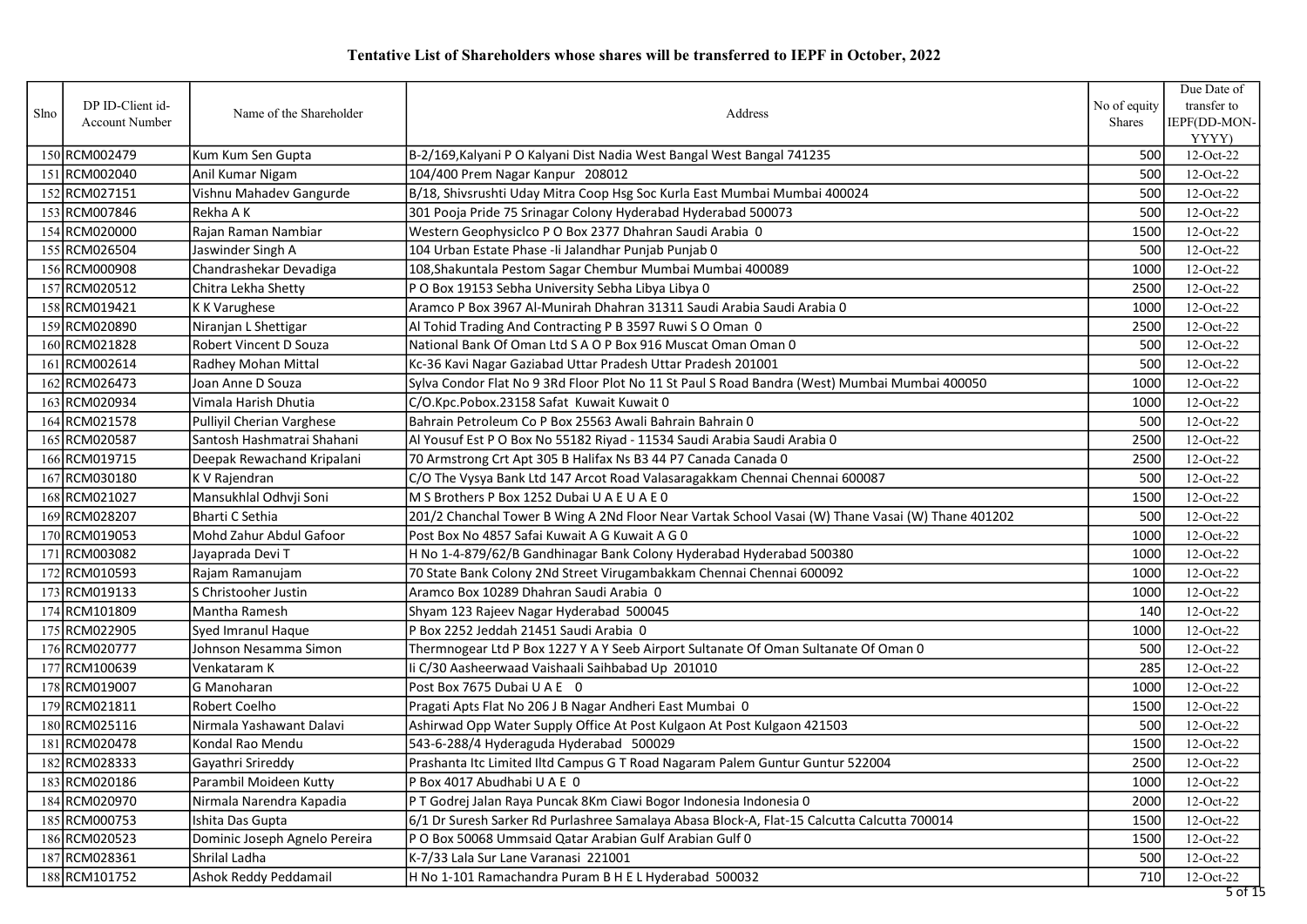|      |                       |                             |                                                                                                                   |               | Due Date of        |
|------|-----------------------|-----------------------------|-------------------------------------------------------------------------------------------------------------------|---------------|--------------------|
| Slno | DP ID-Client id-      | Name of the Shareholder     | Address                                                                                                           | No of equity  | transfer to        |
|      | <b>Account Number</b> |                             |                                                                                                                   | <b>Shares</b> | IEPF(DD-MON-       |
|      | 189 RCM002757         | Jayana Ravishakar Navada    | 103 Krishnachhaya Sainath Nagar Eksar Borivli W Mumbai Mumbai 400103                                              | 500           | YYYY)<br>12-Oct-22 |
|      | 190RCM019819          | <b>Hasrat Bilal</b>         | Mason Public Service Office Of Salmiya Center Hamadal Mubarak Street Kuwait Kuwait 0                              | 1750          | 12-Oct-22          |
|      | 191 RCM019072         | Yasmin Bhagwagar            | C/O Ratan Rama&Co Pob 7479 Abudhabi U A E U A E 0                                                                 | 500           | 12-Oct-22          |
|      | 192 RCM020988         | Keshav Lal Guliani          | Ar I Design Engr(Sales) P Box 294 Dhahran Airport 31932 Saudi Arabia Saudi Arabia 0                               | 500           | 12-Oct-22          |
|      | 193 RCM021739         | Miguel Chandra Pais         | PO Box 219 T & P (Pd) Wed Abu Dhabi U A E U A E 0                                                                 | 2500          | 12-Oct-22          |
|      | 194 RCM021072         | Manuel Sumant Kadnar        | A D C O (J Dhanna) P O Box 270 Abudhabi U A E 0                                                                   | 1500          | 12-Oct-22          |
|      | 195 RCM027473         | Nalin D Sampat              | Cc/Viii/2351 New Road Mattancherrry Cochin Cochin 682002                                                          | 500           | 12-Oct-22          |
|      | 196 RCM021964         | Ruksana Waheed              | Arabian Bechtel Co Construction 33Cc Pb 10011 Al-Jubail Al-Sin Saudi Ara Saudi Arabia 0                           | 1000          | 12-Oct-22          |
|      | 197 RCM101667         | Sreenivasa Rao B            | C/O Indian Bank Begumpet Branch Begumpet Hyderabad 500016                                                         | 285           | 12-Oct-22          |
|      | 198 RCM022847         | Kamal Soni                  | 57-B Arabinda Sarani Calcutta 700005                                                                              | 500           | 12-Oct-22          |
|      | 199 RCM024290         | S K Mulay                   | 316/B Hwmraj Wadi 3Rd 45 Thakurdwar Mumbai Mumbai 400002                                                          | 500           | 12-Oct-22          |
|      | 200 RCM003064         | George Kanippilly           | George Kanippilly & Co 101 Cse Brokers Complex XII/2040 Kancherippadi Cochin Cochin 682018                        | 500           | 12-Oct-22          |
|      | 201 RCM022687         | Harbanslal Bahri            | 207-E Phase Ii Mayur Vihar Delhi 110091                                                                           | 500           | 12-Oct-22          |
|      | 202 RCM101864         | V Kalyan Chakravarthy       | G2 Plot 35 Rama Krishna Tower Bhagya Nagar Colony Hyderabad 500072                                                | 285           | 12-Oct-22          |
|      | 203 RCM001729         | Bani Das Gupta              | B-2/169 Kalyani P O Kalyani Dist Nadia West Bangal West Bangal 741235                                             | 500           | 12-Oct-22          |
|      | 204 RCM002193         | Hari K                      | 76 Elengo Nagar Annexe Virugambakkam Chennai Chennai 600092                                                       | 500           | 12-Oct-22          |
|      | 205 RCM035182         | Pradeep Roy                 | G-005 Purvairis Gevanahali Main Road Coxtown Bangalore 560005                                                     | 500           | 12-Oct-22          |
|      | 206 RCM002859         | Ann Flores                  | 1996 Convent St Pune 411001                                                                                       | 1000          | 12-Oct-22          |
|      | 207 RCM100616         | Priyanka Sethi              | C/O Ajay Sethi Vijaya Bank Spl Personal Banking Branch Sco 173-174 Sec 17-C Chandigarh 160017                     | 140           | 12-Oct-22          |
|      | 208 RCM025496         | Philip Raju                 | 5641 Winding Woods Trl Dallas Texas U S A - 75227 U S A - 75227 0                                                 | 2000          | 12-Oct-22          |
|      | 209 RCM022088         | Asha Dewan                  | P O Box 22929 Safat Kuwait Kuwait 0                                                                               | 2500          | 12-Oct-22          |
|      | 210 RCM019244         | Lalit Bhatt                 | Al Suhaiby Jewellers P B 3206 Abu-Dhabi U A E 0                                                                   | 2500          | 12-Oct-22          |
|      | 211 RCM019546         | Radhakrishnanunni K Menon   | Eastern Ltd P O Box 1596 Sharjah U A E 0                                                                          | 2000          | 12-Oct-22          |
|      | 212 RCM001228         | Canara Bank                 | Sampang Ramnagar Bangalore Bangalore 560027                                                                       | 500           | 12-Oct-22          |
|      | 213 RCM018069         | Sadhana P Dambal            | C/32 Kshipra Coop Hsg Soc Ltd 3Rd Floor Arya Chanakya Nagar Akurli Cross Rd No 1 Kandivali (Eas (East) Mumbai 400 | 1000          | 12-Oct-22          |
|      | 214 RCM021566         | Meenakshi Mani              | C/O J Mani Salt&Chlorine Plant P Box 6567 Abudhabi U A E U A E 0                                                  | 500           | 12-Oct-22          |
|      | 215 RCM023411         | Parshotam Lal Sabharwal     | Surajan Mohala V&Po Hariana Dt Hoshiarpur 144208                                                                  | 500           | 12-Oct-22          |
|      | 216 RCM020449         | <b>Bharati Mahesh Shah</b>  | 40-19 72Nd Street Apt 4B Woodside Newyork 11377 U S A U S A 0                                                     | 500           | 12-Oct-22          |
|      | 217 RCM028159         | Rambilas Laxminarayan Gilda | 51 Middle Class Society Panvel Dist Raigad Raigad 410206                                                          | 500           | 12-Oct-22          |
|      | 218 RCM100656         | Vijay Laxmi Vyas            | 10 H Khalasi Lines 121 Kanpur 208001                                                                              | 570           | 12-Oct-22          |
|      | 219 RCM020880         | Raman Khanna                | 1435 Bluery Suite 104 Montreal Ow H3A2H7 Canda 0                                                                  | 5000          | 12-Oct-22          |
|      | 220 RCM001196         | Charan Jeet Chawla          | 117/13 Sarvodaya Nagar, Kanpur 208005                                                                             | 500           | 12-Oct-22          |
|      | 221 RCM032128         | Ryagalla Somaiah            | Kirana Merchant H No 3-1-25 Post & Mandal Metpally Karimnagar D Karimnagar Dist 505325                            | 500           | 12-Oct-22          |
|      | 222 RCM021307         | Kiran K Panchal             | Towell Auto Centre P Box 4451 Ruwi Oman Oman 0                                                                    | 500           | 12-Oct-22          |
|      | 223 RCM021823         | Shantilal V Bhindi          | P B 761 Muscat Sultanat Of Oman 0                                                                                 | 1000          | 12-Oct-22          |
|      | 224 RCM020969         | Manohar Das M Jasani        | Bhoj Sona India Ltd Ilupeju P Box 4136 Ikeja Nigeria Nigeria 0                                                    | 1000          | 12-Oct-22          |
|      | 225 RCM022136         | Mohammed Ahmedulla Siddiqui | P O Box 5804 Jeddah Saudi Arabia 0                                                                                | 9000          | 12-Oct-22          |
|      | 226 RCM020790         | Manishi Mani                | 21/128, S.K.Nagar, Patna U A E 800001                                                                             | 3000          | 12-Oct-22          |
|      | 227 RCM000002         | A C Moossa                  | Post Box No 12417 Doha Qatar Qatar 0                                                                              | 1000          | 12-Oct-22          |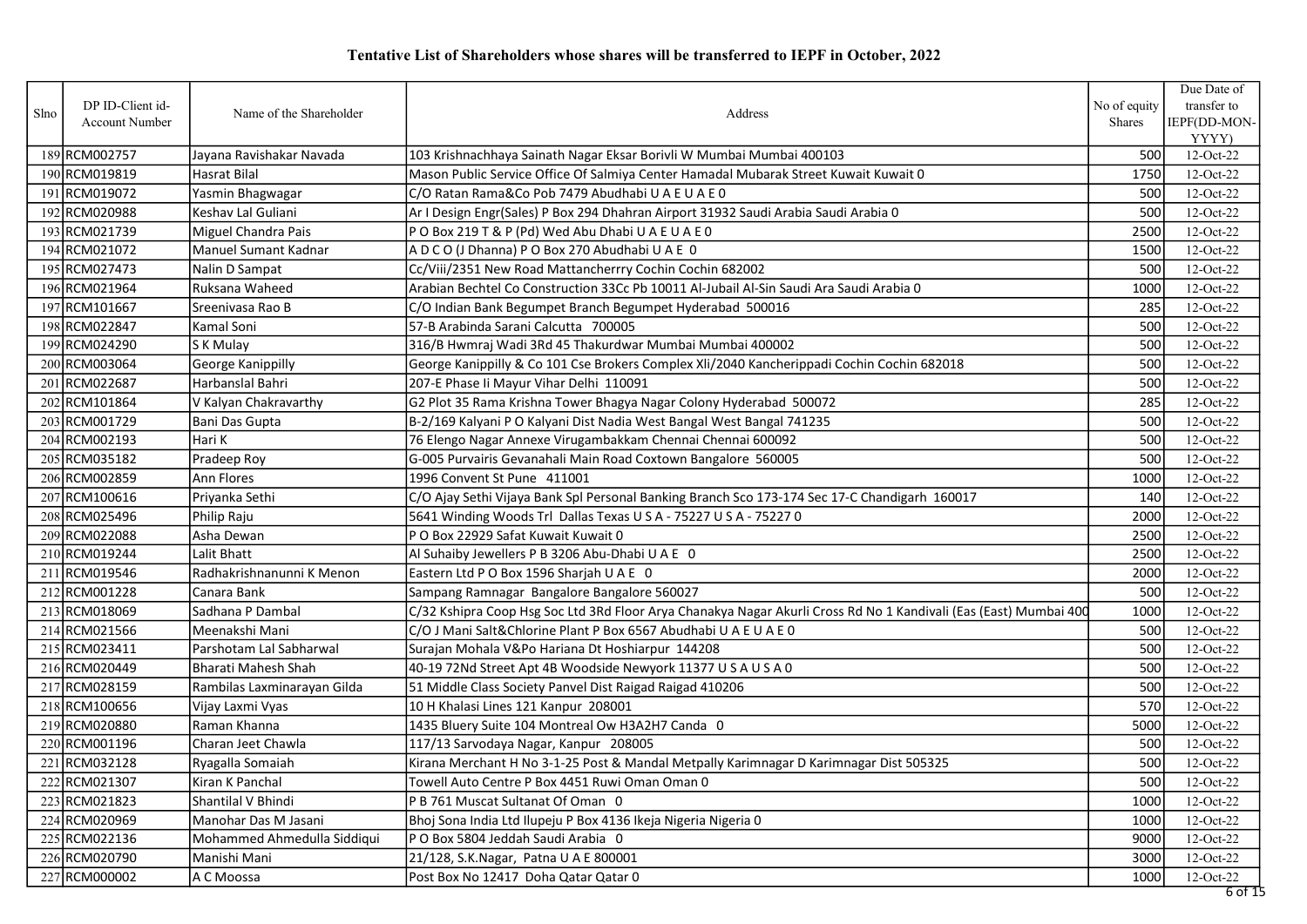|      |                       |                                |                                                                                                          |              | Due Date of                      |
|------|-----------------------|--------------------------------|----------------------------------------------------------------------------------------------------------|--------------|----------------------------------|
| Slno | DP ID-Client id-      | Name of the Shareholder        | Address                                                                                                  | No of equity | transfer to                      |
|      | <b>Account Number</b> |                                |                                                                                                          | Shares       | IEPF(DD-MON-                     |
|      | 228 RCM021096         | Pradeep Kumar Chathoth         | Manjit Cont Establishment P Box 6386 Sharjah U A E U A E 0                                               | 1000         | YYYY)<br>$12-Oct-22$             |
|      | 229 RCM022721         | Surendra Prakash Khare         | Po.Box 11853 Ruwais Post Office Abu Dhabi U A E U A E 0                                                  | 1000         | 12-Oct-22                        |
|      | 230 RCM026313         | Mohinder Paulmakker            | B-181 Janta Colony, Near Vishal Enclave New Delhi 110027                                                 | 500          | 12-Oct-22                        |
|      | 231 RCM018750         | Saroj R Parekh                 | C/306 Sambhavnath Co Op Housing Soc Ltd Jain Derasar Lane Virar (W) Dist Th Dist Thane 401303            | 500          | 12-Oct-22                        |
|      | 232 RCM019439         | K K Vidyadharan                | Khurais Rd Dt Sceco P Box 7604 Riyadh 11472 Saudi Arabia Saudi Arabia 0                                  | 2000         | 12-Oct-22                        |
|      | 233 RCM013965         | Sukhjinder Singh               | C/O Mankamal Transport Station Road Sindhi Coloney Durg (M P) Durg (M P) 491001                          | 500          | 12-Oct-22                        |
|      | 234 RCM001425         | Gouri Seal                     | 44 Sikdarpara Street, Calcutta 700007                                                                    | 250          | 12-Oct-22                        |
|      | 235 RCM020849         | Sarojinithevi Sathiananthan    | Pobox 2696 Bandar Seri Begawan Brunei Brunei 0                                                           | 2500         | 12-Oct-22                        |
|      | 236 RCM019506         | lP Ramod Kumar Mittal          | P O Box 43477 Hawalli Kuwait 0                                                                           | 500          | 12-Oct-22                        |
|      | 237 RCM013666         | Sajeda Haji Younas             | Plot No 20 Dena-Vihar Society Adajan Patia Surat Surat 395009                                            | 500          | 12-Oct-22                        |
|      | 238 RCM015485         | Suresh B                       | D No 19-305 Chilakalapudi Machilipatnam Machilipatnam 521002                                             | 500          | 12-Oct-22                        |
|      | 239 RCM102052         | Jayram Prasad J                | D No 45/24K/15 Asok Nagar Kurnool 518004                                                                 | 285          | 12-Oct-22                        |
|      | 240 RCM100123         | Anita Menon                    | 89 Woodland Road New Providence New Jersey Usa 07974 0                                                   | 285          | 12-Oct-22                        |
|      | 241 RCM002520         | Gunwanti Shah                  | Dahyabhai Chambers 2Nd Floor Mamek Chawk Ahmedabad Ahmedabad 380001                                      | 2250         | 12-Oct-22                        |
|      | 242 RCM020309         | Veluthevar Vadivel             | Adgas Central Workshop Dasisland Abudhabi Uae 0                                                          | 500          | 12-Oct-22                        |
|      | 243 RCM020867         | Manjula Jayaprakash            | P K Jayaprrakash Dept Of Anaesthesia University Hospital Pb 7805 Riyadh Pb 7805 Riyadh S Arabia 0        | 2500         | 12-Oct-22                        |
|      | 244 RCM020409         | Hoosain Ebrahim Tootla         | Nabih Pharaon Tradg East P O Box 7378 Jeedah S A 0                                                       | 5000         | 12-Oct-22                        |
|      | 245 RCM029599         | Najma Mohammed Abubaker        | 229 Dost Mohammed Bldg 3Rd Floor Room No 96 Nishanpada Road Dongri Mumbai Mumbai 400009                  | 500          | 12-Oct-22                        |
|      | 246 RCM101543         | Kisan Champatrao Jadhao        | Shivaji Ward Warora Dist Chandrapur Maharashtra 442907                                                   | 285          | 12-Oct-22                        |
|      | 247 RCM030863         | Sunil Kumar Sinha              | 113/1 Lake Town Block A Culcutta 700089                                                                  | 500          | 12-Oct-22                        |
|      | 248 RCM021587         | Punnakkathadathil Mathew Josep | Punnakkathadathil House Velloor P O Pampady Kottayam Kottayam 0                                          | 500          | 12-Oct-22                        |
|      | 249 RCM102590         | N Sridharan                    | B3 No 2 Saravana Street T Nagar Chennai 600017                                                           | 1285         | 12-Oct-22                        |
|      | 250 RCM021111         | Josephine Fernandes            | C/O Smc Maternity Ad Room Po Box 12 Manama Bahrain 0                                                     | 1000         | 12-Oct-22                        |
|      | 251 RCM004039         | Anil Goel                      | H No 6 Catagory-V Wyc Hydel-Colony Bhubkalan Dist Yamuna Nagar Dist Yamuna Nagar 135106                  | 500          | 12-Oct-22                        |
|      | 252 RCM021412         | Ravi Hanumantarao Kadadi       | Cable Planning Section Etisalat Pbox 400 Dubai U A E U A E 0                                             | 1000         | 12-Oct-22                        |
|      | 253 RCM024717         | Vijay Pal Singh                | House No 289 Vijay Rattan Vihar Sector 15 Part li Gurgaon Haryana Gurgaon Haryana 0                      | 500          | 12-Oct-22                        |
|      | 254 RCM019891         | Rajalakskmi Velu               | Dept Of Surgery King Khalid Univ Hospital P Box 7805 Riyadh Saudi Arabia Saudi Arabia 0                  | 1000         | 12-Oct-22                        |
|      | 255 RCM101685         | Raghunath P                    | Flat 204 Padmakshi Apartments Mettuguda Secunderabad 500017                                              | 425          | 12-Oct-22                        |
|      | 256 RCM102709         | Boopathi M S                   | M S Complex Near S B I Bye Pass Road Harur Dharmapuri Dist 636903                                        | 285          | 12-Oct-22                        |
|      | 257 RCM101643         | Kolanu Krishna Reddy           | H No 480/4 Feeroz Guda Bowenpally Secunderabad 500011                                                    | 1425         | 12-Oct-22                        |
|      | 258 RCM100290         | Kavita Gusain                  | J6 11/198 Vikash Puri Newdelhi 110018                                                                    | 140          | 12-Oct-22                        |
|      | 259 RCM022137         | Shubha Khare                   | Po Box 11853 Ruwais Post Office Abudhabi U A E 0                                                         | 1500         | 12-Oct-22                        |
|      | 260 RCM022011         | Arun Patel                     | 1201 Airport Building South Sanfrancisco California U S A - 94080 U S A - 94080 0                        | 5000         | 12-Oct-22                        |
|      | 261 RCM016010         | Subramanian K G                | Guru Kripa 8, Tvk Street, Ambattur Vinayakapuram Chennai Chennai 600053                                  | 500          | 12-Oct-22                        |
|      | 262 RCM003687         | Bhagwandas Nanabhai Gheewala   | Rustompura 2/469, Delha-Street Shrijinivas Surat Surat 395002                                            | 500          | 12-Oct-22                        |
|      | 263 RCM021166         | Vinubhai N Patel               | 15509 Plaid Drive Laurel Md U S A 0                                                                      | 1000         | 12-Oct-22                        |
|      | 264 RCM007630         | Murugasen C                    | 76-A L B Road First Floor Jhiruvanmiyur Chennai Chennai 600041                                           | 1000         | 12-Oct-22                        |
|      | 265 RCM019046         | Xavier Joseph                  | Itv P O Box 1877 Safat Kuwait 0                                                                          | 1000         | 12-Oct-22                        |
|      | 266 RCM019508         |                                | Valayamparambil Varghese Varghes Saudi Cable Company P Box 9904 Jeddah 21423 Saudi Arabia Saudi Arabia 0 | 2500         | $12-Oct-22$<br>7 <sub>of 1</sub> |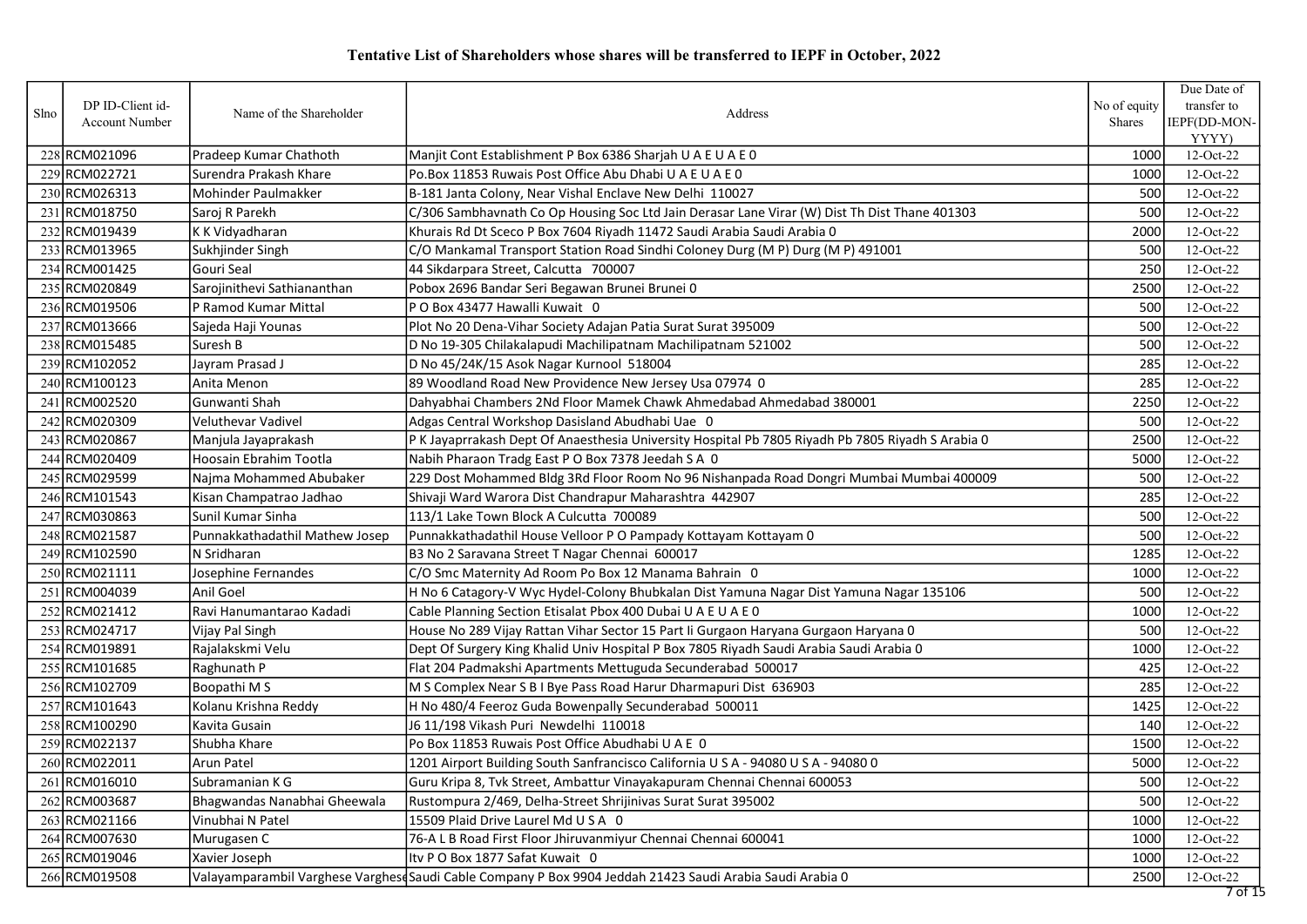|      |                  |                                |                                                                                                             |               | Due Date of        |
|------|------------------|--------------------------------|-------------------------------------------------------------------------------------------------------------|---------------|--------------------|
| Slno | DP ID-Client id- | Name of the Shareholder        | Address                                                                                                     | No of equity  | transfer to        |
|      | Account Number   |                                |                                                                                                             | <b>Shares</b> | IEPF(DD-MON-       |
|      | 267 RCM021015    | Mansukhlal K Sagar             | C\O Amin H C Dubai Electricity Company Po Box 564 Dubai U A E Dubai U A E 0                                 | 2500          | YYYY)<br>12-Oct-22 |
|      | 268 RCM010789    | Rao B S P                      | 198 Sector A A W H O Colony Secunderabad Secunderabad 500009                                                | 500           | 12-Oct-22          |
|      | 269 RCM001506    | Lakshmi Ratna Kumari P         | W/O Sreenivasulu P Ubi 2Nd Lane Lakshmipuram Guntur Guntur 522007                                           | 500           | 12-Oct-22          |
|      | 270 RCM026564    | Madhubala M Parmar             | 191A Cavel X Lane No 9, 3Rd Floor, Dr Viagas St, Mumbai 400002                                              | 500           | 12-Oct-22          |
|      | 271 RCM102172    | Surendra Reddy Palamreddy      | Potlapudi Vill Post Thotapalli Gudur Mandal Nellore 524001                                                  | 425           | 12-Oct-22          |
|      | 272 RCM021762    | Krishna Samy Pillai Balu       | Lng-Control Room Adgas Das Island Abu Dhabi U A E Abu Dhabi U A E 0                                         | 1000          | 12-Oct-22          |
|      | 273 RCM019164    | Habibullah Shaik               | 10#140659 Aramco Pb #1730 Udhailiyah 31311 Dhahran Saudi Arabia Saudi Arabia 0                              | 1000          | 12-Oct-22          |
|      | 274 RCM020721    | Sarita Kukrja                  | 8 Marau Place Near Golf Links P Box 1072 Lauoka Fiji Islands Fiji Islands 0                                 | 1500          | 12-Oct-22          |
|      | 275 RCM020846    | Manju Khanna                   | 1435 Bluery Suite 104 Montreal P Q H3A2H7 Canada Canada 0                                                   | 5000          | 12-Oct-22          |
|      | 276 RCM027208    | Ram Krishan Bhargava           | D-170 Bapu Nagar Jaipur Jaipur 302015                                                                       | 500           | 12-Oct-22          |
|      | 277 RCM000570    | Janardan Vishram Kinalekar     | Best Officers Quarters, Flat No.6 Ii Nd Floor, Saibaba Road Parel, Mumbai Mumbai 400012                     | 500           | 12-Oct-22          |
|      | 278 RCM022424    | lMohd Mustafa Ali              | Sales Engg Department Alzamir Refinery Ind Pb 294 Dhahran Airport Saudi Arabia Saudi Arabia 0               | 1000          | 12-Oct-22          |
|      | 279 RCM000602    | Darshana P Shah                | A/15/8, Godavari Flats, Vasna, Ahmedabad 380007                                                             | 500           | 12-Oct-22          |
|      | 280 RCM019774    | <b>George Mathew</b>           | P O Box 18578 Farwaniyah Kuwait Arabian Gulf Arabian Gulf 0                                                 | 1000          | 12-Oct-22          |
|      | 281 RCM014584    | Srinivasan L V                 | Meghdoot Apartments A Block, lind Floor 18 Medavakkam Tank Road Chennai Chennai 600012                      | 500           | 12-Oct-22          |
|      | 282 RCM019149    | D Souza Donald Asian           | P O Box 9243 Dubai Uae 0                                                                                    | 1500          | 12-Oct-22          |
|      | 283 RCM012632    | Sidhir K Gupta                 | 58 Ameeta, Sachivalya 7, G J Bhonsale Marg Mumbai Mumbai 400021                                             | 1000          | 12-Oct-22          |
|      | 284 RCM031211    | Sudhindra Nath Das Gupta       | B-2/169, Kalyani P O Kalyani Dist Nadia West Bangal West Bangal 741235                                      | 500           | 12-Oct-22          |
|      | 285 RCM008323    | Monishita Bathija              | Villa Number 159/160 Phase-li Palm Meadows Ramagondanahalli Whitefield Main Road Bangalore Bangalore 560066 | 500           | 12-Oct-22          |
|      | 286 RCM101672    | Kavuluri Hima Bindu            | D-904, Ramky Towers Opposite Aditya Sarovar Hotel Gachibowli, Serilingampally Municipality Hyderabad 500032 | 710           | 12-Oct-22          |
|      | 287 RCM021190    | Nutan                          | 1435 Bluery Suite 104 Montreal P Q H3A2H7 Canada Canada 0                                                   | 5000          | 12-Oct-22          |
|      | 288 RCM101492    | Sharda Santoshkumar Kothane    | Sno 3/1 Plot No 18/1 Sunayana Soc Soyegaon Tal Malegaon Dist Nasik 423203                                   | 710           | 12-Oct-22          |
|      | 289 RCM100797    | Smita Virangama                | Shraddha Govanistreet At & Post Sudedi Ta Dhoraji Dist Rajkot Gujarat 360001                                | 285           | 12-Oct-22          |
|      | 290 RCM021523    | Meamana John John              | Aljheel Trading Co P O Box 22422 Safat Kuwait 0                                                             | 500           | 12-Oct-22          |
|      | 291 RCM002188    | Divakar Kamath                 | Canara Bank Branch Velencia Mangalore Mangalore 0                                                           | 500           | 12-Oct-22          |
|      | 292 RCM950003    | Rain Industries Limited        | Plot No-34 Green Tower Srinagar Colony Hyderabad 500073                                                     | 85            | 12-Oct-22          |
|      | 293 RCM102491    | IR S Padma                     | D No 499 Krishnappa Lauout Near Venkateshwara Temple Koramangala Bangalore 560085                           | 710           | 12-Oct-22          |
|      | 294 RCM100643    | Rajeshwar Kumar Vasisht        | 127 Sector 15-A Nodia U P 201301                                                                            | 1425          | 12-Oct-22          |
|      | 295 RCM100783    | Ramesh Kumar Somani            | Qr No C 25 Rajpura Dariba Mines Po Dariba Distt Rajsamand Raj 313211                                        | 1425          | 12-Oct-22          |
|      | 296 RCM008630    | Shashi Arora                   | 17958 West Avenue Back Side Punjabi Bagh New Delhi New Delhi 110026                                         | 1000          | 12-Oct-22          |
|      | 297 RCM020207    | Kalathil Velukutty Dharmapalan | Abdulla Naser&Associates (Esso) Lub P Box 1320 Alain Alain 0                                                | 500           | 12-Oct-22          |
|      | 298 RCM020525    | Sankarnarayan Iyer R           | Mohsin Haider Darwish P B 3880 Ruwi Sultanate Of Oman 0                                                     | 500           | 12-Oct-22          |
|      | 299 RCM020697    |                                | Mangalathu Thundiyil Chacko Philip   Al Nasr Lessureland P B No 2652 Dubai 0                                | 1000          | 12-Oct-22          |
|      | 300 RCM019151    | Lal Bhagwandas Sirwani         | No1 High Street 3Rd Floor G P O Box 1564 Hongkong Hongkong 0                                                | 2500          | 12-Oct-22          |
|      | 301 RCM028935    | Vinod Harishchandra Sankhe     | E/12 Narshiva Appartment Manvelpada Road Virar East Mumbai Mumbai 401303                                    | 500           | 12-Oct-22          |
|      | 302 RCM030141    | Kantilal Khimji Dedhia         | Kantilal Dedhia Building Opp Jain Temple Mohane Post Kalyan Kalyan 421102                                   | 1500          | 12-Oct-22          |
|      | 303 RCM030400    | Stany Pereira                  | D-9/402 Yogi Nagar Eksar Road Borivli West Mumbai 400092                                                    | 500           | 12-Oct-22          |
|      | 304 RCM100648    | Brij Kishore Sharma            | Aligarh Gramin Bank Head Office Diggi Road Near Abdullah College P B No 35 Aligarh U P 202001               | 285           | 12-Oct-22          |
|      | 305 RCM023882    | Madan Mohan Sharma             | Ganga Colony Near Govt Poultry Farm Vil&Po Khatipura West Jaipur Jaipur 302012                              | 500           | 12-Oct-22          |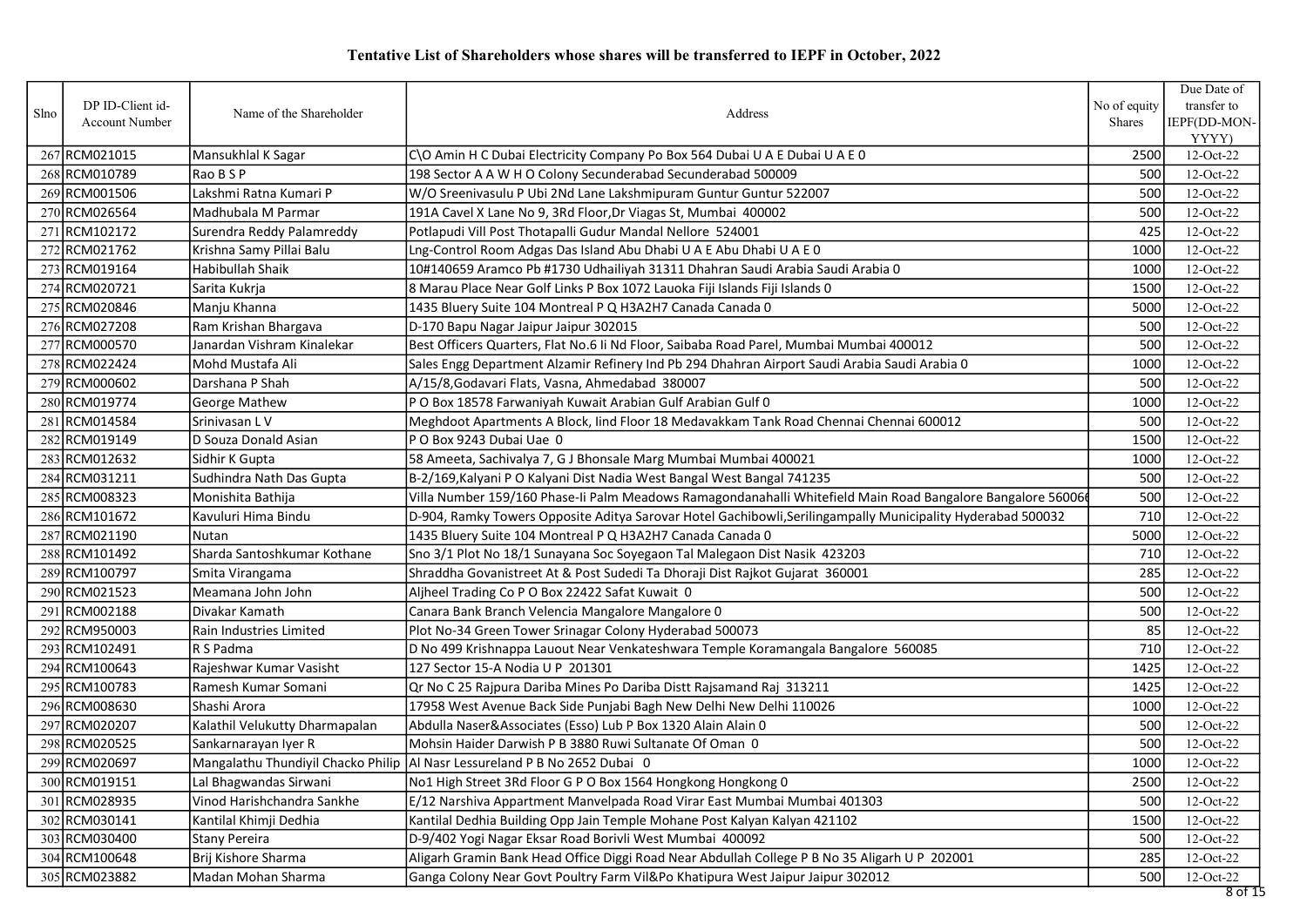|      |                       |                             |                                                                                                 |               | Due Date of                      |
|------|-----------------------|-----------------------------|-------------------------------------------------------------------------------------------------|---------------|----------------------------------|
| Slno | DP ID-Client id-      | Name of the Shareholder     | Address                                                                                         | No of equity  | transfer to                      |
|      | <b>Account Number</b> |                             |                                                                                                 | <b>Shares</b> | IEPF(DD-MON-                     |
|      | 306 RCM027285         | Priscilla Leslie Crasto     | A/2 Philjoy Coop Hsg Soc 3Rd, Opp: Mandapewar Indest Borivli (W) Mumbai Mumbai 400092           | 500           | YYYY)<br>12-Oct-22               |
|      | 307 RCM102041         |                             | Sreenivasa Reddy Mudumalagurthy C/O P V Subba Reddy H No 50/798 Devanagar Kurnool 518001        | 285           | 12-Oct-22                        |
|      | 308 RCM002476         | Brijinder Gujral            | Block 18 Qr 7, Tilak Nagar Newdelhi 110018                                                      | 500           | 12-Oct-22                        |
|      | 309 RCM004366         | Nandhini Sridhar            | 70 State Bank Colony Street-Ii Virugam Bakkam Chennai Chennai 600092                            | 250           | 12-Oct-22                        |
|      | 310 RCM021625         | Anju Bahl                   | P B No 3636 Riyadh Saudi Arabia Saudi Arabia 0                                                  | 2500          | 12-Oct-22                        |
|      | 311 RCM144521         | Sailesh Agarwal             | 12-2-460 Flat No-D-204 S G Complex Amba Garden Above Food World Mehendi Patnam Hyderabad 500028 | 1425          | 12-Oct-22                        |
|      | 312 RCM027360         | lGovindan K                 | 7/1 Fourth Cross Sundar Nagar Tiruchirapalli Tiruchirapalli 620021                              | 500           | 12-Oct-22                        |
|      | 313 RCM019580         | Vali Ismail Patel           | Post Box No 24863 Safat Kuwait 0                                                                | 1000          | 12-Oct-22                        |
|      | 314 RCM020537         | Navin Naik                  | Samah Ind Engg Company P Box 10109 Jubail Industrial City Saudi Arabia Saudi Arabia 0           | 1500          | 12-Oct-22                        |
|      | 315 RCM028155         | D Lakshmana Murthy          | Plot No 37 16-2-753/37 Revenue Board Colony Malakpet Post Hyderabad Hyderabad 500036            | 500           | 12-Oct-22                        |
|      | 316 RCM019372         | <b>Edward Fernandez</b>     | P O Box 32442 Isa Town Bahrain A Gulf A Gulf 0                                                  | 1000          | 12-Oct-22                        |
|      | 317 RCM019456         | Cedric Bout                 | Qatar Fertiliser Co P B No 50001 Umm Said Qatar Qatar 0                                         | 2500          | 12-Oct-22                        |
|      | 318 RCM026185         | Michel David Arekattil      | Ors No 6 Type Iii, Hmd Residential Colony, Shahdara Delhi 110032                                | 1000          | 12-Oct-22                        |
|      | 319 RCM100847         | Rajesh Kumar Umedbhai Patel | 10 Samarpa Tulsi Park Society Opp Punchal Hall Anand V V Nagar Road Anand Gujarat' 388001       | 140           | 12-Oct-22                        |
|      | 320 RCM021171         | Nottath Seethamma Sivaraman | P B No 8621 Mussaffah Abudhabi U A E 0                                                          | 1000          | 12-Oct-22                        |
|      | 321 RCM020078         | Narasimha Reddyananthula    | 52Divisional Engineer Nalgonda West 508002                                                      | 1500          | 12-Oct-22                        |
|      | 322 RCM020148         | Mahammed Ibrahim            | Aramco P Box 8179 Dhahran Saudi Arabia Saudi Arabia 0                                           | 1000          | 12-Oct-22                        |
|      | 323 RCM003345         | Prashant Mahay              | D-2/32 Janak Puri New Delhi 110058                                                              | 500           | 12-Oct-22                        |
|      | 324 RCM100621         | Avinash Mohananey           | House No 386 Sector 44-A Chandigarh 160047                                                      | 285           | 12-Oct-22                        |
|      | 325 RCM022751         | Suresh Babu K T             | Arabian Lama Co Ltd P Box 4814 Farazdak St Riyadh 11412 Saudi Arabia Saudi Arabia 0             | 1000          | 12-Oct-22                        |
|      | 326 RCM101689         | Ramlingeshwar B             | 3-9-52/4 Sharadha Nagar Gpo Road Ramanthapur Hyderabad 500018                                   | 285           | 12-Oct-22                        |
|      | 327 RCM000118         | Chidambaranathan S          | 49 Bank Colony, Alwar, Rajasthan 301001                                                         | 500           | 12-Oct-22                        |
|      | 328 RCM030922         | Sharvan Agarwal             | Deepjyoti Aptt, Flat No 1, Society Road Jogeshwari E Mumbai Mumbai 400060                       | 500           | 12-Oct-22                        |
|      | 329 RCM029414         | Mrityunjay Ray              | Ab 9/21 Deshbandhu Nagar Calcutta Calcutta 700059                                               | 500           | 12-Oct-22                        |
|      | 330 RCM101914         | Raja Gopal Lakkaraju        | Plot No 43 O U T Colony Sainikpuri Hyderabad 500094                                             | 710           | 12-Oct-22                        |
|      | 331 RCM019915         | Chandu Danny David          | Bas Acu Po B 2228 Bahrain 0                                                                     | 1000          | 12-Oct-22                        |
|      | 332 RCM005828         | Parvatiben C Patel          | C/O Kiran C Patel Arohi Apt, Opp Himsonhouse Keshavpark Soc, Parlepoint Surat Surat 0           | 250           | 12-Oct-22                        |
|      | 333 RCM021837         | Appathurai Sathiananthan    | Po Box 2696 Bandar Seri Begawan Brunei Brunei 0                                                 | 2500          | 12-Oct-22                        |
|      | 334 RCM030399         | Pushpadevi S Balodia        | 15 Mahaveer Chhaya Modipatel Cross Road Bhayandar West Mumbai Mumbai 401101                     | 500           | 12-Oct-22                        |
|      | 335 RCM019313         | Inayat Hussain              | Hamood M Albrwees Street Qatam Rumeth P Box 454 Kuwait Kuwait 0                                 | 1000          | 12-Oct-22                        |
|      | 336 RCM024178         | T Seeniraj                  | Syndicate Bank Avanashi Road Branch Coimbatore Coimbatore 641018                                | 500           | 12-Oct-22                        |
|      | 337 RCM021553         | Anil Shah                   | P O Box No 56130 Aaqool Zip Code 15252 Kuwait Kuwait 0                                          | 1000          | 12-Oct-22                        |
|      | 338 RCM030243         | Manharben Bachubhai Dani    | 23, Awanti Society Oak Baug Behind Ice Factory Kalyan Kalyan 421301                             | 2500          | 12-Oct-22                        |
|      | 339 RCM005641         | Akhileshkumar Shukla        | C/O S B Shukla Microwave Station Nadiad Nadiad 387009                                           | 500           | 12-Oct-22                        |
|      | 340 RCM010960         | Sanjay Nagpal               | C/O Sh Arjun Dass Nagpal 798 Vikas Kunj New Delhi New Delhi 110018                              | 1000          | 12-Oct-22                        |
|      | 341 RCM019108         | E P Jose                    | Eppco J/Ali Terminal P B No 5589 Dubai Uae Dubai Uae 0                                          | 3500          | 12-Oct-22                        |
|      | 342 RCM101600         | Madhavi D                   | 2-2-3 Pan Bazar Secunderabad 500003                                                             | 285           | 12-Oct-22                        |
|      | 343 RCM019730         | Ethirajulu Mummidi          | Chief Accountant Specialist Services P O Box 3917 Abu Dhabi U A E Abu Dhabi U A E 0             | 5000          | 12-Oct-22                        |
|      | 344 RCM145376         | Income Tax Department       | Office Of The Tax Recovery Officer Room No 323 Piramal Chambers Parel Lalbaug Mumbai 400012     | 1000          | $12-Oct-22$<br>Q <sub>of 1</sub> |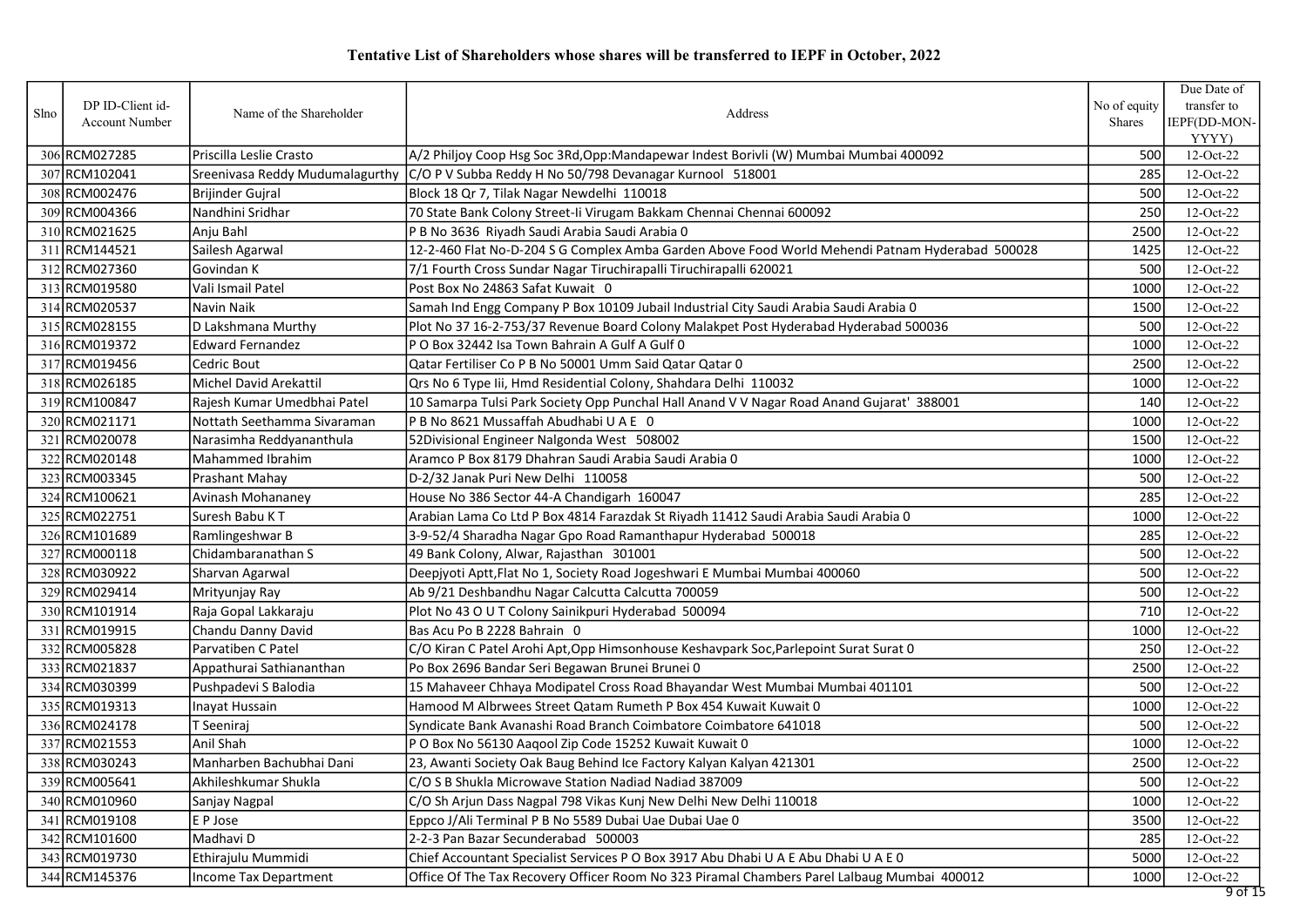|      |                       |                                |                                                                                                             |               | Due Date of           |
|------|-----------------------|--------------------------------|-------------------------------------------------------------------------------------------------------------|---------------|-----------------------|
| Slno | DP ID-Client id-      | Name of the Shareholder        | Address                                                                                                     | No of equity  | transfer to           |
|      | <b>Account Number</b> |                                |                                                                                                             | <b>Shares</b> | IEPF(DD-MON-<br>YYYY) |
|      | 345 RCM022264         | Ansar Ahmed Ismail Sheikh      | Maint Dept Ypr P O Box 98 Yanbu Saudi Arabia Saudi Arabia 0                                                 | 2500          | $12-Oct-22$           |
|      | 346 RCM031207         | Subhankar Das Gupta            | B-2/169,Kalyani P O Kalyani Dist Nadia West Bangal West Bangal 741235                                       | 500           | $12$ -Oct-22          |
|      | 347 RCM022915         | Syed Khudrathulla              | Asst Plant Manager Adnoc P Box 4188 Abudhabi U A E U A E 0                                                  | 1500          | 12-Oct-22             |
|      | 348 RCM000922         | Leela Abraham                  | Project Manager Awho Mudfort (Mes Compound) Secunderabad Secunderabad 500003                                | 1000          | 12-Oct-22             |
|      | 349 RCM021360         | Anand Kumar Khanna             | 1435 Bluery Suite 104 Montreal P Q H3A2H7 Canada Canada 0                                                   | 5000          | 12-Oct-22             |
|      | 350 RCM000925         | Virendra Singh Solanki         | 33 Shri Nath Marg Udaipur 313001                                                                            | 500           | 12-Oct-22             |
|      | 351 RCM028211         | Sangeeta Sudhakar Jayakar      | Priayaga Niwas 73 Saraswati Baug Jogeshwari Mumbai Mumbai 400060                                            | 500           | 12-Oct-22             |
|      | 352 RCM029308         | Narender Reddy S               | H No 1-7-90/1/B Vivekananda Nagar Clny Near Collectors Residence Mahaboob Mahaboob Nagar 509001             | 500           | 12-Oct-22             |
|      | 353 RCM020600         | John Francis Coutinho          | Briish Bank Of M E P Box 242 Abudhabi U A E U A E 0                                                         | 5000          | 12-Oct-22             |
|      | 354 RCM006037         | Praful B Bhanyshali            | 3/33 Shastri Nagar Rajawadi Road, Nr O N G C Viduavihar (E) Mumbai Mumbai 400077                            | 500           | 12-Oct-22             |
|      | 355 RCM102219         | Venkatanarayana Puna           | D No 19-1-12 Kothasalipeta Visakhapatnam 530002                                                             | 285           | 12-Oct-22             |
|      | 356 RCM021891         | Arati Ajit Patwardhan          | Elco Ind & Trading Co P O Box 4673 Ruwi Muscat Sultanate Of Oman Sultanate Of Oman 0                        | 1000          | 12-Oct-22             |
|      | 357 RCM002965         | Alo Das Gupta                  | B-2/169 Kalyani P O Kalyani Dist Nadia West Bangal West Bangal 741235                                       | 500           | 12-Oct-22             |
|      | 358 RCM030844         | Permod Kumar Aggarwal          | H No 3162 Sector 21-D Chandigarh Chandigarh 160022                                                          | 500           | 12-Oct-22             |
|      | 359 RCM101621         | K Hima Bindu                   | D-904, Ramky Towers Opposite Aditya Sarovar Hotel Gachibowli, Serilingampally Municipality Hyderabad 500032 | 570           | 12-Oct-22             |
|      | 360 RCM012478         | Sanwarmal Balodia              | 15 Mahaveer Chhaya Modipatel Cross Road Bhayandar West Mumbai Mumbai 401101                                 | 500           | 12-Oct-22             |
|      | 361 RCM022591         | Mumtaz Ali                     | K A University Hospital P O Box 6615 Jeddah Saudi Arabia Saudi Arabia 0                                     | 500           | 12-Oct-22             |
|      | 362 RCM019857         | Suresh Parshuram Thorat        | 25280/A Shivaji Nagar Pancharatna Behind Congres House Pune Pune 411005                                     | 500           | 12-Oct-22             |
|      | 363 RCM022001         | Kusum Taneja                   | 576 Pinecrest Road Boling Brook II U S A - 60439 II U S A - 60439 0                                         | 2500          | 12-Oct-22             |
|      | 364 RCM024115         | Kamlesh Baxi                   | 29/A Singhania Bldg, Balaram Street, Mumbai 400007                                                          | 500           | 12-Oct-22             |
|      | 365 RCM021918         |                                | Kunjukunju Kutty Vanchippara Samu P Box 1378 Deira Dubai U A E U A E 0                                      | 1000          | 12-Oct-22             |
|      | 366 RCM026447         | Neena Sareen Anand             | A-1, Greater Kailash, Enclave Ii, New Delhi 110048                                                          | 1000          | 12-Oct-22             |
|      | 367 RCM020585         | Kamalesh Kumar Chaturvedi      | Naresh Kumar Chaturvedi P O Box 999 Dubai U A E 0                                                           | 500           | 12-Oct-22             |
|      | 368 RCM004195         | Brian D Lima                   | 76 Residency Road Bangalore Bangalore 560025                                                                | 500           | 12-Oct-22             |
|      | 369 RCM000630         | Anita Purohit                  | Purushottam Purohit C/O Purohit Bros Kotwali Road Sikar Sikar 332001                                        | 500           | $12-Oct-22$           |
|      | 370 RCM028893         | Raj Prakash Shah               | M/S Mahadeolal Nathmal 40-B Princep Street Calcutta 700072                                                  | 500           | 12-Oct-22             |
|      | 371 RCM100306         | Sunil Kumar Arora              | 59 Nehru Apartments Outer Ring Road Kalkaji New Delhi 110019                                                | 140           | 12-Oct-22             |
|      | 372 RCM025546         | Chandrakant Devkaran Vibhakar  | C/O P S Dhalkiya Krusna Niwas R-N-3 Inaniwadi Hcmukalani X Rd No 3, Kan No 3, Kandivli W, Mumbai 0          | 500           | 12-Oct-22             |
|      | 373 RCM020781         | Ramachandrannair Suresh        | E D P Danta P Box 1515 Dubai U A E U A E 0                                                                  | 1000          | 12-Oct-22             |
|      | 374 RCM028514         | Rao S J                        | 49-34-15/1 Main Road Opp: Venugopala Swamy Temple Akkayyapalem Visakhapatnam Visakhapatnam 530016           | 500           | 12-Oct-22             |
|      | 375 RCM101620         | Alia Rasheed                   | C/O Mideast Investments P Ltd 6-2-30/C Parbhat Lakdikapul Hyderabad 500004                                  | 10140         | 12-Oct-22             |
|      | 376 RCM020341         | Rajpal Tyagi                   | Po Box 4169 Salmiya 22042 Salmiya Kuwait Kuwait 0                                                           | 2500          | 12-Oct-22             |
|      | 377 RCM019919         | Palereth Narayanan Ramachandra | Albank Alsaudi Alhollandi P Box 10098 Jubail Ind City 31961 Saudi Arabia Saudi Arabia 0                     | 1000          | 12-Oct-22             |
|      | 378 RCM022058         | Shivnath                       | Block No 1 Houseno 6 P Box 236 Rasid Saadabula Duweal Sulabikhat Kuwait Kuwait 0                            | 2000          | 12-Oct-22             |
|      | 379 RCM021447         | Oswald Clement D Costa         | 5/7 Razak Chawl Behind Gas Co Kalina Mumbai Mumbai 400001                                                   | 500           | 12-Oct-22             |
|      | 380 RCM020301         | Abusali Hasubulla              | P O Box 422 M/F Section Zayed Seaport Abudhabi U A E U A E U A E 0                                          | 1000          | 12-Oct-22             |
|      | 381 RCM020615         | Ajay J Patel                   | Rt 3 Box 68 Harrison Burg U A 22801 U A 22801 0                                                             | 1000          | 12-Oct-22             |
|      | 382 RCM008378         | Maniben M Lineswala            | C/O Lineswala & Co Sufi Baug Opp Railway Station Surat Surat 395003                                         | 500           | 12-Oct-22             |
|      | 383 RCM001307         | Chiranjilal Chaudhary          | B-423 Malviya Nagar Jaipur Jaipur 302017                                                                    | 250           | 12-Oct-22             |
|      |                       |                                |                                                                                                             |               | $10$ of $15$          |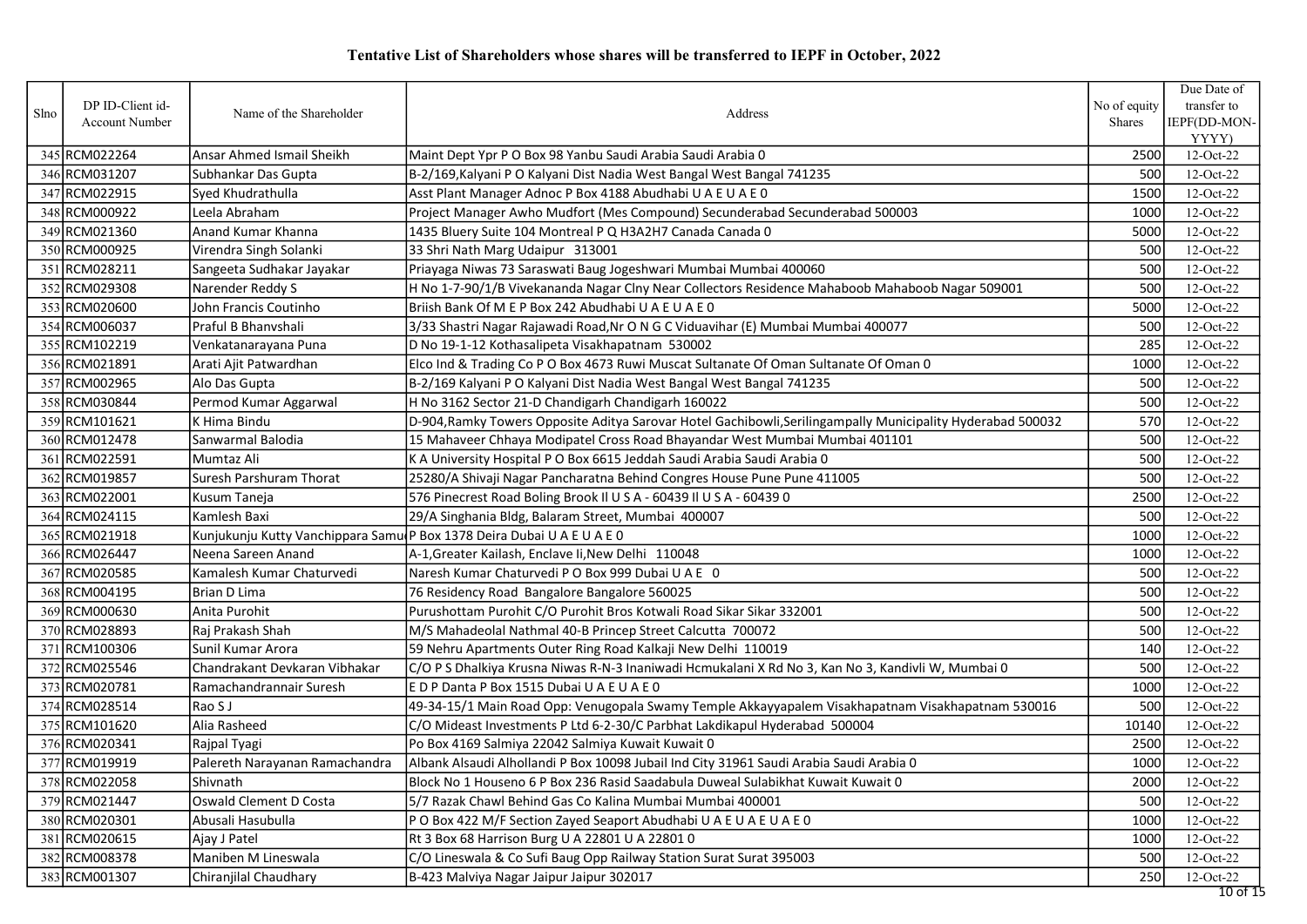|      |                       |                                                           |                                                                                                  |               | Due Date of            |
|------|-----------------------|-----------------------------------------------------------|--------------------------------------------------------------------------------------------------|---------------|------------------------|
| Slno | DP ID-Client id-      | Name of the Shareholder                                   | Address                                                                                          | No of equity  | transfer to            |
|      | <b>Account Number</b> |                                                           |                                                                                                  | <b>Shares</b> | IEPF(DD-MON-           |
|      | 384 RCM027038         | Virendra Kirad                                            | Harmes Park, A-7 Opp To Bungarden, Pune 411001                                                   | 1000          | YYYY)<br>12-Oct-22     |
|      | 385 RCM019008         | I A Habibulla Khan                                        | Mashreq Bank Psc A I T St Branch P O Box No 80800 Al Ain (U A E) Al Ain (U A E) 0                | 5000          | 12-Oct-22              |
|      | 386RCM006420          | Amit D Shah                                               | 106 Wardhaman Nagar Bhandara Road Nagpur Nagpur 440008                                           | 2500          | 12-Oct-22              |
|      | 387 RCM027184         | Rajinder Kumar Tandon                                     | J-78-D Dda Flats Lig Phase I Ashok Vihar New Delhi 110052                                        | 1000          | 12-Oct-22              |
|      | 388 RCM021759         | Krishna Raju Vadivelu                                     | SWCCPOBox 344 Al-Jubail SA 31951 0                                                               | 500           | 12-Oct-22              |
|      | 389 RCM004780         | Venkata Sivaramakrishna P                                 | Flat No 204 Maheswari Complex Masab Tank X Roads Hyderabad Hyderabad 500028                      | 500           | 12-Oct-22              |
|      | 390 RCM030362         | Meghji N Bhanushali                                       | Bhanushali Wadi Bldg No 2 Room No 30 Tilak Road Ghatkopar (E) Mumbai Mumbai 400077               | 250           | 12-Oct-22              |
|      | 391 RCM021506         | Indra Narain Kapoor                                       | E-234 Narain Vihar New Delhi 110028                                                              | 500           | 12-Oct-22              |
|      | 392 RCM019392         | Indernain Singh Oberoi                                    | P Box 22018 Safat Kuwait Kuwait 0                                                                | 2500          | 12-Oct-22              |
|      | 393 RCM019356         | S Ramchandran                                             | Credit Controller Bank Of Bahrain&Kuwait P O Box 24396 Safat 13104 Safat K 13104 Safat Kuwait 0  | 500           | 12-Oct-22              |
|      | 394 RCM021554         | Korah Abraham Puthenveedu                                 | Military Hospital Library P Box 3740 Abudhabi U A E U A E 0                                      | 1500          | 12-Oct-22              |
|      | 395 RCM030236         | Ravindra Kumar Arya                                       | B-10 Awas Sangh Flats Kalpana Nagar Raisen Road Bhopal (M P) Bhopal (M P) 462021                 | 500           | 12-Oct-22              |
|      | 396 RCM102902         | Ashok Shankar Khujat                                      | Guruwar Peth A/P Tasgaon Tal Tasgaon Dist Sangli 416312                                          | 710           | 12-Oct-22              |
|      | 397 RCM101928         | Roopa Jagirdar                                            | 2-1-415/1/A Bharat Degree College Lane Nallakunta Hyderabad 500414                               | 570           | 12-Oct-22              |
|      | 398 RCM003351         | Jagdish Narain Meena                                      | FI No-A-404 Ashok Enc (Motera) B/H: Maitri Avenue Gandhinagar Highway Ahmedabad Ahmedabad 382424 | 500           | 12-Oct-22              |
|      | 399 RCM027130         | Mohd Iqral Adam Lakdawalla                                | 198 200 Kambekar Street, Ist Floor, Room No 12, Mumbai 400003                                    | 500           | 12-Oct-22              |
|      | 400 RCM102079         | Srinivasulu Setty Pesala                                  | H No 25-649 Srinivasa Nagar Nandyal Post 518501                                                  | 425           | 12-Oct-22              |
|      | 401 RCM102192         | Manohar Basivireddy                                       | C/O Mythili English Medium High School 602/27 Chandra Mouli Nagar Dargamitta Nellore 524004      | 285           | 12-Oct-22              |
|      | 402 RCM019633         | Vallur Vijayakumar Ravichandra Bab(POBox 254 Fgizan KSA 0 |                                                                                                  | 1000          | 12-Oct-22              |
|      | 403 RCM102054         | S Jayaram Prasad                                          | D No 45/24K/15 Asok Nagar Kurnool 518004                                                         | 425           | 12-Oct-22              |
|      | 404 RCM020106         | Kailash Nath Dubey                                        | Swcc Phase Ii P O Box-15052 Alkhobar K S A Saudi Arabia Saudi Arabia 0                           | 500           | 12-Oct-22              |
|      | 405 RCM029451         | M N Nagaraja                                              | Rajashri Nilaya Siddappa Layout Devasandra K R Puram P O Bangalore Bangalore 560036              | 500           | 12-Oct-22              |
|      | 406 RCM021905         | Mohamad Abdur Razack                                      | Fahd Medicines Pb 1135 Sherfiah Jeddah Saudi Arabia 0                                            | 1000          | 12-Oct-22              |
|      | 407 RCM000324         | Devinder Singh Bedi                                       | 38-Staff Colony Guru Nanak Engg College Ludhiana 141006                                          | 500           | 12-Oct-22              |
|      | 408 RCM022927         | Syed Mir Mujahid Ali                                      | W S Army Commissary Po Box 2959 Riyadh Saudi Arabia 0                                            | 1000          | 12-Oct-22              |
|      | 409 RCM020408         | Chettilappully Joseph Jose                                | Gulf Studio P B No 6423 Sharjah U A E U A E 0                                                    | 1000          | 12-Oct-22              |
|      | 410 RCM021194         | Marian Joseph Jude D Sa                                   | Kuwait National Pertolem Company - Marine Acct P Box 9202 Ahmadi 61003 Kuwait Kuwait 0           | 500           | 12-Oct-22              |
|      | 411 RCM027054         | Pradip Kumar Mehra                                        | 43 Vivekanand Road Calcutta 700007                                                               | 500           | 12-Oct-22              |
|      | 412 RCM029141         | Meena Labhshanker Upadhyaya                               | M/S Laxmisanker Devsanker Khatriwad, Rajkot. 360001                                              | 500           | 12-Oct-22              |
|      | 413 RCM020869         | Ponnammal                                                 | P Box 1708 A-1 Raja Isteri Flats Jalan Tasek Lama B S Begawan Brune Brunei 0                     | 1000          | 12-Oct-22              |
|      | 414 RCM026729         | Kamal Mohini Vasishth                                     | H No 618, Sector 8 Panchkula Distt.Ambala Haryana Haryana 134109                                 | 1000          | 12-Oct-22              |
|      | 415 RCM022150         | Ashok B                                                   | 505 Block A Simla House Nepean Road Mumbai Mumbai 0                                              | 1250          | 12-Oct-22              |
|      | 416 RCM020454         | Rakesh Kumar Sood                                         | General Elec Trdg Co Llc P Box 5948 Ruwi Oman Oman 0                                             | 750           | 12-Oct-22              |
|      | 417 RCM006169         | Karan Singh                                               | V&Po Sarhaul Dist Gurgaon Dist Gurgaon 122015                                                    | 2500          | 12-Oct-22              |
|      | 418 RCM004272         | Aruna Daggumati                                           | Central Bank Of India Benz Circle Branch Vijayawada Vijayawada 520010                            | 500           | 12-Oct-22              |
|      | 419 RCM021528         | Meena Anand                                               | 20 Chilengwa Lesa Gardens P O Box 260410 Kalucush Zambai Africa 0                                | 1000          | 12-Oct-22              |
|      | 420 RCM020586         | Pedr C Braganza                                           | Ciba Geigy Ltd P Box 1528 Safat Kuwait Kuwait 0                                                  | 1000          | 12-Oct-22              |
|      | 421 RCM020683         | Peter D Cunha                                             | 51 Bornholm Drive Scarborough Ont M1C 4N9 Canada 0                                               | 1500          | 12-Oct-22              |
|      | 422 RCM002698         | Jyotsna Bhatia                                            | 62/A Meherina Next To Simla House Nepean Sea Road Mumbai Mumbai 400006                           | 250           | $12-Oct-22$<br>11 of 1 |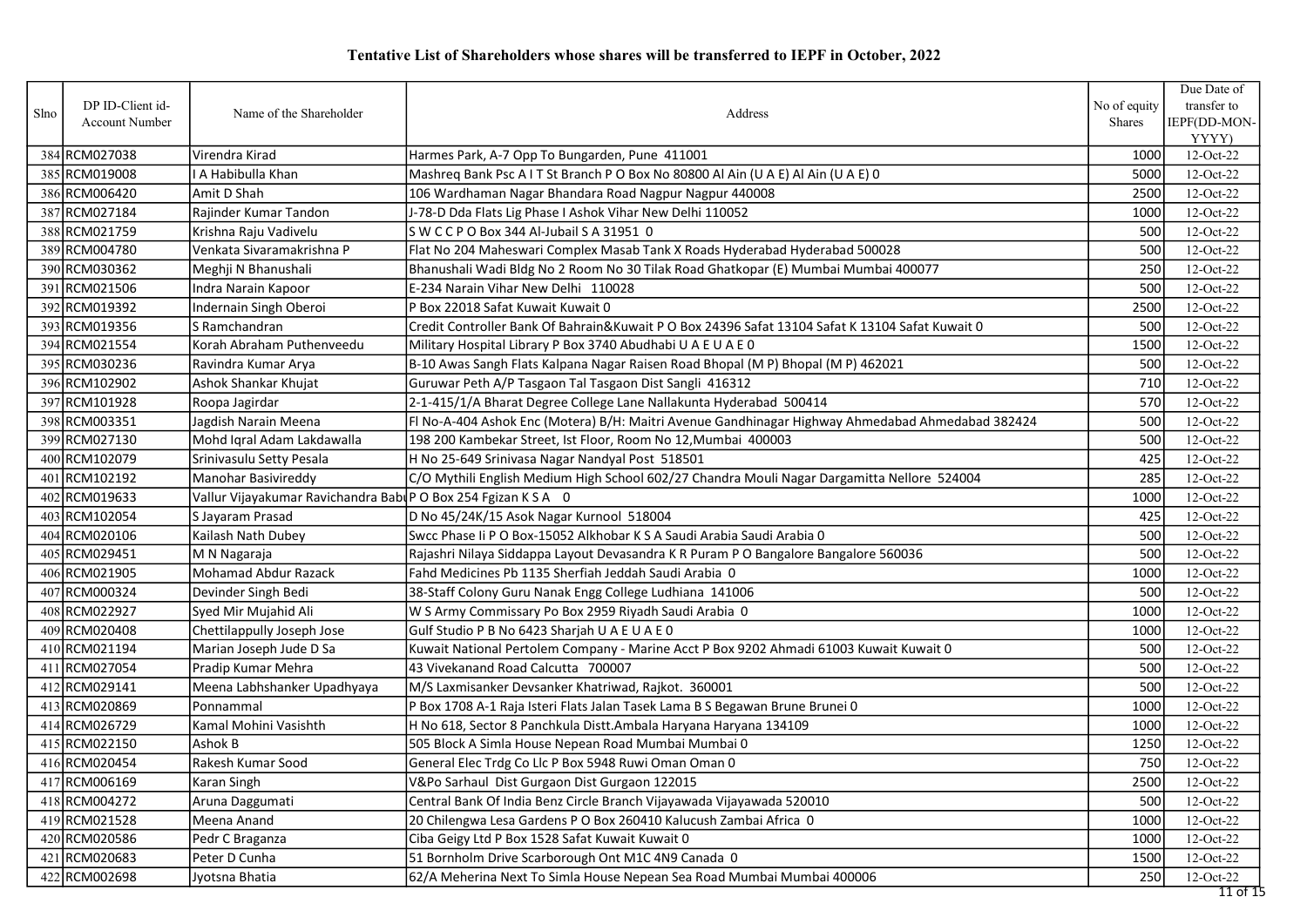|      |                                           |                                  |                                                                                         |                               | Due Date of                 |
|------|-------------------------------------------|----------------------------------|-----------------------------------------------------------------------------------------|-------------------------------|-----------------------------|
| Slno | DP ID-Client id-<br><b>Account Number</b> | Name of the Shareholder          | Address                                                                                 | No of equity<br><b>Shares</b> | transfer to<br>IEPF(DD-MON- |
|      |                                           |                                  |                                                                                         |                               | YYYY)                       |
|      | 423 RCM100340                             | J K Dhameeja                     | E/110 80 Yds Tagore Garden Ext New Delhi 110027                                         | 140                           | 12-Oct-22                   |
|      | 424 RCM012435                             | Siddhartha Sen Gupta             | 4-80/2 Nacharam Hyderabad Hyderabad 501507                                              | 500                           | 12-Oct-22                   |
|      | 425 RCM020820                             | Jose Domini Mekkattukulam        | H T Dept Dubai Drydocks P O Box No 8988 Dubai U A E Dubai U A E 0                       | 1500                          | 12-Oct-22                   |
|      | 426 RCM019590                             | Dawood Adam Alware               | Bhawani Tower B Wing 801 Opp To lit Maingate Powai Mumbai 400076                        | 5000                          | 12-Oct-22                   |
|      | 427 RCM020784                             | M Ranga Vara Prasad Naidu        | 29L P Kandrika Siddanakonda Nellore Nellore 524225                                      | 500                           | 12-Oct-22                   |
|      | 428 RCM019474                             | Elias Ahamed A                   | P O Box No 22024 Muharrag Bahrain 0                                                     | 1500                          | 12-Oct-22                   |
|      | 429 RCM022046                             | O P Chawla                       | 29/7 Ashok Nagar New Delhi New Delhi 110018                                             | 500                           | 12-Oct-22                   |
|      | 430 RCM004857                             | Anu K Lakhani                    | 40/42 Mint Road 2Nd Floor Fort Mumbai Mumbai 400001                                     | 250                           | 12-Oct-22                   |
|      | 431 RCM003640                             | Amalendu Narayan Soman           | 654 Narayan Peth Soman Sadam 411030                                                     | 1500                          | 12-Oct-22                   |
|      | 432 RCM019632                             | M V Ahmed                        | 1610 North Ist Av Apt No 10 Melrose Park Illinois Usa 60160 60160 0                     | 2500                          | 12-Oct-22                   |
|      | 433 RCM027718                             | Joshila Shashikant Alshi         | 390/6 Kasarali Krishna Niwas 2Nd Floor, Bhiwandi Dist Thana Dist Thana 421302           | 500                           | 12-Oct-22                   |
|      | 434 RCM100377                             | Sunita Wali                      | 44 Anand Vihar Ranibagh Pitampura New Delhi 110034                                      | 710                           | 12-Oct-22                   |
|      | 435 RCM022808                             | Nirmalkumar R                    | 4 Madhavroy Mudaliar Road Coy Town Bangalore Bangalore 560005                           | 1500                          | 12-Oct-22                   |
|      | 436 RCM019665                             | Uttam Chand B                    | 2285 The College Way Apt No 501 Mississauga Ontario Canada L5L 2M3 Canada L5L 2M3 0     | 1000                          | 12-Oct-22                   |
|      | 437 RCM019720                             | Kochuparampil Rajan Mathew       | Thani Murshid & Sons African & Eastern Ltd P Box 49 Abudhabi U A E U A E 0              | 1500                          | 12-Oct-22                   |
|      | 438 RCM003283                             | Joginipelly Karunakar Rao        | H No 7-6-208 Ashok Nagar Jagtial Dist Karimnagar (A P) Dist Karimnagar (A P) 505327     | 2000                          | 12-Oct-22                   |
|      | 439 RCM102594                             | S Manikandan                     | Enmas Process Technologies Ltd V Floor Guna Buldings Annexe 304 Annasalai Madras 600018 | 285                           | 12-Oct-22                   |
|      | 440 RCM022707                             | Muthusami Poomalai               | Power Station Klhasab Post Oman 0                                                       | 500                           | 12-Oct-22                   |
|      | 441 RCM023895                             | Teresa Virat Gidwaney            | B-1 Saurabh Sarojini Road Santa Cruz W Mumbai Mumbai 400054                             | 4500                          | 12-Oct-22                   |
|      | 442 RCM019433                             | Abbasali Shah                    | C/O Hamood M Albarwes St Qatami Rumetha Kuwasit P O Box 545 Kt 0                        | 1000                          | 12-Oct-22                   |
|      | 443 RCM021702                             | Ansar Ahmed                      | Po Box 24193 Safat Kuwait 0                                                             | 1000                          | 12-Oct-22                   |
|      | 444 RCM020047                             | Rajaretnam Sathyavilasam Poulose | Aramco Pbox 4476 Al Munirah Dhahran 31311 Saudi Arabia Saudi Arabia 0                   | 2000                          | 12-Oct-22                   |
|      | 445 RCM019116                             | Walter Vincent Dsouza            | Qypc Maint Dept Box 47 Doha Qatar Qatar 0                                               | 2500                          | 12-Oct-22                   |
|      | 446 RCM020662                             | John Kuruvilla Thamaraveli       | Tecodev P Box 520 Muscat Oman Oman 0                                                    | 2500                          | 12-Oct-22                   |
|      | 447 RCM019374                             | Inder Jit Gambhir                | P O Box 21932 179 Central Street Kitwe Zambia Zambia 0                                  | 2500                          | 12-Oct-22                   |
|      | 448 RCM022308                             | Kapoor Chand Jindal              | 25/90C Jindal Sadan Near Gandhinagar Post Off Gandhi Nagar Agra Agra 282003             | 1000                          | 12-Oct-22                   |
|      | 449 RCM019158                             | Quresh Matkawala                 | C/O Malwa Stationery Mart 66, Barwani Plaza 12, Old Palasia Indore Indore 452001        | 500                           | 12-Oct-22                   |
|      | 450 RCM020352                             | Bhanwar Khan                     | Obalco (M O) P O Box 15467 Riyadh K S A - 11444 K S A - 11444 0                         | 3000                          | 12-Oct-22                   |
|      | 451 RCM019073                             | Lalchand J Desai                 | 40Main Bazar Liliya Mota 364535                                                         | 500                           | 12-Oct-22                   |
|      | 452 RCM022968                             | Syed Ziauddin Ahmed              | #136335 Aram Co Box 4967 Dhahran Saudi Arabia 0                                         | 1000                          | 12-Oct-22                   |
|      | 453 RCM026694                             | J Lakshmi                        | H No 19-109/A Sri Kodandarama Nagar Dilsukhnagar Hyderabad Hyderabad 500660             | 500                           | 12-Oct-22                   |
|      | 454 RCM021842                             | Kuldip Singh Hira                | Arabian American Oil Co P Box 8329 Dhahran Saudi Arabia Saudi Arabia 0                  | 2500                          | 12-Oct-22                   |
|      | 455 RCM022740                             | Surendran K C                    | PO Box 22134 Bahrain Arabian Gulf Arabian Gulf 0                                        | 1000                          | 12-Oct-22                   |
|      | 456 RCM023185                             | Tarala Umakant Barot             | K/9 Bima Nagar 2Nd Floor, M V Road Andheri East Mumbai Mumbai 400069                    | 1000                          | 12-Oct-22                   |
|      | 457 RCM020134                             | Bernard Dsa                      | 66 Discovery Drive Jhornlie W A 6108 Australia Australia 0                              | 1500                          | 12-Oct-22                   |
|      | 458 RCM019200                             | Ganapati Anant Bhat              | 4956 North Spavlding Ave Chicago Illinios Usa - 60625 U S A U S A 0                     | 2500                          | 12-Oct-22                   |
|      | 459 RCM019718                             | Isaac Reginald Rodrigues         | 16 Science Park Drive # 01-01 The Pastuer Singapore Science Park Singapore Singapore 0  | 5000                          | 12-Oct-22                   |
|      | 460 RCM004896                             | Narendra Babu T                  | No 1137 4Th Main 6Th Cross K N Extension Yeshwanthpur Bangalore Bangalore 560022        | 500                           | 12-Oct-22                   |
|      | 461 RCM021134                             | Noormohmed Adam Musa Patel       | Pb No 24863 Safat Kuwait Kuwait 0                                                       | 2000                          | 12-Oct-22                   |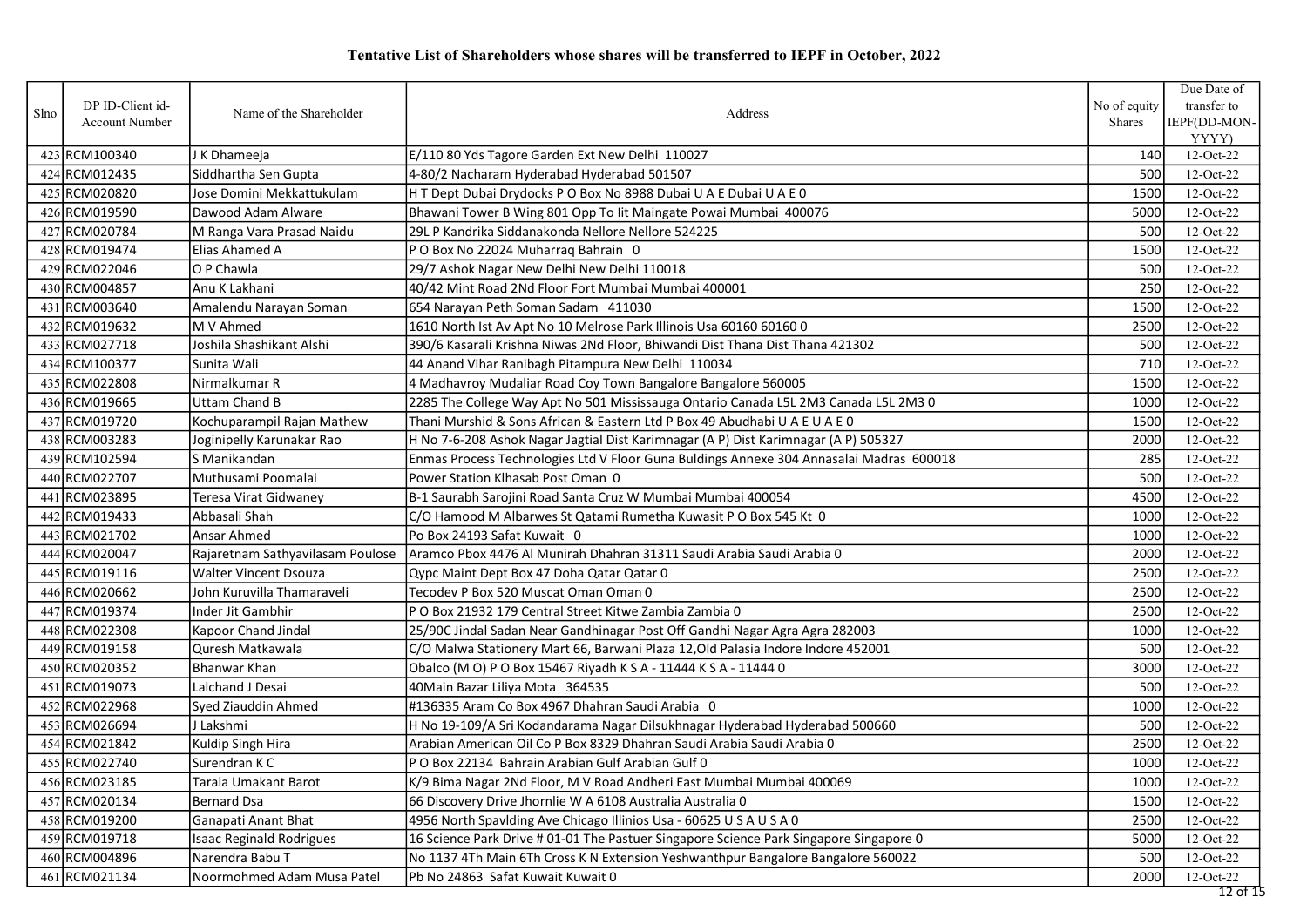|      |                                        |                                 |                                                                                                          |               | Due Date of          |
|------|----------------------------------------|---------------------------------|----------------------------------------------------------------------------------------------------------|---------------|----------------------|
| Slno | DP ID-Client id-                       | Name of the Shareholder         | Address                                                                                                  | No of equity  | transfer to          |
|      | <b>Account Number</b>                  |                                 |                                                                                                          | <b>Shares</b> | IEPF(DD-MON-         |
|      | 462 RCM020348                          | Treesajacob                     | Ward M6 Salmaniya Medical Centre Ministry Of Health P Box 12 Bahra P Box 12 Bahrain 0                    | 1000          | YYYY)<br>$12-Oct-22$ |
|      | 463 RCM022556                          | Tarun Kumar                     | 33/A Seema Apts Bullock Road, Bandstand Bandra Mumbai Mumbai 400050                                      | 500           | $12$ -Oct-22         |
|      | 464 RCM019226                          | P H Abdul Rahiman               | Po Box No 6740 Abu Dhabi United Arab Emirates 0                                                          | 2500          | $12$ -Oct-22         |
|      | 465 RCM019494                          | Valavil Mohandas                | P O Box 23745 Muharraq Bahrain Arabian Gulf Arabian Gulf 0                                               | 1000          | 12-Oct-22            |
|      | 466 RCM013815                          | Shantilal Odhavaji Avalani      | C/O Ashwin Kumar & Co Jagnial Chowk Junagadh Junagadh 362001                                             | 500           | 12-Oct-22            |
|      | 467 RCM102704                          | M Sunil Kumar                   | No 9 A Flower Bazar Vaniyambadi N A A Dt 635751                                                          | 140           | 12-Oct-22            |
|      | 468 RCM019353                          | Inder Jit                       | P O Box 825 Muscat Sultanate Of Oman Sultanate Of Oman 0                                                 | 1000          | 12-Oct-22            |
|      | 469 RCM101949                          | lMubeen Md                      | C/O Mubeen & Brothers 9/13 & 14 Gunj Maidan Sangareddy Medak Dt 502001                                   | 710           | 12-Oct-22            |
|      | 470 RCM020391                          | Gool Darab Broacha              | 89 4/3 Rustom Baug Sant Savta Marg Mumbai Mumbai 400027                                                  | 1000          | 12-Oct-22            |
|      | 471 RCM020440                          | Kambiam Valappil Sathiyabhama   | P N S C Dr3 Batelco P Box 14 Manama Bahrain Bahrain 0                                                    | 1000          | 12-Oct-22            |
|      | 472 RCM011972                          | Sudhakar Rao P                  | 9-4-133/2/3A Jhansi Nagar Colony Toli Chowki Hyderabad Hyderabad 500008                                  | 500           | 12-Oct-22            |
|      | 473 RCM100644                          | Nalini Vasisht                  | 127 Sector 15-A Nodia U P 201301                                                                         | 1425          | 12-Oct-22            |
|      | 474 RCM019704                          | M R K Panikkar                  | K N P C Operations P Box 9202 Ahmadi Kuwait Kuwait 0                                                     | 500           | 12-Oct-22            |
|      | 475 RCM028578                          | Sheikher Chand Jain             | 2329, Gali No.12 Kailash Nagar Delhi 110031                                                              | 500           | 12-Oct-22            |
|      | 476 RCM008508                          | Raj Rani Thapar                 | H No 3004 Premjit Road Gurdev Nagar Ludhiana Ludhiana 0                                                  | 500           | 12-Oct-22            |
|      | 477 RCM025078                          | Shreekishan Banka               | C/O Banka & Sons 158 India Exchange Place Calcutta Calcutta 700001                                       | 1500          | 12-Oct-22            |
|      | 478 RCM000151                          | Alphonse Chacko                 | P O Box 18882 Salalah Airport Sultanate Of Oman Sultanate Of Oman 0                                      | 1000          | 12-Oct-22            |
|      | 479 RCM021163                          | Prafull Laljibhai Panditpautra  | IP O Box No 25 Dubai U A E 0                                                                             | 500           | 12-Oct-22            |
|      | 480 RCM100478                          | Satish Kumar Dabas              | H No 300 Kanihawla Delhi 110081                                                                          | 1140          | 12-Oct-22            |
|      | 481 RCM020167                          | Paratpar Rao Marakni            | 36Hno 12-10-261, Seathnfahnads Secunderabad Secunderabad 500361                                          | 1000          | 12-Oct-22            |
|      | 482 RCM008173                          | Rajinder Gandhi                 | 188 Daya Nand Nagar Ghaziabad Ghaziabad 0                                                                | 2500          | 12-Oct-22            |
|      | 483 RCM020489                          | Hussain Hbdul Kader S           | Eta-Electromechanics P B No 5239 Dubai 0                                                                 | 1000          | 12-Oct-22            |
|      | 484 RCM022681                          | Sunita Nari Dadlani             | Gpo Box 1564 No 1 High Street 3Rd Floor Hongkong Hongkong 0                                              | 2500          | 12-Oct-22            |
|      | 485 RCM021771                          | Krishna Sundaram                | C/O Col S S Sundaram Dutco Construction Co P Box 233 Dubai U A E U A E 0                                 | 1500          | 12-Oct-22            |
|      | 486 RCM019806                          | Isidore Salvador Fernandes      | Po Box 974 3001 Kheitan Kuwait Kuwait 0                                                                  | 1000          | $12-Oct-22$          |
|      | 487 RCM019425                          | lS Sethu                        | P O Box 60963 Nairobi Kenya Kenya 0                                                                      | 1000          | 12-Oct-22            |
|      | 488 RCM024524                          | Richa Gupta                     | C/O Sudhir Kumar 043A Belvedere Towers Dlf Phase 2 Gurgaon Haryana Ludhiana 122002                       | 500           | 12-Oct-22            |
|      | 489 RCM013384                          | Sandeep R Nawal                 | 12, Sitaram Building 2Nd Fanaswadi 2Nd Floor, Room No 33 Mumbai Mumbai 400002                            | 500           | 12-Oct-22            |
|      | 490 IN30133018593188                   | Dr. Awadhesh Kumar Ojha         | 35 A Patliputra Colony Road No.3, Patna (Bihar) 800013                                                   | 675           | 12-Oct-22            |
|      | 491   IN30105510739383                 | lPuneet Mehtani                 | M - 20 Chitranjan Park New Delhi 110019                                                                  | 495           | 12-Oct-22            |
|      | 492 IN30034310591673                   | Chaudhary Bharatkumar           | Himmatpura(Veda), At And Post Veda. Tal. Kalol(N.Guj.) Dist. Gandhinagar. 382272                         | 70            | 12-Oct-22            |
|      | 493 IN30039414835108                   | lSuman Seth                     | G-66 Ist Floor Nizamuddin West New Delhi 110013                                                          | 500           | 12-Oct-22            |
|      | 494 IN30133019486881                   | Vibha Goel                      | 86 Gariwan Tola Gariwan Tola Allahabad 211003                                                            | 1500          | 12-Oct-22            |
|      | 495 IN30039414791886   A Albert Suresh |                                 | 93 Eliza Nagar No-1 Vallam Road Thanjavur 613005                                                         | 285           | 12-Oct-22            |
|      | 496 IN30177410544016                   | Prashant Dinkarrao Bharne       | S\O Dinkarrao Bharne Heramb Near Gajanan Maharaj Mandir Trimurti Nagar Parbhani Parbhani Parbhani 431401 | 70            | 12-Oct-22            |
|      | 497 IN30226911516646                   | Shekh Md Mazahir Alam           | Nr Khasara Maidan, Sanjog Nagar, Bhuj, Gujarat, 370001                                                   | 290           | 12-Oct-22            |
|      | 498 IN30175810001236                   | Anil Malhotra                   | B-29, Street No. 1 West Chander Nagar Delhi 110051                                                       | 70            | 12-Oct-22            |
|      | 499 IN30023910244702                   | Kurian .K.J.                    | Kokat House K.G. Hospital Angamaly Kerala 683572                                                         | 140           | 12-Oct-22            |
|      | 500 IN30133017237970                   | Murlidhar Jaynarayan Khandelwal | 177/B Vakhar Bhag Sangli Sangli 416416                                                                   | 285           | 12-Oct-22            |
|      |                                        |                                 |                                                                                                          |               | 13 of 15             |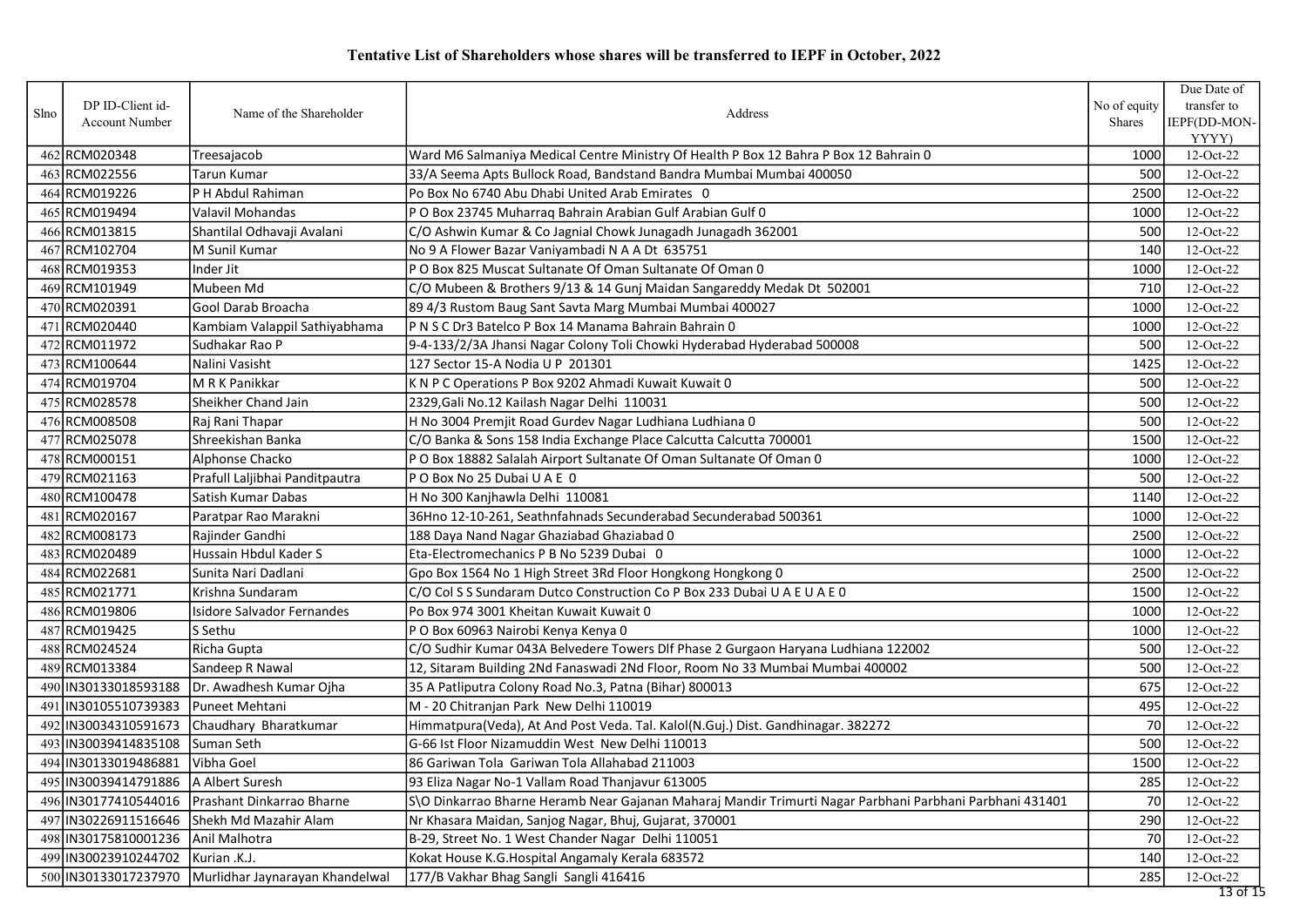| Name of the Shareholder<br>Slno<br>Address<br><b>Account Number</b><br>Shares<br>YYYY)<br>IN30051315030747<br>S Nachimuthu<br>Chennimalai Goundenpudur Koothampoondi Po Sakthinagar Via Bhavani Tk Erode Tamilnadu 638315<br>10 <sup>1</sup><br>501<br>IN30096610063612<br>C/O Mahabir Bartan Store Grain Market Jakhal Mandi Distt Fatehabad (Hyr) 125138<br>140<br>502<br>Parveen Kumar Garg<br>IN30017510397859<br>Antony Albert. A. V<br>6, Maruthi Nagar Subanagar Backside Kullanampatty Post Dindigul 624003<br>5<br>503 <sup>I</sup><br>IN30072410000463<br>Sanjay Kumar<br>Sh Babu Lal Pabrawala Gali Khan Sahib, Rori Mbazar Sirsa Haryana 125055<br>400<br>504<br>IN30302854934794<br>Rajesh Chowki<br>45/51 Room No 37 Punarjeevan Bldg Room No 37 2Nd Flr 5Th Lane S P Road Mumbai Central Mumbai 400008<br>140<br>505<br>IN30294310012619<br><b>Attar Singh</b><br>25, Mode Wala Bag Btm Road Bhiwani (Haryana) 127021<br>710<br>506 <sup>I</sup><br>IN30066910220285<br>V Chandrasekhar Reddy<br>250<br>D No 12-4-396 Obuladeva Nagar Anantapur Anantapur 515001<br>507<br>IN30102220221805<br>Brahmeswara Rao Cherukuri<br>140<br>D No 15 Ravicharla Nuzivid Krishna Dist Ap 521201<br>508<br>IN30155721443841<br>1531/3 Para Mohalla Mata Mandir Chowk Rohtak 124001<br>710<br>509<br>Rajesh Kumar<br>510 IN30163740692569<br>Syed Najeebuddin<br>House No 11-2-925/1 Mallepally Hyderabad 500001<br>1<br>IN30045011004980<br>Govind Prasad Pansari<br>8A/7 Jogodyan Lane Kolkata 700054<br>500<br>511<br>512 IN30102220237408<br>63 667/4/21 Matha Nagar Colony Somajiguda Hyderabad A P 500082<br>K Rajasri<br>1425<br>513 IN30223610544522<br>Praveen Kumar M S<br>Nokia India P Ltd No.88, Brigade Chambers Gandhi Bazaar Main Road, Basavangudi Bangalore 560054<br>10 <sup>1</sup><br>514 IN30078110089839<br>Bharti<br>1/2655, Gali No- 3 Loni Road, Ram Nagar Shahdara Delhi 110032<br>140<br>515 IN30287120012333<br>Raghavendra Krishnamurthy Rao<br>70<br>No 99, 9Th Street Anjanappa Layout Horamavo Road Banasawadi Bangalore 560043<br>516 IN30214810809848<br>Shakuntala Devi<br>D No 491/2 2Nd Floor B T Galli Davangere 577001<br>7 <sup>1</sup><br>517 IN30036010432288<br>No. 1 Selliyamman Koil Street Yasoda Nagar Keelkattalai, Chennai Tamil Nadu 600117<br>Anbarasu K<br>20<br>$6 \overline{6}$<br>Ashish Sampat Sharma<br>518 IN30177413155474<br>21 Balaji Plot Balaji Flat Amravati 444605<br>519 IN30039414735725<br>40 Dum Dum Road Kolkata 700074<br>710<br>Parvati Devi Ratawa<br>520 IN30131320195920<br>Sunil Kumar<br>140<br>No 44 State Bank Nagar Paschim Vihar New Delhi 110063<br>521 IN30226910748596<br>Sowrirajan E R<br>23, Periyappu Mudali Street, Dharnampet, Gudiyattam, Vellore, Tamilnadu 632602<br>1<br>500<br>5/54/87/B 6/18 Brodipet Guntur 522002<br>522 IN30131320247382<br>Ranganayakula Raju R<br>Bani Prasad Rath<br>L.I.C.Colony Gandhi Nagar Rayagada Orissa 765001<br>523 IN30169610259493<br>650<br>35<br>524 IN30017510556464<br>lMahesh N<br>35/7A2 1 Old Sbi Colony, First Street Ramavarmapuram Nagercoil 629001<br>25<br>525 IN30017510434166<br>10/338, Panchayat Union Quarters Kamaraj Street Avinashi Coimbatore 641654<br> Saravanan. K<br>2500<br>526 IN30036020183596<br>Asoke Baran Das<br>9 Shanti Nagar Po Regent Park Calcutta 700040<br>710<br>527 IN30023911206610<br>Babu Chandran<br>Cherupalacodu Vakkanadu P.O. Kuzhumathicadu Kottarakara, Kollam 691509<br>285<br>528 IN30088814503822<br>Col. D.S. Ghonkrokta<br>07, So Flats Satya Marg Chanakya Puri New Delhi 110021<br>Retired G. M. Wcl. Np. Plot No. 6/A House No. Cemetary Road, New Colony Nagpur. 440001<br>529 IN30015910469288<br>Brij Raj Swarup Bhatnagar<br>1000<br>530 IN30198310696417<br>Sunita Namdhar<br>35/15, Mitra Niwas Road, Ratlam (M.P.) 457001<br>285<br>531 IN30102220878580<br>S/O Gande Vishwnatham H No 1 5 227 Ramareddy Road Kamareddy Muncipal Kamreddy Nizamabad 503111<br>140<br>Gande Ramulu<br>IN30102213549729<br>50<br>532<br>Shaik Badiuzzama<br>H No 3 4 76 Sudhanagar Hanamkonda Warangal Dist 506011<br>IN30021412309278<br>499<br>Sudarsan Maddi<br>Flat No.643, Building No.33 Adarsh Nagar Worli Mumbai, Maharashtra 400030<br>5331<br>534 IN30177415445280 D Sambath<br>M H Mhow 453441<br>150<br>535 IN30184610271518<br>Munish Kumar<br>355<br>H.No. 1299 Moh. Ram Nagar Jagraon Ludhiana 142026<br>536 IN30127630535332<br>Yatishkumar M Joshi<br>Near Kanyashala Bokhira Porbandar 360579<br>10<br>537 IN30039415589004<br>Prakashbhai Chhotalal Thakkar<br>12 Upyan Raw H Soc New Gujrat Gas Road H Park Rander Surat 395007<br>500 |                  |  |              | Due Date of             |
|------------------------------------------------------------------------------------------------------------------------------------------------------------------------------------------------------------------------------------------------------------------------------------------------------------------------------------------------------------------------------------------------------------------------------------------------------------------------------------------------------------------------------------------------------------------------------------------------------------------------------------------------------------------------------------------------------------------------------------------------------------------------------------------------------------------------------------------------------------------------------------------------------------------------------------------------------------------------------------------------------------------------------------------------------------------------------------------------------------------------------------------------------------------------------------------------------------------------------------------------------------------------------------------------------------------------------------------------------------------------------------------------------------------------------------------------------------------------------------------------------------------------------------------------------------------------------------------------------------------------------------------------------------------------------------------------------------------------------------------------------------------------------------------------------------------------------------------------------------------------------------------------------------------------------------------------------------------------------------------------------------------------------------------------------------------------------------------------------------------------------------------------------------------------------------------------------------------------------------------------------------------------------------------------------------------------------------------------------------------------------------------------------------------------------------------------------------------------------------------------------------------------------------------------------------------------------------------------------------------------------------------------------------------------------------------------------------------------------------------------------------------------------------------------------------------------------------------------------------------------------------------------------------------------------------------------------------------------------------------------------------------------------------------------------------------------------------------------------------------------------------------------------------------------------------------------------------------------------------------------------------------------------------------------------------------------------------------------------------------------------------------------------------------------------------------------------------------------------------------------------------------------------------------------------------------------------------------------------------------------------------------------------------------------------------------------------------------------------------------------------------------------------------------------------------------------------------------------------------------------------------------------------------------------------------------------------------------------------------------------------------------------------------------------------------------------------------------------------------------------------------------------------------------------------------------------------------------------------------------------------------------------------------------------------------------------------------------------------------------------------------------------------------------------------------------------------------------------------------------------------------------------------------------------------------------------------------------------------------------------------------------------|------------------|--|--------------|-------------------------|
|                                                                                                                                                                                                                                                                                                                                                                                                                                                                                                                                                                                                                                                                                                                                                                                                                                                                                                                                                                                                                                                                                                                                                                                                                                                                                                                                                                                                                                                                                                                                                                                                                                                                                                                                                                                                                                                                                                                                                                                                                                                                                                                                                                                                                                                                                                                                                                                                                                                                                                                                                                                                                                                                                                                                                                                                                                                                                                                                                                                                                                                                                                                                                                                                                                                                                                                                                                                                                                                                                                                                                                                                                                                                                                                                                                                                                                                                                                                                                                                                                                                                                                                                                                                                                                                                                                                                                                                                                                                                                                                                                                                                                                                | DP ID-Client id- |  | No of equity | transfer to             |
|                                                                                                                                                                                                                                                                                                                                                                                                                                                                                                                                                                                                                                                                                                                                                                                                                                                                                                                                                                                                                                                                                                                                                                                                                                                                                                                                                                                                                                                                                                                                                                                                                                                                                                                                                                                                                                                                                                                                                                                                                                                                                                                                                                                                                                                                                                                                                                                                                                                                                                                                                                                                                                                                                                                                                                                                                                                                                                                                                                                                                                                                                                                                                                                                                                                                                                                                                                                                                                                                                                                                                                                                                                                                                                                                                                                                                                                                                                                                                                                                                                                                                                                                                                                                                                                                                                                                                                                                                                                                                                                                                                                                                                                |                  |  |              | IEPF(DD-MON-            |
|                                                                                                                                                                                                                                                                                                                                                                                                                                                                                                                                                                                                                                                                                                                                                                                                                                                                                                                                                                                                                                                                                                                                                                                                                                                                                                                                                                                                                                                                                                                                                                                                                                                                                                                                                                                                                                                                                                                                                                                                                                                                                                                                                                                                                                                                                                                                                                                                                                                                                                                                                                                                                                                                                                                                                                                                                                                                                                                                                                                                                                                                                                                                                                                                                                                                                                                                                                                                                                                                                                                                                                                                                                                                                                                                                                                                                                                                                                                                                                                                                                                                                                                                                                                                                                                                                                                                                                                                                                                                                                                                                                                                                                                |                  |  |              | 12-Oct-22               |
|                                                                                                                                                                                                                                                                                                                                                                                                                                                                                                                                                                                                                                                                                                                                                                                                                                                                                                                                                                                                                                                                                                                                                                                                                                                                                                                                                                                                                                                                                                                                                                                                                                                                                                                                                                                                                                                                                                                                                                                                                                                                                                                                                                                                                                                                                                                                                                                                                                                                                                                                                                                                                                                                                                                                                                                                                                                                                                                                                                                                                                                                                                                                                                                                                                                                                                                                                                                                                                                                                                                                                                                                                                                                                                                                                                                                                                                                                                                                                                                                                                                                                                                                                                                                                                                                                                                                                                                                                                                                                                                                                                                                                                                |                  |  |              | 12-Oct-22               |
|                                                                                                                                                                                                                                                                                                                                                                                                                                                                                                                                                                                                                                                                                                                                                                                                                                                                                                                                                                                                                                                                                                                                                                                                                                                                                                                                                                                                                                                                                                                                                                                                                                                                                                                                                                                                                                                                                                                                                                                                                                                                                                                                                                                                                                                                                                                                                                                                                                                                                                                                                                                                                                                                                                                                                                                                                                                                                                                                                                                                                                                                                                                                                                                                                                                                                                                                                                                                                                                                                                                                                                                                                                                                                                                                                                                                                                                                                                                                                                                                                                                                                                                                                                                                                                                                                                                                                                                                                                                                                                                                                                                                                                                |                  |  |              | $12-Oct-22$             |
|                                                                                                                                                                                                                                                                                                                                                                                                                                                                                                                                                                                                                                                                                                                                                                                                                                                                                                                                                                                                                                                                                                                                                                                                                                                                                                                                                                                                                                                                                                                                                                                                                                                                                                                                                                                                                                                                                                                                                                                                                                                                                                                                                                                                                                                                                                                                                                                                                                                                                                                                                                                                                                                                                                                                                                                                                                                                                                                                                                                                                                                                                                                                                                                                                                                                                                                                                                                                                                                                                                                                                                                                                                                                                                                                                                                                                                                                                                                                                                                                                                                                                                                                                                                                                                                                                                                                                                                                                                                                                                                                                                                                                                                |                  |  |              | $12-Oct-22$             |
|                                                                                                                                                                                                                                                                                                                                                                                                                                                                                                                                                                                                                                                                                                                                                                                                                                                                                                                                                                                                                                                                                                                                                                                                                                                                                                                                                                                                                                                                                                                                                                                                                                                                                                                                                                                                                                                                                                                                                                                                                                                                                                                                                                                                                                                                                                                                                                                                                                                                                                                                                                                                                                                                                                                                                                                                                                                                                                                                                                                                                                                                                                                                                                                                                                                                                                                                                                                                                                                                                                                                                                                                                                                                                                                                                                                                                                                                                                                                                                                                                                                                                                                                                                                                                                                                                                                                                                                                                                                                                                                                                                                                                                                |                  |  |              | 12-Oct-22               |
|                                                                                                                                                                                                                                                                                                                                                                                                                                                                                                                                                                                                                                                                                                                                                                                                                                                                                                                                                                                                                                                                                                                                                                                                                                                                                                                                                                                                                                                                                                                                                                                                                                                                                                                                                                                                                                                                                                                                                                                                                                                                                                                                                                                                                                                                                                                                                                                                                                                                                                                                                                                                                                                                                                                                                                                                                                                                                                                                                                                                                                                                                                                                                                                                                                                                                                                                                                                                                                                                                                                                                                                                                                                                                                                                                                                                                                                                                                                                                                                                                                                                                                                                                                                                                                                                                                                                                                                                                                                                                                                                                                                                                                                |                  |  |              | 12-Oct-22               |
|                                                                                                                                                                                                                                                                                                                                                                                                                                                                                                                                                                                                                                                                                                                                                                                                                                                                                                                                                                                                                                                                                                                                                                                                                                                                                                                                                                                                                                                                                                                                                                                                                                                                                                                                                                                                                                                                                                                                                                                                                                                                                                                                                                                                                                                                                                                                                                                                                                                                                                                                                                                                                                                                                                                                                                                                                                                                                                                                                                                                                                                                                                                                                                                                                                                                                                                                                                                                                                                                                                                                                                                                                                                                                                                                                                                                                                                                                                                                                                                                                                                                                                                                                                                                                                                                                                                                                                                                                                                                                                                                                                                                                                                |                  |  |              | 12-Oct-22               |
|                                                                                                                                                                                                                                                                                                                                                                                                                                                                                                                                                                                                                                                                                                                                                                                                                                                                                                                                                                                                                                                                                                                                                                                                                                                                                                                                                                                                                                                                                                                                                                                                                                                                                                                                                                                                                                                                                                                                                                                                                                                                                                                                                                                                                                                                                                                                                                                                                                                                                                                                                                                                                                                                                                                                                                                                                                                                                                                                                                                                                                                                                                                                                                                                                                                                                                                                                                                                                                                                                                                                                                                                                                                                                                                                                                                                                                                                                                                                                                                                                                                                                                                                                                                                                                                                                                                                                                                                                                                                                                                                                                                                                                                |                  |  |              | 12-Oct-22               |
|                                                                                                                                                                                                                                                                                                                                                                                                                                                                                                                                                                                                                                                                                                                                                                                                                                                                                                                                                                                                                                                                                                                                                                                                                                                                                                                                                                                                                                                                                                                                                                                                                                                                                                                                                                                                                                                                                                                                                                                                                                                                                                                                                                                                                                                                                                                                                                                                                                                                                                                                                                                                                                                                                                                                                                                                                                                                                                                                                                                                                                                                                                                                                                                                                                                                                                                                                                                                                                                                                                                                                                                                                                                                                                                                                                                                                                                                                                                                                                                                                                                                                                                                                                                                                                                                                                                                                                                                                                                                                                                                                                                                                                                |                  |  |              | 12-Oct-22               |
|                                                                                                                                                                                                                                                                                                                                                                                                                                                                                                                                                                                                                                                                                                                                                                                                                                                                                                                                                                                                                                                                                                                                                                                                                                                                                                                                                                                                                                                                                                                                                                                                                                                                                                                                                                                                                                                                                                                                                                                                                                                                                                                                                                                                                                                                                                                                                                                                                                                                                                                                                                                                                                                                                                                                                                                                                                                                                                                                                                                                                                                                                                                                                                                                                                                                                                                                                                                                                                                                                                                                                                                                                                                                                                                                                                                                                                                                                                                                                                                                                                                                                                                                                                                                                                                                                                                                                                                                                                                                                                                                                                                                                                                |                  |  |              | 12-Oct-22               |
|                                                                                                                                                                                                                                                                                                                                                                                                                                                                                                                                                                                                                                                                                                                                                                                                                                                                                                                                                                                                                                                                                                                                                                                                                                                                                                                                                                                                                                                                                                                                                                                                                                                                                                                                                                                                                                                                                                                                                                                                                                                                                                                                                                                                                                                                                                                                                                                                                                                                                                                                                                                                                                                                                                                                                                                                                                                                                                                                                                                                                                                                                                                                                                                                                                                                                                                                                                                                                                                                                                                                                                                                                                                                                                                                                                                                                                                                                                                                                                                                                                                                                                                                                                                                                                                                                                                                                                                                                                                                                                                                                                                                                                                |                  |  |              | 12-Oct-22               |
|                                                                                                                                                                                                                                                                                                                                                                                                                                                                                                                                                                                                                                                                                                                                                                                                                                                                                                                                                                                                                                                                                                                                                                                                                                                                                                                                                                                                                                                                                                                                                                                                                                                                                                                                                                                                                                                                                                                                                                                                                                                                                                                                                                                                                                                                                                                                                                                                                                                                                                                                                                                                                                                                                                                                                                                                                                                                                                                                                                                                                                                                                                                                                                                                                                                                                                                                                                                                                                                                                                                                                                                                                                                                                                                                                                                                                                                                                                                                                                                                                                                                                                                                                                                                                                                                                                                                                                                                                                                                                                                                                                                                                                                |                  |  |              | 12-Oct-22               |
|                                                                                                                                                                                                                                                                                                                                                                                                                                                                                                                                                                                                                                                                                                                                                                                                                                                                                                                                                                                                                                                                                                                                                                                                                                                                                                                                                                                                                                                                                                                                                                                                                                                                                                                                                                                                                                                                                                                                                                                                                                                                                                                                                                                                                                                                                                                                                                                                                                                                                                                                                                                                                                                                                                                                                                                                                                                                                                                                                                                                                                                                                                                                                                                                                                                                                                                                                                                                                                                                                                                                                                                                                                                                                                                                                                                                                                                                                                                                                                                                                                                                                                                                                                                                                                                                                                                                                                                                                                                                                                                                                                                                                                                |                  |  |              | 12-Oct-22               |
|                                                                                                                                                                                                                                                                                                                                                                                                                                                                                                                                                                                                                                                                                                                                                                                                                                                                                                                                                                                                                                                                                                                                                                                                                                                                                                                                                                                                                                                                                                                                                                                                                                                                                                                                                                                                                                                                                                                                                                                                                                                                                                                                                                                                                                                                                                                                                                                                                                                                                                                                                                                                                                                                                                                                                                                                                                                                                                                                                                                                                                                                                                                                                                                                                                                                                                                                                                                                                                                                                                                                                                                                                                                                                                                                                                                                                                                                                                                                                                                                                                                                                                                                                                                                                                                                                                                                                                                                                                                                                                                                                                                                                                                |                  |  |              | $12-Oct-22$             |
|                                                                                                                                                                                                                                                                                                                                                                                                                                                                                                                                                                                                                                                                                                                                                                                                                                                                                                                                                                                                                                                                                                                                                                                                                                                                                                                                                                                                                                                                                                                                                                                                                                                                                                                                                                                                                                                                                                                                                                                                                                                                                                                                                                                                                                                                                                                                                                                                                                                                                                                                                                                                                                                                                                                                                                                                                                                                                                                                                                                                                                                                                                                                                                                                                                                                                                                                                                                                                                                                                                                                                                                                                                                                                                                                                                                                                                                                                                                                                                                                                                                                                                                                                                                                                                                                                                                                                                                                                                                                                                                                                                                                                                                |                  |  |              | 12-Oct-22               |
|                                                                                                                                                                                                                                                                                                                                                                                                                                                                                                                                                                                                                                                                                                                                                                                                                                                                                                                                                                                                                                                                                                                                                                                                                                                                                                                                                                                                                                                                                                                                                                                                                                                                                                                                                                                                                                                                                                                                                                                                                                                                                                                                                                                                                                                                                                                                                                                                                                                                                                                                                                                                                                                                                                                                                                                                                                                                                                                                                                                                                                                                                                                                                                                                                                                                                                                                                                                                                                                                                                                                                                                                                                                                                                                                                                                                                                                                                                                                                                                                                                                                                                                                                                                                                                                                                                                                                                                                                                                                                                                                                                                                                                                |                  |  |              | 12-Oct-22               |
|                                                                                                                                                                                                                                                                                                                                                                                                                                                                                                                                                                                                                                                                                                                                                                                                                                                                                                                                                                                                                                                                                                                                                                                                                                                                                                                                                                                                                                                                                                                                                                                                                                                                                                                                                                                                                                                                                                                                                                                                                                                                                                                                                                                                                                                                                                                                                                                                                                                                                                                                                                                                                                                                                                                                                                                                                                                                                                                                                                                                                                                                                                                                                                                                                                                                                                                                                                                                                                                                                                                                                                                                                                                                                                                                                                                                                                                                                                                                                                                                                                                                                                                                                                                                                                                                                                                                                                                                                                                                                                                                                                                                                                                |                  |  |              | 12-Oct-22               |
|                                                                                                                                                                                                                                                                                                                                                                                                                                                                                                                                                                                                                                                                                                                                                                                                                                                                                                                                                                                                                                                                                                                                                                                                                                                                                                                                                                                                                                                                                                                                                                                                                                                                                                                                                                                                                                                                                                                                                                                                                                                                                                                                                                                                                                                                                                                                                                                                                                                                                                                                                                                                                                                                                                                                                                                                                                                                                                                                                                                                                                                                                                                                                                                                                                                                                                                                                                                                                                                                                                                                                                                                                                                                                                                                                                                                                                                                                                                                                                                                                                                                                                                                                                                                                                                                                                                                                                                                                                                                                                                                                                                                                                                |                  |  |              | 12-Oct-22               |
|                                                                                                                                                                                                                                                                                                                                                                                                                                                                                                                                                                                                                                                                                                                                                                                                                                                                                                                                                                                                                                                                                                                                                                                                                                                                                                                                                                                                                                                                                                                                                                                                                                                                                                                                                                                                                                                                                                                                                                                                                                                                                                                                                                                                                                                                                                                                                                                                                                                                                                                                                                                                                                                                                                                                                                                                                                                                                                                                                                                                                                                                                                                                                                                                                                                                                                                                                                                                                                                                                                                                                                                                                                                                                                                                                                                                                                                                                                                                                                                                                                                                                                                                                                                                                                                                                                                                                                                                                                                                                                                                                                                                                                                |                  |  |              | 12-Oct-22               |
|                                                                                                                                                                                                                                                                                                                                                                                                                                                                                                                                                                                                                                                                                                                                                                                                                                                                                                                                                                                                                                                                                                                                                                                                                                                                                                                                                                                                                                                                                                                                                                                                                                                                                                                                                                                                                                                                                                                                                                                                                                                                                                                                                                                                                                                                                                                                                                                                                                                                                                                                                                                                                                                                                                                                                                                                                                                                                                                                                                                                                                                                                                                                                                                                                                                                                                                                                                                                                                                                                                                                                                                                                                                                                                                                                                                                                                                                                                                                                                                                                                                                                                                                                                                                                                                                                                                                                                                                                                                                                                                                                                                                                                                |                  |  |              | 12-Oct-22               |
|                                                                                                                                                                                                                                                                                                                                                                                                                                                                                                                                                                                                                                                                                                                                                                                                                                                                                                                                                                                                                                                                                                                                                                                                                                                                                                                                                                                                                                                                                                                                                                                                                                                                                                                                                                                                                                                                                                                                                                                                                                                                                                                                                                                                                                                                                                                                                                                                                                                                                                                                                                                                                                                                                                                                                                                                                                                                                                                                                                                                                                                                                                                                                                                                                                                                                                                                                                                                                                                                                                                                                                                                                                                                                                                                                                                                                                                                                                                                                                                                                                                                                                                                                                                                                                                                                                                                                                                                                                                                                                                                                                                                                                                |                  |  |              | 12-Oct-22               |
|                                                                                                                                                                                                                                                                                                                                                                                                                                                                                                                                                                                                                                                                                                                                                                                                                                                                                                                                                                                                                                                                                                                                                                                                                                                                                                                                                                                                                                                                                                                                                                                                                                                                                                                                                                                                                                                                                                                                                                                                                                                                                                                                                                                                                                                                                                                                                                                                                                                                                                                                                                                                                                                                                                                                                                                                                                                                                                                                                                                                                                                                                                                                                                                                                                                                                                                                                                                                                                                                                                                                                                                                                                                                                                                                                                                                                                                                                                                                                                                                                                                                                                                                                                                                                                                                                                                                                                                                                                                                                                                                                                                                                                                |                  |  |              | 12-Oct-22               |
|                                                                                                                                                                                                                                                                                                                                                                                                                                                                                                                                                                                                                                                                                                                                                                                                                                                                                                                                                                                                                                                                                                                                                                                                                                                                                                                                                                                                                                                                                                                                                                                                                                                                                                                                                                                                                                                                                                                                                                                                                                                                                                                                                                                                                                                                                                                                                                                                                                                                                                                                                                                                                                                                                                                                                                                                                                                                                                                                                                                                                                                                                                                                                                                                                                                                                                                                                                                                                                                                                                                                                                                                                                                                                                                                                                                                                                                                                                                                                                                                                                                                                                                                                                                                                                                                                                                                                                                                                                                                                                                                                                                                                                                |                  |  |              | 12-Oct-22               |
|                                                                                                                                                                                                                                                                                                                                                                                                                                                                                                                                                                                                                                                                                                                                                                                                                                                                                                                                                                                                                                                                                                                                                                                                                                                                                                                                                                                                                                                                                                                                                                                                                                                                                                                                                                                                                                                                                                                                                                                                                                                                                                                                                                                                                                                                                                                                                                                                                                                                                                                                                                                                                                                                                                                                                                                                                                                                                                                                                                                                                                                                                                                                                                                                                                                                                                                                                                                                                                                                                                                                                                                                                                                                                                                                                                                                                                                                                                                                                                                                                                                                                                                                                                                                                                                                                                                                                                                                                                                                                                                                                                                                                                                |                  |  |              | 12-Oct-22               |
|                                                                                                                                                                                                                                                                                                                                                                                                                                                                                                                                                                                                                                                                                                                                                                                                                                                                                                                                                                                                                                                                                                                                                                                                                                                                                                                                                                                                                                                                                                                                                                                                                                                                                                                                                                                                                                                                                                                                                                                                                                                                                                                                                                                                                                                                                                                                                                                                                                                                                                                                                                                                                                                                                                                                                                                                                                                                                                                                                                                                                                                                                                                                                                                                                                                                                                                                                                                                                                                                                                                                                                                                                                                                                                                                                                                                                                                                                                                                                                                                                                                                                                                                                                                                                                                                                                                                                                                                                                                                                                                                                                                                                                                |                  |  |              | 12-Oct-22               |
|                                                                                                                                                                                                                                                                                                                                                                                                                                                                                                                                                                                                                                                                                                                                                                                                                                                                                                                                                                                                                                                                                                                                                                                                                                                                                                                                                                                                                                                                                                                                                                                                                                                                                                                                                                                                                                                                                                                                                                                                                                                                                                                                                                                                                                                                                                                                                                                                                                                                                                                                                                                                                                                                                                                                                                                                                                                                                                                                                                                                                                                                                                                                                                                                                                                                                                                                                                                                                                                                                                                                                                                                                                                                                                                                                                                                                                                                                                                                                                                                                                                                                                                                                                                                                                                                                                                                                                                                                                                                                                                                                                                                                                                |                  |  |              | $12-Oct-22$             |
|                                                                                                                                                                                                                                                                                                                                                                                                                                                                                                                                                                                                                                                                                                                                                                                                                                                                                                                                                                                                                                                                                                                                                                                                                                                                                                                                                                                                                                                                                                                                                                                                                                                                                                                                                                                                                                                                                                                                                                                                                                                                                                                                                                                                                                                                                                                                                                                                                                                                                                                                                                                                                                                                                                                                                                                                                                                                                                                                                                                                                                                                                                                                                                                                                                                                                                                                                                                                                                                                                                                                                                                                                                                                                                                                                                                                                                                                                                                                                                                                                                                                                                                                                                                                                                                                                                                                                                                                                                                                                                                                                                                                                                                |                  |  |              | $12-Oct-22$             |
|                                                                                                                                                                                                                                                                                                                                                                                                                                                                                                                                                                                                                                                                                                                                                                                                                                                                                                                                                                                                                                                                                                                                                                                                                                                                                                                                                                                                                                                                                                                                                                                                                                                                                                                                                                                                                                                                                                                                                                                                                                                                                                                                                                                                                                                                                                                                                                                                                                                                                                                                                                                                                                                                                                                                                                                                                                                                                                                                                                                                                                                                                                                                                                                                                                                                                                                                                                                                                                                                                                                                                                                                                                                                                                                                                                                                                                                                                                                                                                                                                                                                                                                                                                                                                                                                                                                                                                                                                                                                                                                                                                                                                                                |                  |  |              | $12-Oct-22$             |
|                                                                                                                                                                                                                                                                                                                                                                                                                                                                                                                                                                                                                                                                                                                                                                                                                                                                                                                                                                                                                                                                                                                                                                                                                                                                                                                                                                                                                                                                                                                                                                                                                                                                                                                                                                                                                                                                                                                                                                                                                                                                                                                                                                                                                                                                                                                                                                                                                                                                                                                                                                                                                                                                                                                                                                                                                                                                                                                                                                                                                                                                                                                                                                                                                                                                                                                                                                                                                                                                                                                                                                                                                                                                                                                                                                                                                                                                                                                                                                                                                                                                                                                                                                                                                                                                                                                                                                                                                                                                                                                                                                                                                                                |                  |  |              | 12-Oct-22               |
|                                                                                                                                                                                                                                                                                                                                                                                                                                                                                                                                                                                                                                                                                                                                                                                                                                                                                                                                                                                                                                                                                                                                                                                                                                                                                                                                                                                                                                                                                                                                                                                                                                                                                                                                                                                                                                                                                                                                                                                                                                                                                                                                                                                                                                                                                                                                                                                                                                                                                                                                                                                                                                                                                                                                                                                                                                                                                                                                                                                                                                                                                                                                                                                                                                                                                                                                                                                                                                                                                                                                                                                                                                                                                                                                                                                                                                                                                                                                                                                                                                                                                                                                                                                                                                                                                                                                                                                                                                                                                                                                                                                                                                                |                  |  |              | 12-Oct-22               |
|                                                                                                                                                                                                                                                                                                                                                                                                                                                                                                                                                                                                                                                                                                                                                                                                                                                                                                                                                                                                                                                                                                                                                                                                                                                                                                                                                                                                                                                                                                                                                                                                                                                                                                                                                                                                                                                                                                                                                                                                                                                                                                                                                                                                                                                                                                                                                                                                                                                                                                                                                                                                                                                                                                                                                                                                                                                                                                                                                                                                                                                                                                                                                                                                                                                                                                                                                                                                                                                                                                                                                                                                                                                                                                                                                                                                                                                                                                                                                                                                                                                                                                                                                                                                                                                                                                                                                                                                                                                                                                                                                                                                                                                |                  |  |              | 12-Oct-22               |
|                                                                                                                                                                                                                                                                                                                                                                                                                                                                                                                                                                                                                                                                                                                                                                                                                                                                                                                                                                                                                                                                                                                                                                                                                                                                                                                                                                                                                                                                                                                                                                                                                                                                                                                                                                                                                                                                                                                                                                                                                                                                                                                                                                                                                                                                                                                                                                                                                                                                                                                                                                                                                                                                                                                                                                                                                                                                                                                                                                                                                                                                                                                                                                                                                                                                                                                                                                                                                                                                                                                                                                                                                                                                                                                                                                                                                                                                                                                                                                                                                                                                                                                                                                                                                                                                                                                                                                                                                                                                                                                                                                                                                                                |                  |  |              | 12-Oct-22               |
|                                                                                                                                                                                                                                                                                                                                                                                                                                                                                                                                                                                                                                                                                                                                                                                                                                                                                                                                                                                                                                                                                                                                                                                                                                                                                                                                                                                                                                                                                                                                                                                                                                                                                                                                                                                                                                                                                                                                                                                                                                                                                                                                                                                                                                                                                                                                                                                                                                                                                                                                                                                                                                                                                                                                                                                                                                                                                                                                                                                                                                                                                                                                                                                                                                                                                                                                                                                                                                                                                                                                                                                                                                                                                                                                                                                                                                                                                                                                                                                                                                                                                                                                                                                                                                                                                                                                                                                                                                                                                                                                                                                                                                                |                  |  |              | 12-Oct-22               |
|                                                                                                                                                                                                                                                                                                                                                                                                                                                                                                                                                                                                                                                                                                                                                                                                                                                                                                                                                                                                                                                                                                                                                                                                                                                                                                                                                                                                                                                                                                                                                                                                                                                                                                                                                                                                                                                                                                                                                                                                                                                                                                                                                                                                                                                                                                                                                                                                                                                                                                                                                                                                                                                                                                                                                                                                                                                                                                                                                                                                                                                                                                                                                                                                                                                                                                                                                                                                                                                                                                                                                                                                                                                                                                                                                                                                                                                                                                                                                                                                                                                                                                                                                                                                                                                                                                                                                                                                                                                                                                                                                                                                                                                |                  |  |              | 12-Oct-22               |
|                                                                                                                                                                                                                                                                                                                                                                                                                                                                                                                                                                                                                                                                                                                                                                                                                                                                                                                                                                                                                                                                                                                                                                                                                                                                                                                                                                                                                                                                                                                                                                                                                                                                                                                                                                                                                                                                                                                                                                                                                                                                                                                                                                                                                                                                                                                                                                                                                                                                                                                                                                                                                                                                                                                                                                                                                                                                                                                                                                                                                                                                                                                                                                                                                                                                                                                                                                                                                                                                                                                                                                                                                                                                                                                                                                                                                                                                                                                                                                                                                                                                                                                                                                                                                                                                                                                                                                                                                                                                                                                                                                                                                                                |                  |  |              | 12-Oct-22               |
|                                                                                                                                                                                                                                                                                                                                                                                                                                                                                                                                                                                                                                                                                                                                                                                                                                                                                                                                                                                                                                                                                                                                                                                                                                                                                                                                                                                                                                                                                                                                                                                                                                                                                                                                                                                                                                                                                                                                                                                                                                                                                                                                                                                                                                                                                                                                                                                                                                                                                                                                                                                                                                                                                                                                                                                                                                                                                                                                                                                                                                                                                                                                                                                                                                                                                                                                                                                                                                                                                                                                                                                                                                                                                                                                                                                                                                                                                                                                                                                                                                                                                                                                                                                                                                                                                                                                                                                                                                                                                                                                                                                                                                                |                  |  |              | 12-Oct-22               |
|                                                                                                                                                                                                                                                                                                                                                                                                                                                                                                                                                                                                                                                                                                                                                                                                                                                                                                                                                                                                                                                                                                                                                                                                                                                                                                                                                                                                                                                                                                                                                                                                                                                                                                                                                                                                                                                                                                                                                                                                                                                                                                                                                                                                                                                                                                                                                                                                                                                                                                                                                                                                                                                                                                                                                                                                                                                                                                                                                                                                                                                                                                                                                                                                                                                                                                                                                                                                                                                                                                                                                                                                                                                                                                                                                                                                                                                                                                                                                                                                                                                                                                                                                                                                                                                                                                                                                                                                                                                                                                                                                                                                                                                |                  |  |              | 12-Oct-22               |
| 538 IN30039416324673<br>303 Ashok Bhavan Halwai Para Alwar 301001<br>Rajesh Kumar Rohela<br>500                                                                                                                                                                                                                                                                                                                                                                                                                                                                                                                                                                                                                                                                                                                                                                                                                                                                                                                                                                                                                                                                                                                                                                                                                                                                                                                                                                                                                                                                                                                                                                                                                                                                                                                                                                                                                                                                                                                                                                                                                                                                                                                                                                                                                                                                                                                                                                                                                                                                                                                                                                                                                                                                                                                                                                                                                                                                                                                                                                                                                                                                                                                                                                                                                                                                                                                                                                                                                                                                                                                                                                                                                                                                                                                                                                                                                                                                                                                                                                                                                                                                                                                                                                                                                                                                                                                                                                                                                                                                                                                                                |                  |  |              | 12-Oct-22               |
| 539 IN30112715607928<br>620/53 Keshav Nagar W Block Juhi Kanpur 208014<br> Umesh Kumar<br>140                                                                                                                                                                                                                                                                                                                                                                                                                                                                                                                                                                                                                                                                                                                                                                                                                                                                                                                                                                                                                                                                                                                                                                                                                                                                                                                                                                                                                                                                                                                                                                                                                                                                                                                                                                                                                                                                                                                                                                                                                                                                                                                                                                                                                                                                                                                                                                                                                                                                                                                                                                                                                                                                                                                                                                                                                                                                                                                                                                                                                                                                                                                                                                                                                                                                                                                                                                                                                                                                                                                                                                                                                                                                                                                                                                                                                                                                                                                                                                                                                                                                                                                                                                                                                                                                                                                                                                                                                                                                                                                                                  |                  |  |              | 12-Oct-22<br>$14$ of 15 |